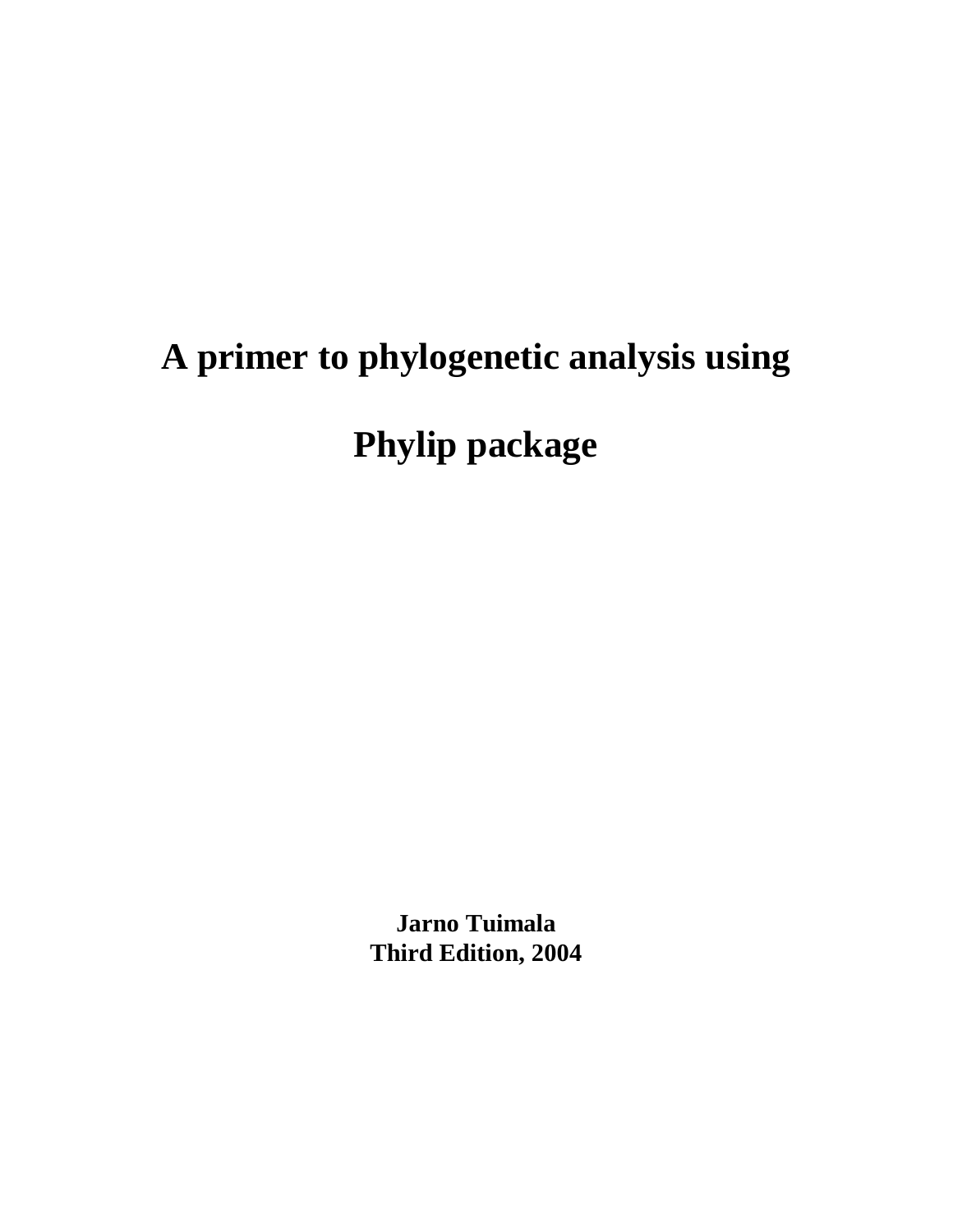All rights reserved. The PDF version of this book or parts of it can be used in Finnish universities as course material, provided that this copyright notice is included. However, this publication may not be sold or included as part of other publications without permission of the publisher.

Phylip is freely available from http://evolution.genetics.washington.edu/phylip.html.

PHYLIP -- Phylogeny Inference Package (Version 3.2). Felsenstein, J. 1989. *Cladistics* **5:** 164-166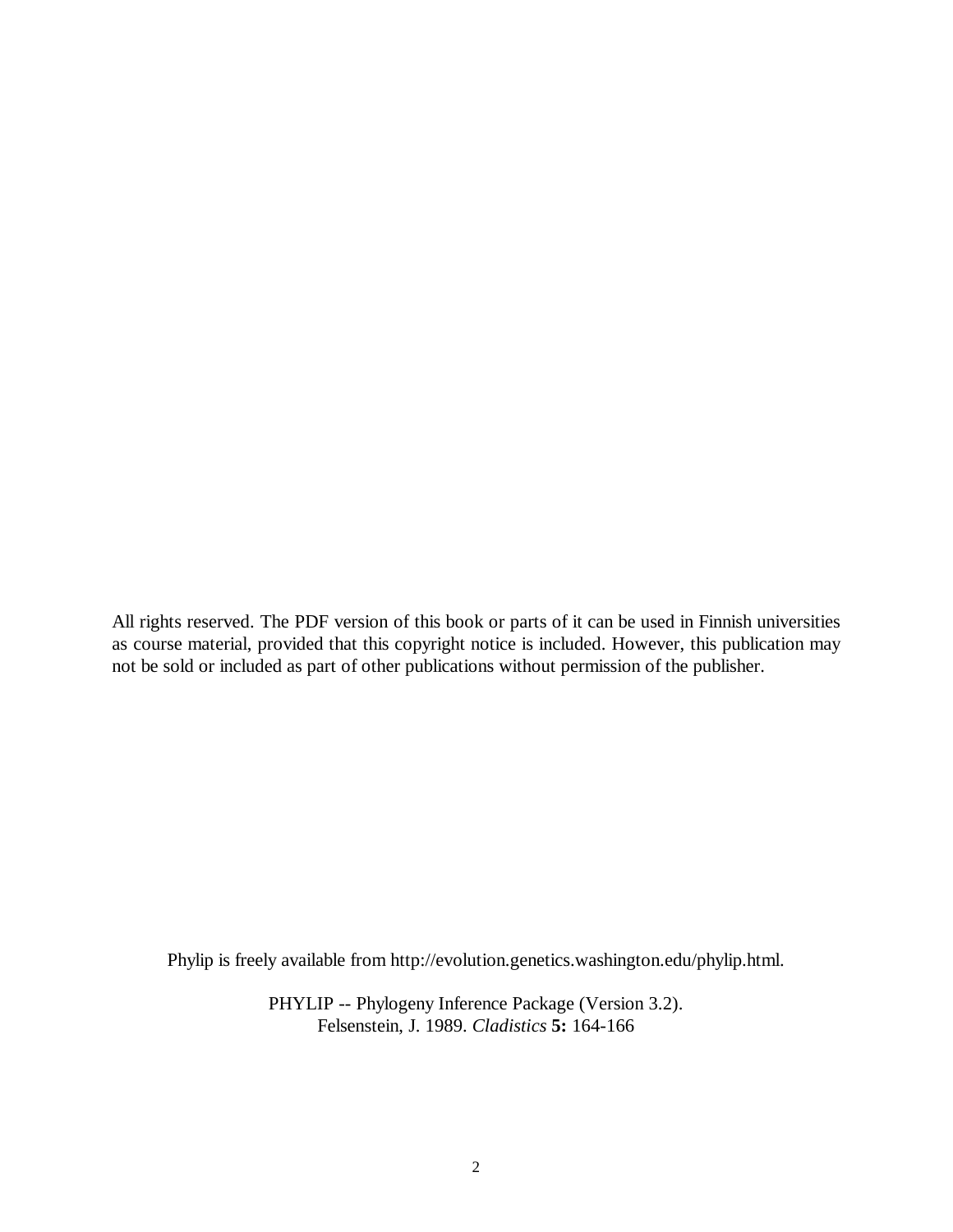# Index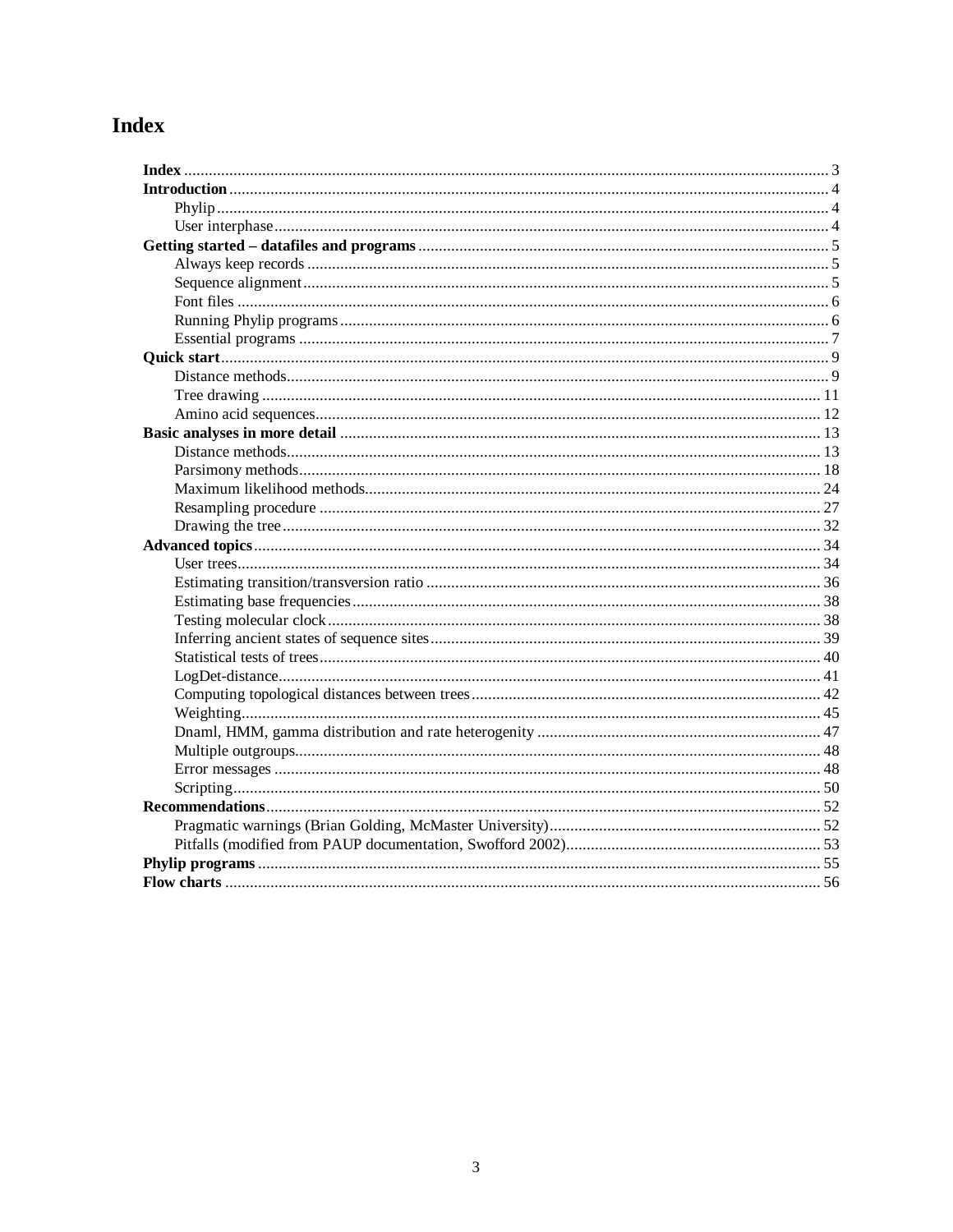## **Introduction**

The purpose of this tutorial is to demonstrate how to use Phylip, a collection of phylogenetic analysis software, and some of the options that are available. This tutorial is not intented to be a course in phylogenetics, although some phylogenetic concepts will be discussed briefly. There are other books available which cover the theoretical sides of the phylogenetic analysis, but the actual data analysis work is less well covered.

Here we will mostly deal with molecular sequence data analysis in the current Phylip version 3.62.

#### **Phylip**

Phylip is a comprehensive phylogenetic analysis package created by Joseph Felsenstein at the University of Washington. This package can do many of the phylogenetic analyses available in the literature today. Methods that are available in the package include parsimony, distance matrix, and likelihood methods, including bootstrapping and consensus trees. Data types that can be handled include molecular sequences, gene frequencies, restriction sites, distance matrices, and 0/1 (binary) discrete characters.

Phylip is freely available from http://evolution.genetics.washington.edu/phylip.html. It ships with a comprehensive manual covering the usage of different programs. If you're using a Windows machine, installation is easy. Download the three zip-files (phylipw.zip, phylipx.zip, phylipy.zip), and extract them to a preferred directory. The subdirectory exe contains all the programs. Manual can be found from the subdirectory doc.

#### **User interphase**

The programs are controlled through a menu, which asks the users which options they want to set, and allows them to start the computation. The data are read into the program from a text file, which the user can prepare using any word processor or text editor (but it is important that this text file *not* be in the special format of that word processor - it should instead be in "flat ASCII" or "Text Only" format). Some sequence alignment programs, like ClustalX and T-Coffee, can write data files in the PHYLIP format.

Most of the programs look for the data in a file called "infile". If they do not find this file they then ask the user to type in the file name of the data file. Output is written onto special files with names like "outfile" and "treefile". Trees written onto "treefile" are in the Newick format, an informal standard agreed to in 1986 by authors of a number of major phylogeny packages (Felsenstein, PHYLIP documentation).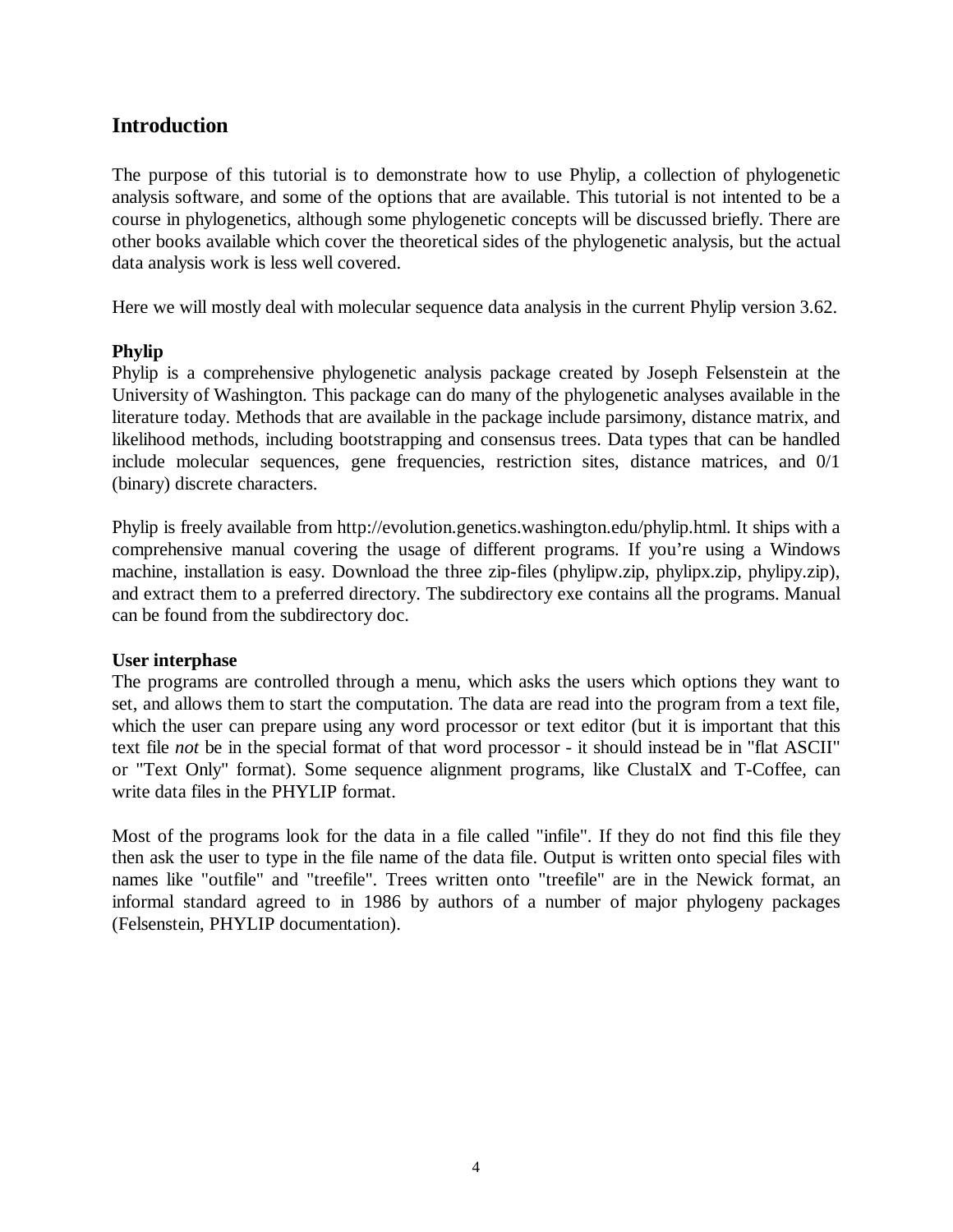## **Getting started – datafiles and programs**

#### **Always keep records**

It very important to keep record of lab-procedures you have done, but it is even more so with computer analyses. You might easily get confused with many many result files, especially, if you have not given them informatic names. And, the computer can crash, or the hard-drive may become corrupt, and you can lose your work. After such insidents it is easier to recover the work you have done, if you have kept a good analysis record.

So, always keep records. It indicates you have been working.

#### **Sequence alignment**

Phylip programs read the aligned sequences in Phylip-format. Usually you can recognize the files in this format from the .phy-extension associated with the files. Aligned sequences in the suitable format can be produced, e.g., with ClustalX program, which is freely available from http://wwwigbmc.u-strasbg.fr/BioInfo/ClustalX/Top.html. Just be sure that you save the aligned sequences in Phylip-format.

If you need to edit the alignment (with text-editor) or to do some analyses in the other programs that do not read Phylip-format, save the alignment also in the .aln-format (Clustal-format). The editing of the Clustal alignment format is easier than the editing of Phylip-format, and Clustal will readily read in the .aln-format, if you later need to convert the edited sequences into some other format.

Any multiple sequence alignment can also be manually reformatted with a text editor. The format requirements for Phylip are very stringent, and any deviation will result in a program that hangs, usually with the error message "Unable to allocate memory".

The file must confirm to the following (Felsenstein, PHYLIP documentation):

1. The file begins with the information about the number of sequences and the number of nucleotides or amino acids in the alignment.

2. The sequence names must be exactly 10 characters long - spaces are allowed in the end.

3. Gaps must be indicated by - .

4. Missing data or missing information (no sequence) is indicated by ?. This is especially important in the end of the data file. Gaps (-) in the end of the data file may lead the programs to crash.

5. Period was previously allowed but it is no longer allowed, because it sometimes is used in different senses in other programs.

6. Spaces between the alignment blocks are allowed. This normally makes the alignment more readable. Spaces are usually inserted into the alignment every 10 bases or amino acids.

7. Blanks will be ignored, and so will numerical digits. This allows GENBANK and EMBL sequence entries to be read with minimum editing.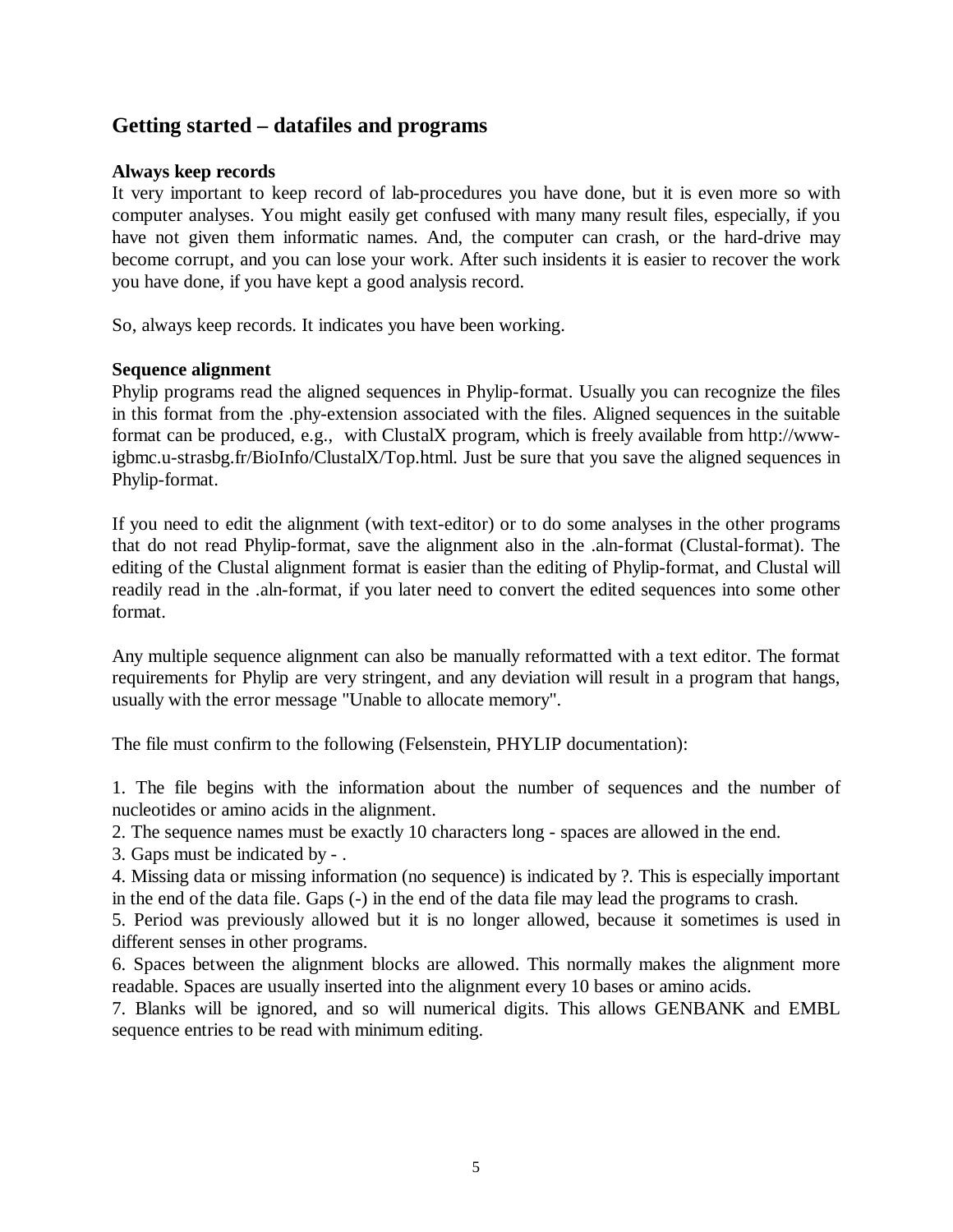Example of the formatted sequences:

| 5       | 100 |                                                        |  |  |
|---------|-----|--------------------------------------------------------|--|--|
| Rabbit  |     | ?????????? ?????????C CAATCTACAC ACGGG-GTAG GGATTACATA |  |  |
| Human   |     | AGCCACACCC TAGGGTTGGC CAATCTACTC CCAGGAGCAG GGAGGGCAGG |  |  |
| Opossum |     | AGCCACACCC CAACCTTAGC CAATAGACAT CCAGAAGCCC AAAAGGCAAG |  |  |
| Chicken |     | GCCCGGGGAA GAGGAGGGGC CCGGCGG-AG GCGATAAAAG TGGGGACACA |  |  |
| Frog    |     | GGATGGAGAA TTAGAGCACT TGTTCTTTTT GCAGAAGCTC AGAATAAACG |  |  |
|         |     |                                                        |  |  |
|         |     | TTTGGATGGT AG---GATAT GGGCCTACCA TGGCGTTAAC GGGT-AACGY |  |  |
|         |     | TTTCGACGGT AA---GGTAT TGGCTTACCG TGGCAATGAC AGGT-GACGG |  |  |
|         |     | TTTCGACGGT AA---GGTAT TGGCTTACCG TGGCAATGAC AGGT-GACGY |  |  |
|         |     | TTTCGACGGT AA---GGTAT TGGCTTACCG TGGCAATGAC AGGT-GACGG |  |  |
|         |     | TTTCGATGGT AA---GGTAT TGGCTTACCG TGGCAATGAC AGGT-GACGG |  |  |

Possible ambiguities (such as N, Y or R nucleotides) are also handled correctly, and do not cause trouble.

#### **Font files**

In order to be able to use the tree-drawing tools, the font-files need to be in the same folder as the drawtree or drawgram program(s). If you are using Phylip on PC machine from the same directory it was installed in, you should not encounter any troubles. However, this is not strictly necessary, just remember to copy the font files with tree drawing programs to the same directory. Or, better still rename your favourite fontfile as "fontfile" and keep only it with the tree drawing programs. There are six different fonts available:

| font1             | simple sans-serif Roman          |
|-------------------|----------------------------------|
| font $2$          | medium quality sans-serif Roman  |
| font $3$          | high quality sans-serif Roman    |
| font4             | medium quality sans-serif Italic |
| font <sub>5</sub> | high quality sans-serif Italic   |
| font <sub>6</sub> | <b>Russian Cyrillic</b>          |

#### **Running Phylip programs**

The programs are used in a sequential way. The output from the first program is used as an input in the next program. The trick is to know how to use the programs in suitable combinations. See the flow charts in the end of this book for some suggestions.

In windows, the Phylip programs can be invoked by double-clicking on the icon or by typing the name of the program on the command line. It is advisable to use programs from the command line, because then you will be better able to see, *e.g.*, the appearing error messages. In NT-line Windows versions (NT, 2000 and XP) DOS prompt, *i.e.*, command line, can be invoked from Start -> All Programs -> Accessories -> Command Prompt.

Most Phylip programs run in the same way. The input for a program is taken from a file called "infile" - if the program does not find this file it then asks the user to type in the file name of the data file. The results are written in a file called "outfile". Some programs may write both "outfile" and a file called "outtree" or "plotfile".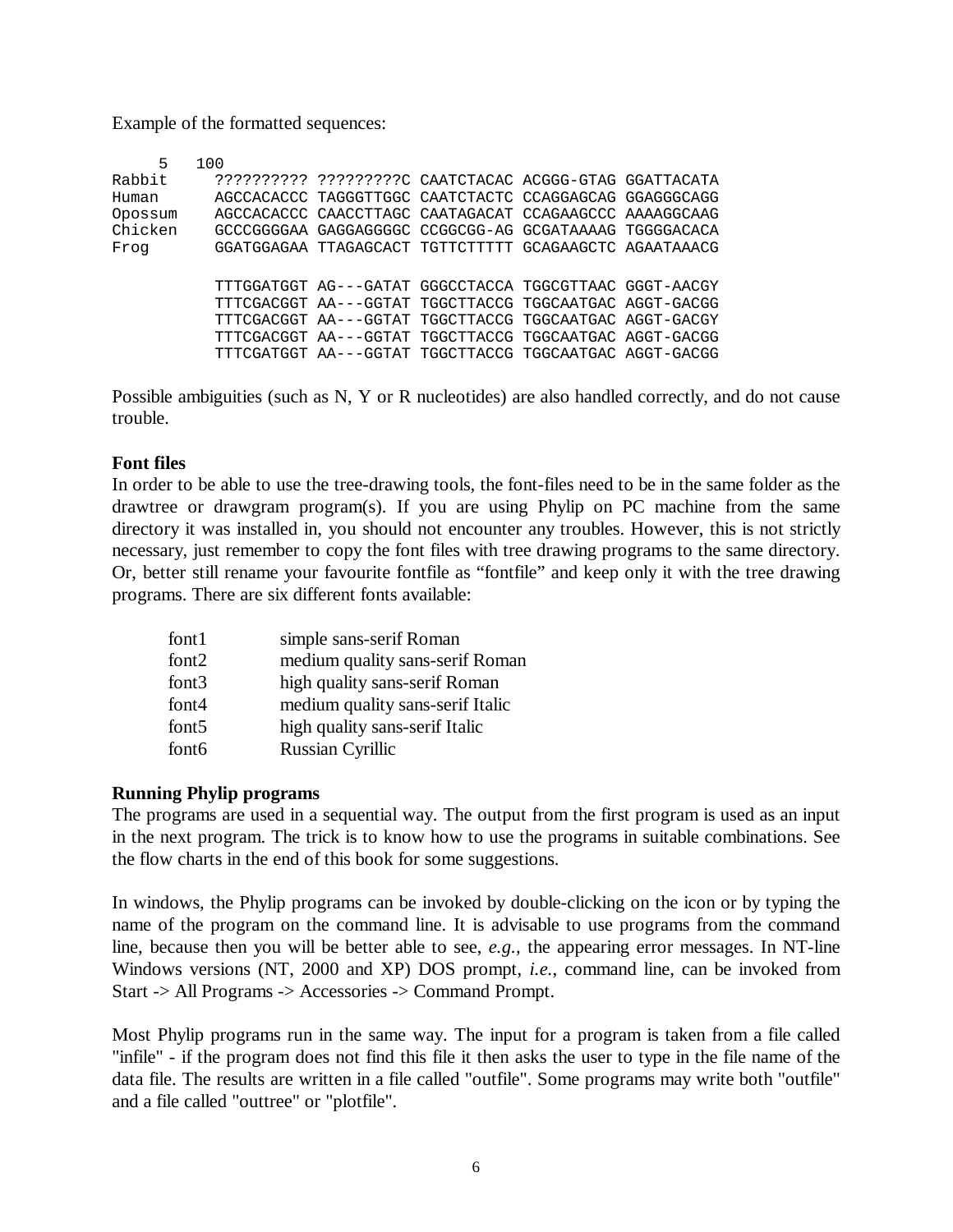Because most of the programs use the default names for the input and output files, you need to be sure to rename the files you want to save before proceeding to further analysis. Otherwise you risk losing your results. For example, you get a distance matrix ("outfile") from the program dnadist, but you want to try different settings for the matrix calculations. Then, before doing the matrix calculation again, rename "outfile" with dnadist\_out\_F84 or something similar, so that you can tell different analysis results apart after you have ceased to work.

#### **Essential programs**

Here is a list of the programs that can be used for the molecular sequence data analysis. The programs are devided into the method categories. The choise of the correct analysis method is left for the user.

#### *Distance methods*

These programs are intented to be used sequentally. First a distance matrix is calculated by dnadist or protdist program from the multiple sequence alignment. The matrix is then transformed into a tree by fitch, kitsch or neighbor program. Programs dnadist and protdist create a file "outfile". Before running fitch, kitsch ot neighbor, "outfile" should be renamed, either as "infile" ot with another file name. Fitch, kitsch and neighbor programs create both "outfile" and "outtree".

| dnadist  | DNA distance matrix calculation                              |
|----------|--------------------------------------------------------------|
| protdist | Protein distance matrix calculation                          |
| fitch    | Fitch-Margoliash tree drawing method without molecular clock |
| kitsch   | Fitch-Margoliash tree drawing method with molecular clock    |
| neighbor | Neighbor-Joining and UPGMA tree drawing method               |

#### *Character based methods*

These programs read in the sequence alignment, and produce either one or multiple trees in the output files "outfile" and "outtree".

| dnapars  | DNA parsimony                                  |
|----------|------------------------------------------------|
| dnapenny | DNA parsimony using branch-and-bound           |
| dnaml    | DNA maximum likelihood without molecular clock |
| dnamlk   | DNA maximum likelihood with molecular clock    |
| protpars | Protein parsimony                              |
| proml    | Protein maximum likelihood                     |

#### *Resampling tool*

This program reads in a sequence alignment, and generates a specified number of random samples into a file "outfile". These random samples are usually used in subsequent analysis as a sequence alignment file with the option M ("use multiple datasets") turned on.

seqboot Generates random samples by bootstrapping or jack-knifing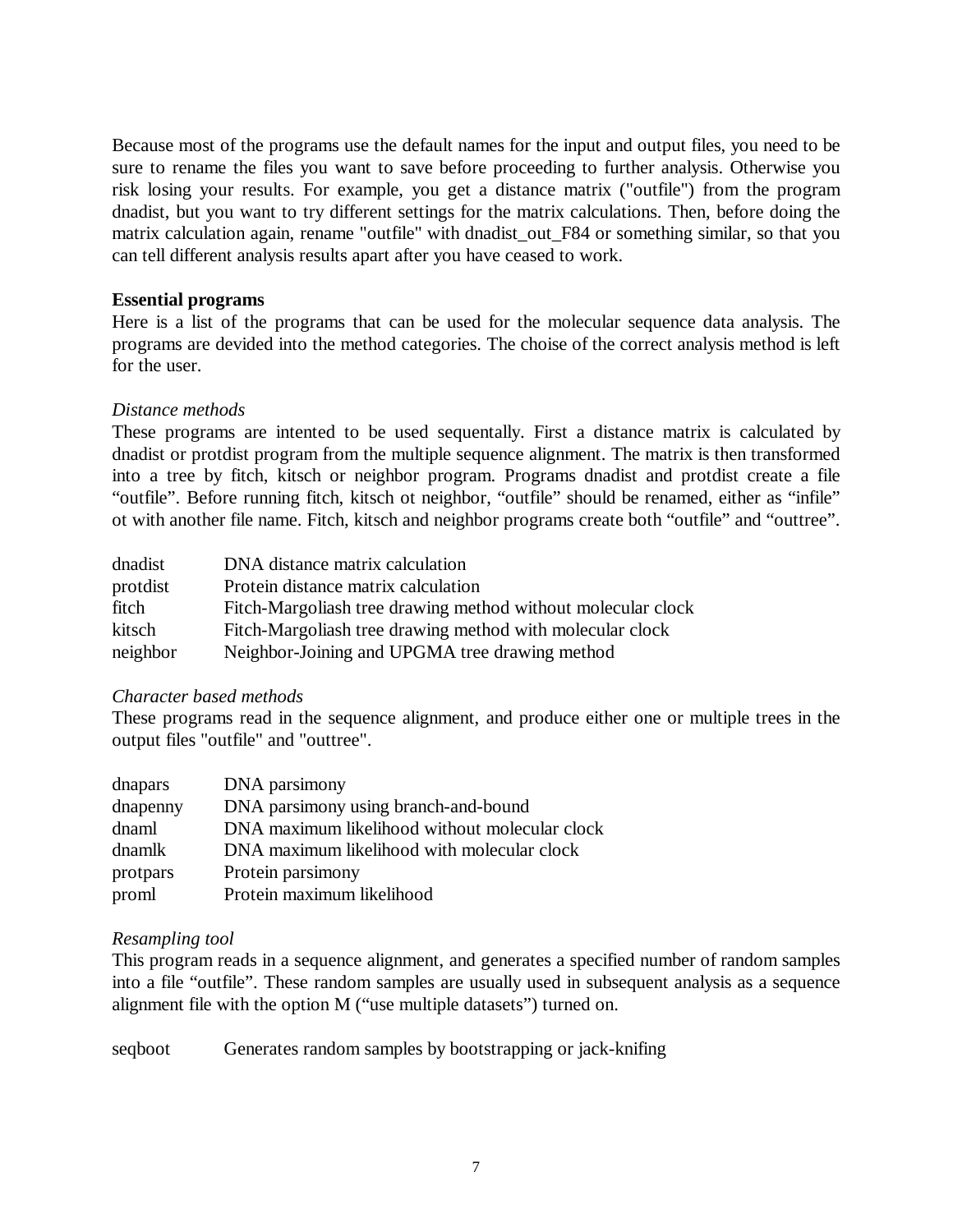#### *Tree drawing*

These programs draw a tree from the specifications ("outtree") in the Newick-format. For example, the specification can be a file produced by the program dnaml. Drawgram and drawtree produce plotfile, whereas retree saves the result in a file "outtree" (so "outtree" can not be used as an input to this program).

| drawgram | Draws a rooted tree            |
|----------|--------------------------------|
| drawtree | Draws an unrooted tree         |
| retree   | Interactive tree-rearrangement |

#### *Consensus trees*

This program constructs a consensus tree from multiple trees. For example, dnapars can produce multiple trees, which can be summarized by the program Consense. Also the results of the bootstrapping are summarized by the program Consense as a majority rule tree.

consense Draws consensus trees from multiple trees

#### *Tree distances*

This program computes, *e.g.*, a topology-based distance between two or more trees. The distance can be used to assess or compare the results from different analyses.

treedist Computes distances between trees based on tree topology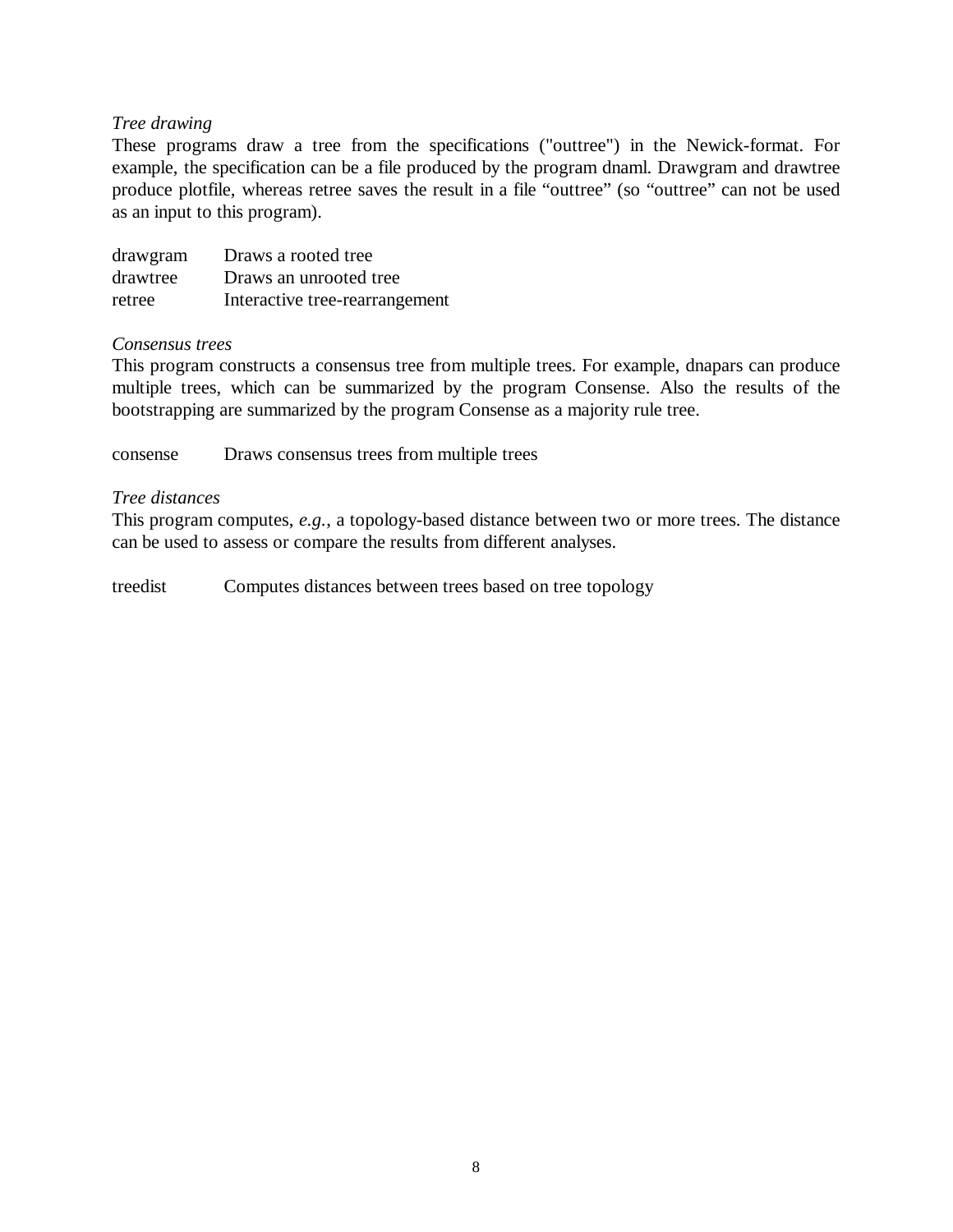### **Quick start**

Here a DNA sequence data is used as an example. In the example, three programs are used to construct and plot a tree by neighbor joining (a distance method) using the F84 evolutionary model. Details about other methods are available in the succeeding sections.

#### **Distance methods**

Align your DNA sequences and save the alignment in Phylip-format as "alignment.phy". Start the program dnadist by typing "dnadist" to the command prompt or double clicking on the program's icon.

First dnadist (and all the other programs also) checks whether there is a file "infile" in the directory you started the program in. If it does not find "infile" it asks you to type in the name of the sequence alignment file.

```
dnadist: can't find input file "infile" 
Please enter a new file name> alignment.phy
```
All Phylip programs are menu-driven. Below is the menu written by dnadist. Every line in the menu starts with a capital letter or number. You can change the settings of the program by typing in the letter or the number in front of the option you would like to change. For example, typing "d" and pressing Enter, would cycle through different evolutionary models implemented in dnadist. After you are satisfied with the settings (for this quick start, do not change any options), you should type in "y" and press Enter. This starts the run.

```
Nucleic acid sequence Distance Matrix program, version 3.61 
Settings for this run: 
  D Distance (F84, Kimura, Jukes-Cantor, LogDet)? F84 
           Gamma distributed rates across sites? No
 T Transition/transversion ratio? 2.0
  C One category of substitution rates? Yes 
 W Use weights for sites? No
  F Use empirical base frequencies? Yes 
 L Example 2018 Form of distance matrix? Square
 M Analyze multiple data sets? No
  I Input sequences interleaved? Yes 
  0 Terminal type (IBM PC, ANSI, none)? IBM PC 
 1 Print out the data at start of run No<br>2 Print indications of progress of run Yes
             2 Print indications of progress of run Yes 
  Y to accept these or type the letter for one to change 
y
```
Dnadist prints indications of the run (below). After it has finished calculating all the pairwise distances between the sequences, it tells you so ("Done."). These pairwise distances are saved in a file "outfile". The file contains just plain text, and you can rename the file as "outfile.txt" so that it open automatically in Notepad when you double-click it.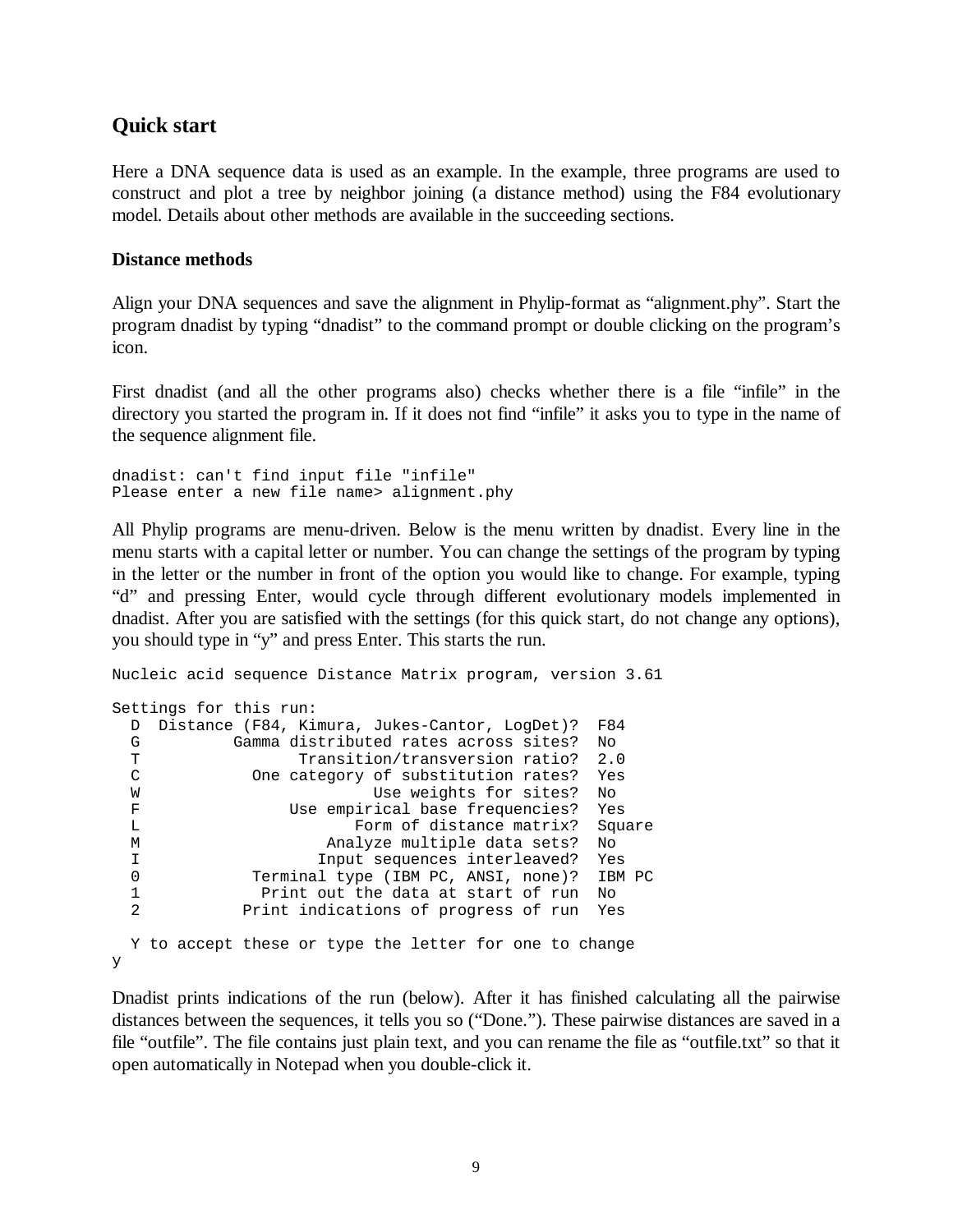```
Distances calculated for species 
   Rabbit ....
    Human ... 
    Opossum .. 
    Chicken . 
    Frog 
Distances written to file
```
Done.

Next, rename "outfile" as "infile", and run the program neighbor (type in "neighbor"). The next menu should appear. Now, neighbor has read the pairwise distances from the file "infile", and does not ask you for a new filename. You can again modify the settings to your liking, but for this quick start just type in "y" and press Enter.

```
Neighbor-Joining/UPGMA method version 3.61 
Settings for this run: 
  N Neighbor-joining or UPGMA tree? Neighbor-joining 
  O Outgroup root? No, use as outgroup species 1 
  L Lower-triangular data matrix? No 
  R Upper-triangular data matrix? No 
 S Subreplicates? No
  J Randomize input order of species? No. Use input order 
 M analyze multiple data sets? No<br>0 Terminal type (IBM PC, ANSI, none)? IBM
     Terminal type (IBM PC, ANSI, none)? IBM PC
  1 Print out the data at start of run No 
  2 Print indications of progress of run Yes 
  3 Print out tree Yes 
  4 Write out trees onto tree file? Yes 
  Y to accept these or type the letter for one to change 
y
```
Like dnadist, neighbor also prints out indications of the run. After completing the analysis, the program tells you so ("Done.").

Cycle 2: OTU 4 ( 0.62698) joins OTU 5 ( 0.95492) Cycle 1: OTU 3 ( 0.73871) joins node 4 ( 0.17009) last cycle: OTU 1 ( 0.05116) joins OTU 2 ( 0.23064) joins node 3 ( 0.12944) Output written on output file Tree written on tree file Done.

The tree is now contained in the files "outfile" and "outtree". You can view the graphical tree in outfile by opening it in some text editor. Neighbor has now drawn the following tree from our example data set.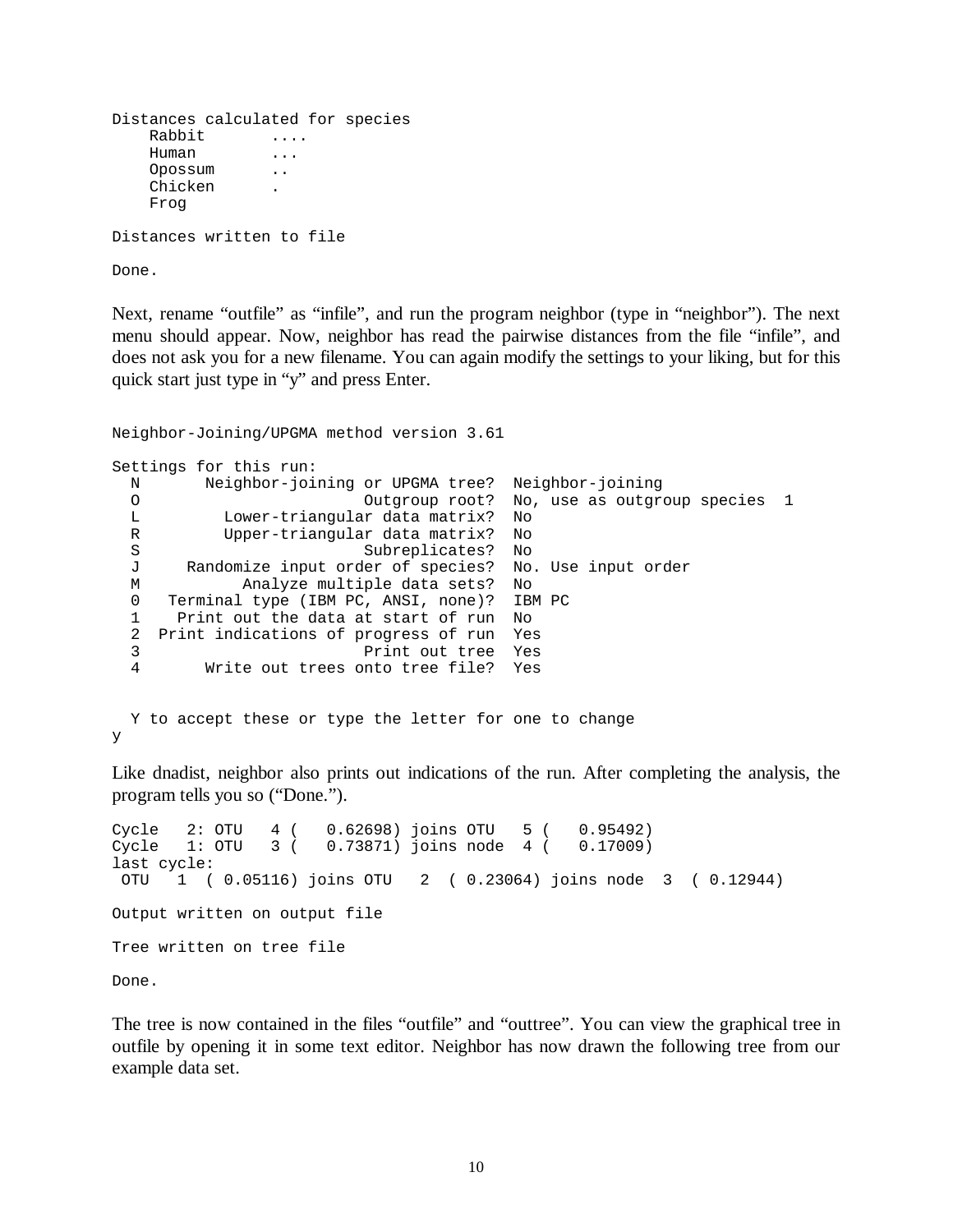```
 +---------------------Opossum 
+ - - - 2 ! ! +------------------Chicken 
! +----1
 ! +----------------------------Frog 
 ! 
 3-Rabbit 
 ! 
 +------Human
```
#### **Tree drawing**

Next you can draw a nicer looking graphical tree from the file "outtree" using the program drawtree. First, rename the file "outtree" as "intree", and start the program drawtree. Drawtree first searches for a file called "fontfile" from the current directory, and if it is unable to find it, it asks for the name of the fontfile. After specifying that, the menu of the program appears. Now, you should change the final plotting devise as MS-Windows Bitmap using the option P. Program also asks for the dimensions of the tree – you might initially try 640 x 400. The settings are accepted by typing in "y" and pressing Enter.

```
DRAWTREE from PHYLIP version 3.61 
Reading tree ... 
Tree has been read. 
Loading the font ... 
Drawtree: can't find font file "fontfile" 
Please enter a new file name> font1 
Font loaded. 
Rooted tree plotting program version 3.61 
Here are the settings: 
  0 Screen type (IBM PC, ANSI): IBM PC 
 P Final plotting device: Postscript printer
 V Previewing device: MS Windows display
H Tree grows: Horizontally
S Tree style: Phenogram
  B Use branch lengths: Yes 
 L Angle of labels: 90.0 
 R Scale of branch length: Automatically rescaled 
 D Depth/Breadth of tree: 0.53<br>T Stem-length/tree-depth: 0.05
       Stem-length/tree-depth: 0.05
  C Character ht / tip space: 0.3333 
  A Ancestral nodes: Weighted 
 F Font: Times-Roman
  M Horizontal margins: 1.65 cm 
  M Vertical margins: 2.16 cm 
  # Pages per tree: one page per tree 
 Y to accept these or type the letter for one to change 
y
```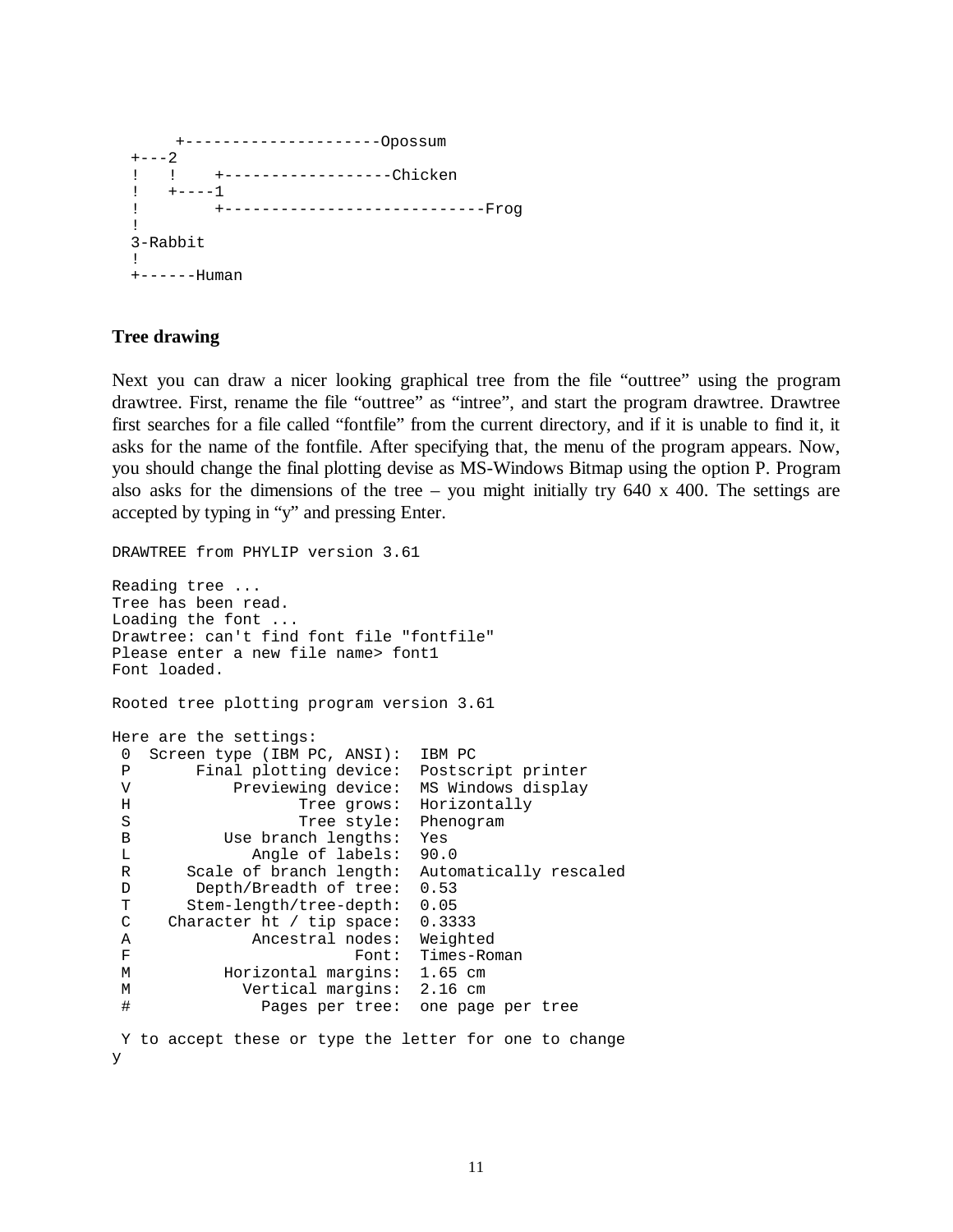Drawtree opens a new window, where you can see a preview of the tree. If you're satisfied with the results, select from the File-menu (in the same newly-opened window) "plot". A new file ("plotfile") should now appear in the current directory. If you rename it as "plotfile.bmp" you would be able to open it in some graphics package for more modifications.

The final picture looks like this:



The lenght of the branch is the number of nucleotide or amino acid changes that has happened in that particular branch in the tree. The number of changes is estimated using the evolutionary model specified in the dnadist program.

#### **Amino acid sequences**

The sequence of the programs is similar to the presented one with one important exception. When using amino acid sequences for inferring phylogenies with distance methods, the distance matrix is calculated using program protdist, not dnadist.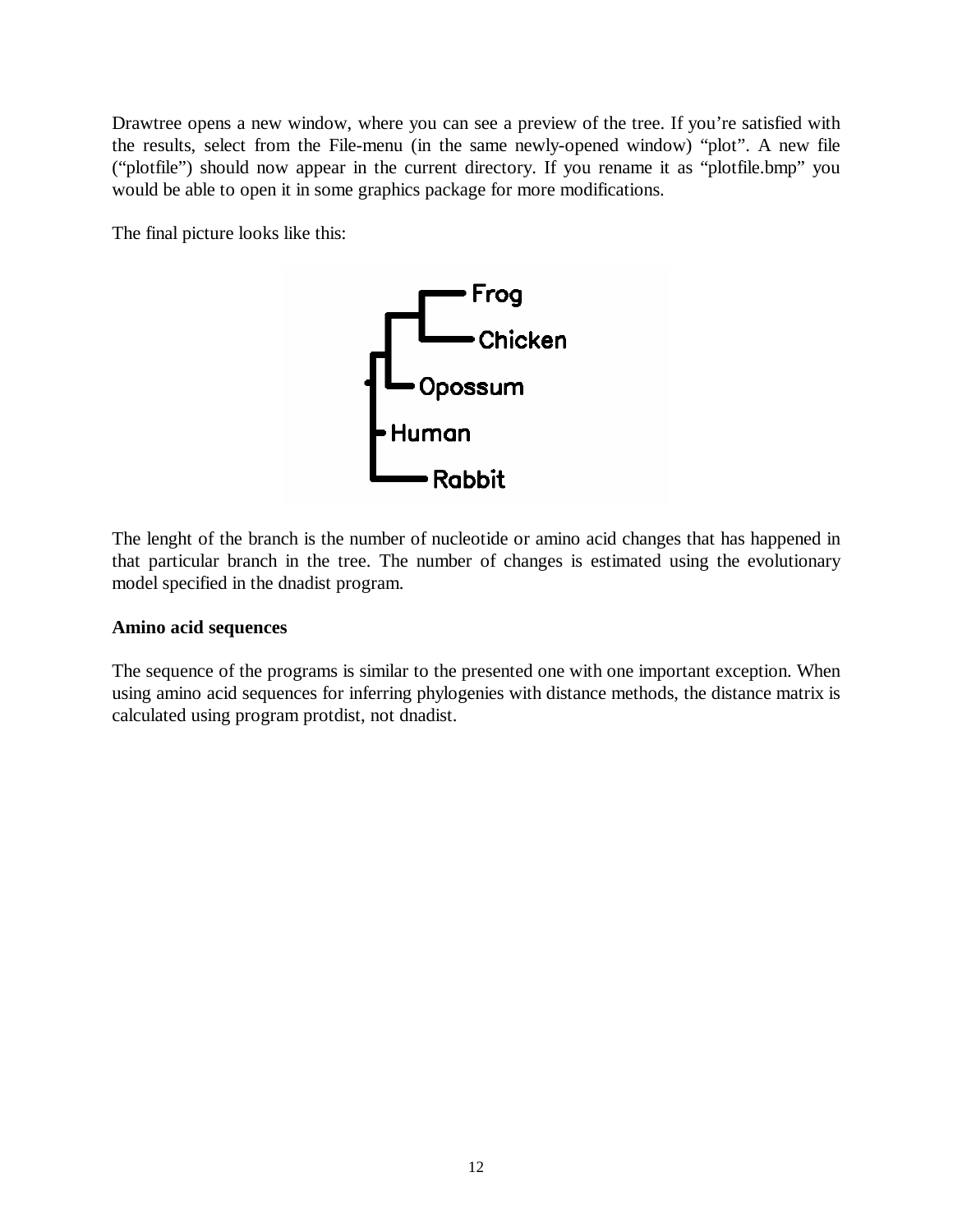#### **Basic analyses in more detail**

Before proceeding further, please read Getting started and Quick start. They contain relevant information, if you haven't used Phylip earlier.

There are three different ways to analyze DNA or amino acid sequence data in Phylip. Parsimony and maximum likelihood are character based methods, which means that they treat every single site of the multiple sequence alignment independently. Distance methods summarize the differencies between sequences by calculating a pairwise distance measure between all aligned sequences. After the data-analysis and tree-drawing, the validity of data can (or should, according to some) be assessed by a bootstrap analysis.

Here we present examples of these methods.

The programs can be invoked by double-clicking on their icons. If you have done some analyses before within the same folder, the program detects that "outfile" already exists, and it ask you to:

```
dnadist: the file "outfile" that you wanted to 
      use as output file already exists. 
      Do you want to Replace it, Append to it, 
      write to a new File, or Quit? 
      (please type R, A, F, or Q)
```
Replace means to overwrite, Append adds the new results in the end of an existing file, and File ask for a new file name. You can also quit, if you want to check the files before proceeding.

#### **Distance methods**

For the distance method analysis you'll need at least two programs. DNAdist or protdist calculates a matrix of pairwise distances between every sequence in the file. The tree is inferred from those distances by Neighbor, Fitch or Kitsch program.

#### *DNA data*

The DNAdist program writes out a menu:

Nucleic acid sequence Distance Matrix program, version 3.61 Settings for this run: D Distance (F84, Kimura, Jukes-Cantor, LogDet)? F84 G Gamma distributed rates across sites? No T Transition/transversion ratio? 2.0<br>C One category of substitution rates? Yes One category of substitution rates? Yes W W Use weights for sites? No F Use empirical base frequencies? Yes L **Example 2** Form of distance matrix? Square M Analyze multiple data sets? No

 I Input sequences interleaved? Yes 0 Terminal type (IBM PC, ANSI, none)? IBM PC 1 Print out the data at start of run No 2 Print indications of progress of run Yes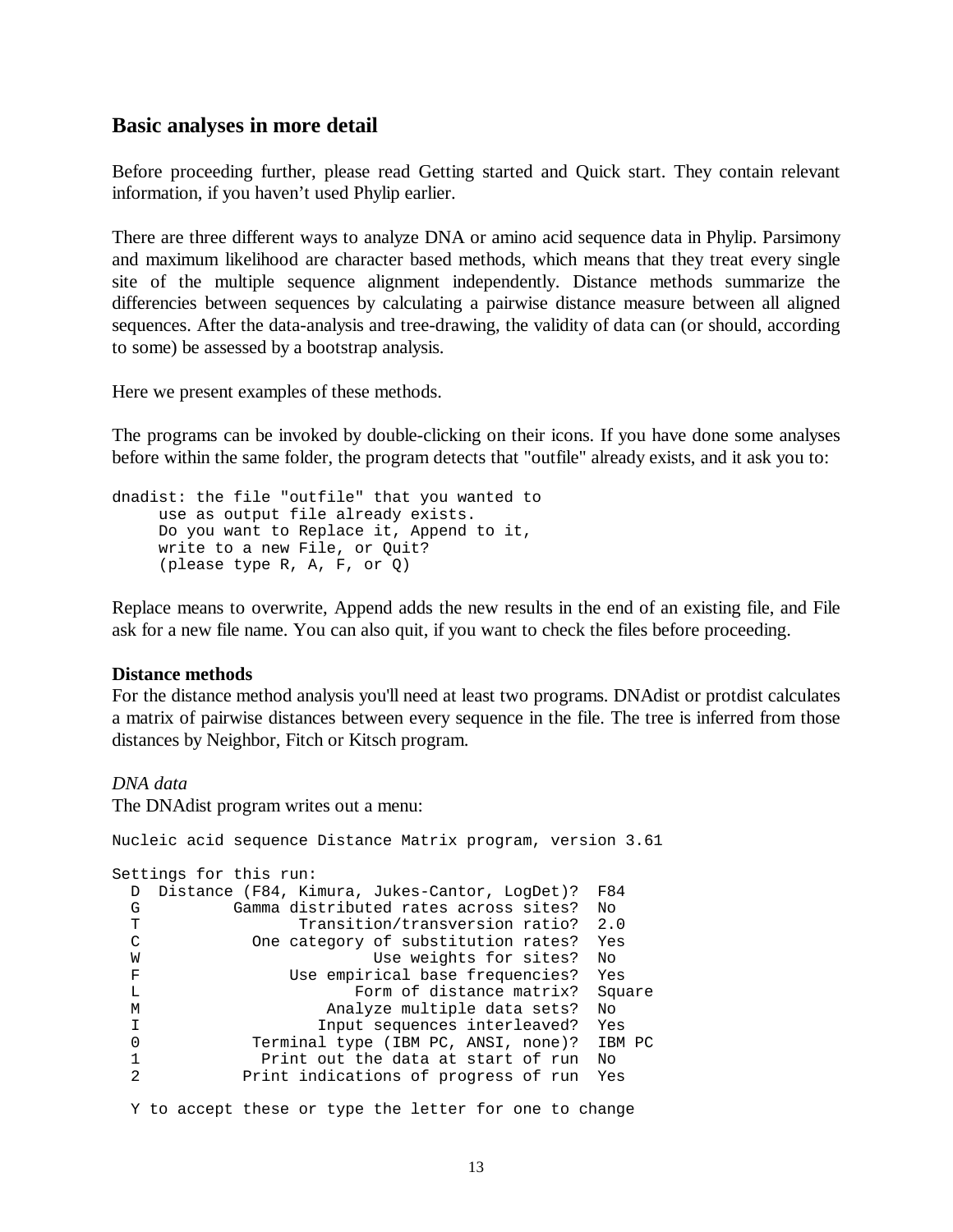The settings can be changed by typing in the letter before the option, and pressing Return. For example, typing "d" and return, would cycle through the different distance calculation methods. These distances are also called evolutionary models. Evolutionary models are mathematical formulas which try to compensate for the multiple substitution problem and transitiontransversion bias.

Briefly, Jukes-Cantor assumes that all substitutions are equally likely to happen. Kimura has two different change rates (rate parameters), one for transitions, and the other for transversions. These models also assume that the equilibrium frequencies of all the bases are 0.25. F84 has two rate parameters, one for transitions, and the other for transversions, but also allowes the equilibrium frequencies of the bases to differ from each other. LogDet-distance should be used if there are (large) base frequency differencies between sequences in the tree. The LogDet distance cannot cope with ambiguity codes. It must have completely defined sequences.

The transition/transversion ratio (s/v) can be modified if more detailed data is available on the s/v ratio. If not, the s/v ratio of 1-2 is often a good approximation of the situation with most of the genes.

Usually the phylogenetic methods assume that all the sites are evolving at the same speed. This is clearly an unrealistic assumption. For example, the third codon positions evolve with a higher speed than second positions. That is because most of the substitutions in the third position are selectively neutral whereas substitutions in the second codon position often lead to amino acid changes. This rate heterogenity is often compensated by using gamma distribution. The shape of the gamma distribution is defined by a parameter alpha. If you activate option "g" you'll be prompted to enter this shape parameter:

```
Coefficient of variation of substitution rate among sites (must be positive) 
In gamma distribution parameters, this is 1/(square root of alpha)
```
If you know alpha, you can calculate the prompted CV by the equations (Felsenstein, PHYLIP documentation):

 $1 / sqrt$  (alpha) = CV alpha =  $(1 / CV)^2$ 

A good approximation of the alpha for most of the protein encoding genes is 0.5, but you can also estimate this value using programs such as Treepuzzle, which is not a part of Phylip package. The use of the gamma distribution is still disputed, and you should be careful when using this option.

Another layer of rate variation also is available. The option "c" allows user-defined rate categories. The user is prompted for the number of user-defined rates, and for the rates themselves, which cannot be negative but can be zero. These numbers are defined relative to each other, so that if rates for three categories are set to  $1:3:2.5$  this would have the same meaning as setting them to 2 : 6 : 5. The assignment of rates to sites is then made by reading a file whose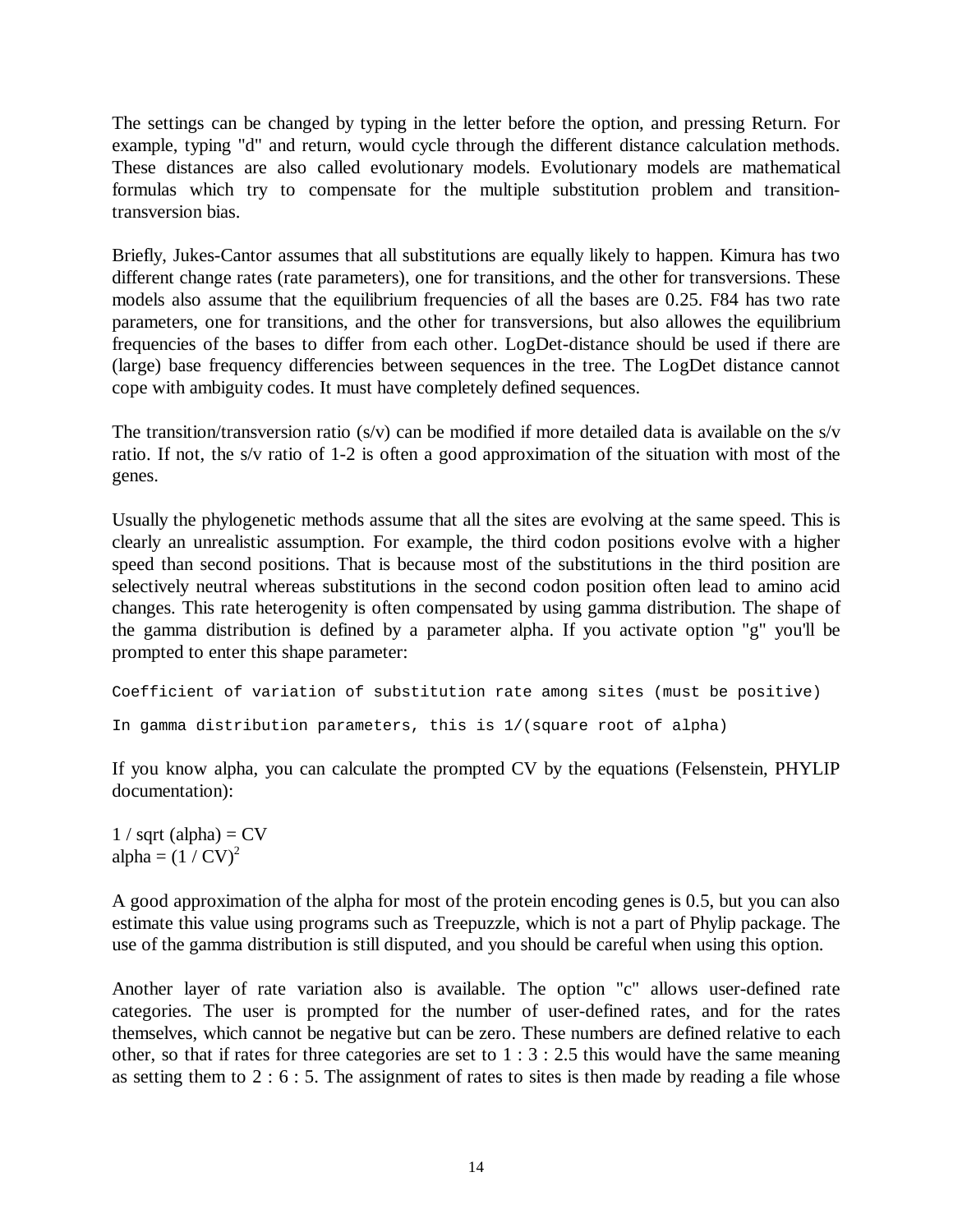default name is "categories". It should contain a string of digits 1 through 9. A new line or a blank can occur after any character in this string.

Thus the categories file might look like this:

#### 1222311111224111551155333333444

The user can assign categories of rates to each site (for example, we might want first, second, and third codon positions in a protein coding sequence to be three different categories. This is done with the categories input file and the option "c". We then specify (using the menu) the relative rates of evolution of sites in the different categories. For example, we might specify that first, second, and third positions evolve at relative rates of 1.0, 0.8, and 2.7 (Felsenstein, PHYLIP documentation).

The weights-option ("w") allows us to specify weights on the individual characters. The weights cause a character to be counted as if it were *n* characters, where *n* is the weight. By use of the weights we can give weight to some characters, and drop others from the analysis. In the molecular sequence programs only two values of the weights, 0 or 1 are allowed, except for dnapars, which accept weigths from 0-9…35 (0-9 with numbers and 10-35 with letters). For more information, see the advanced analysis chapter. (Felsenstein, PHYLIP documentation)

If you want to specify the base frequencies by yourself, you can do that by invoking the option "f". The program then prompts you to type in the frequencies of different bases.

After you have modified the settings to your liking, you can calculate the distance matrix by typing "y" and pressing return.

This will produce a distance matrix with default name "outfile":

| - 5     |        |               |                        |        |        |
|---------|--------|---------------|------------------------|--------|--------|
| Rabbit  | 0.0000 |               | 0.2818 0.9386 0.9830   |        | 1.2617 |
| Human   | 0.2818 |               | 0.0000 1.0795 1.1496   |        | 1.5312 |
| Opossum | 0.9386 |               | 1.0795  0.0000  1.5380 |        | 1.8615 |
| Chicken | 0.9830 | 1.1496 1.5380 |                        | 0.0000 | 1.5819 |
| Froq    | 1.2617 |               | 1.5312 1.8615 1.5819   |        | 0.0000 |

The "outfile" needs to be renamed, because the programs will go awry, if they try both read and write from and to the same file. After renaming this new file can be used as an input into the Neighbor, Fitch, or Kitsch program.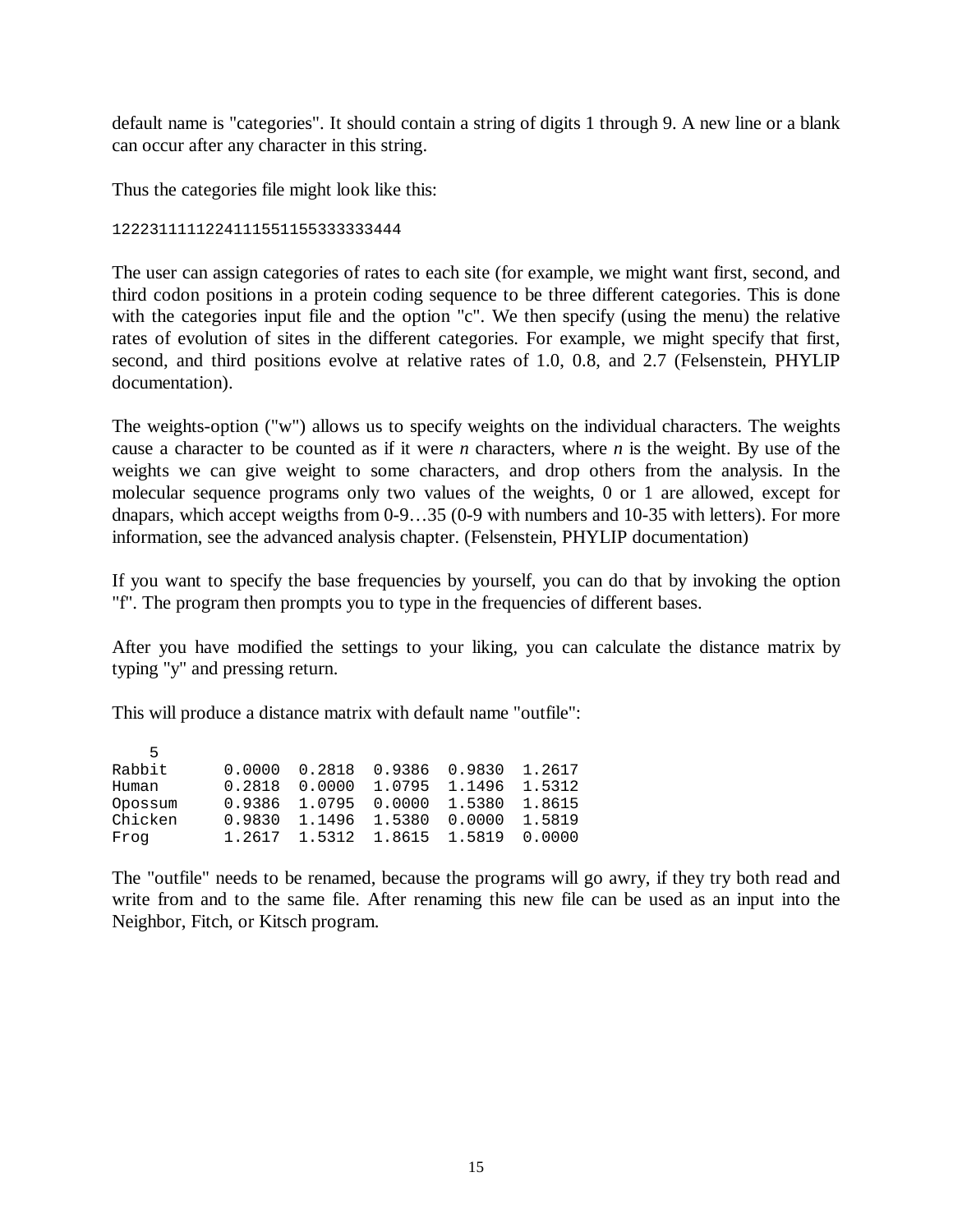Neighbor writes out a menu, where you can again change the setting:

Neighbor-Joining/UPGMA method version 3.61 Settings for this run: N Neighbor-joining or UPGMA tree? Neighbor-joining O Outgroup root? No, use as outgroup species 1 Lower-triangular data matrix? No R Upper-triangular data matrix? No S Subreplicates? No J Randomize input order of species? No. Use input order M analyze multiple data sets? No<br>0 Terminal type (IBM PC, ANSI, none)? IBM 0 Terminal type (IBM PC, ANSI, none)? IBM PC 1 Print out the data at start of run No 2 Print indications of progress of run Yes 3 Print out tree Yes 4 Write out trees onto tree file? Yes Y to accept these or type the letter for one to change

At this point, you can specify the outgroup of the tree. Outgroup is usually the closest relative of all the taxa under investigation. For example, if human, chimpanzee and gorilla are under scrutiny, orangutan could be specified as an outgroup. In other words, the sister taxa of the ingroup is often used as an outgroup.

You can also randomize the input order of the sequences with option "j", jumble. Often the input order of the sequences affects the outcome of the analysis. This can be assessed by randomizing the input order. The program also asks you to specify the number of times you want to randomize the input order of the sequences. It is advisable to do jumbling at least 10-100 times, because it almost certainly improves the results.

Also Fitch writes out a menu, where setting can be modified, but the menu looks a bit different:

```
Settings for this run: 
  D Method (F-M, Minimum Evolution)? Fitch-Margoliash 
  U Search for best tree? Yes 
 P POWER 2.00000
  - Negative branch lengths allowed? No 
  O Outgroup root? No, use as outgroup species 1 
  L Lower-triangular data matrix? No 
  R Upper-triangular data matrix? No 
 S Subreplicates? No
  G Global rearrangements? No 
  J Randomize input order of species? No. Use input order 
          Analyze multiple data sets? No
  0 Terminal type (IBM PC, ANSI, none)? IBM PC 
  1 Print out the data at start of run No 
  2 Print indications of progress of run Yes 
  3 Print out tree Yes 
  4 Write out trees onto tree file? Yes
```
Fitch-Margoliash method version 3.61

Y to accept these or type the letter for one to change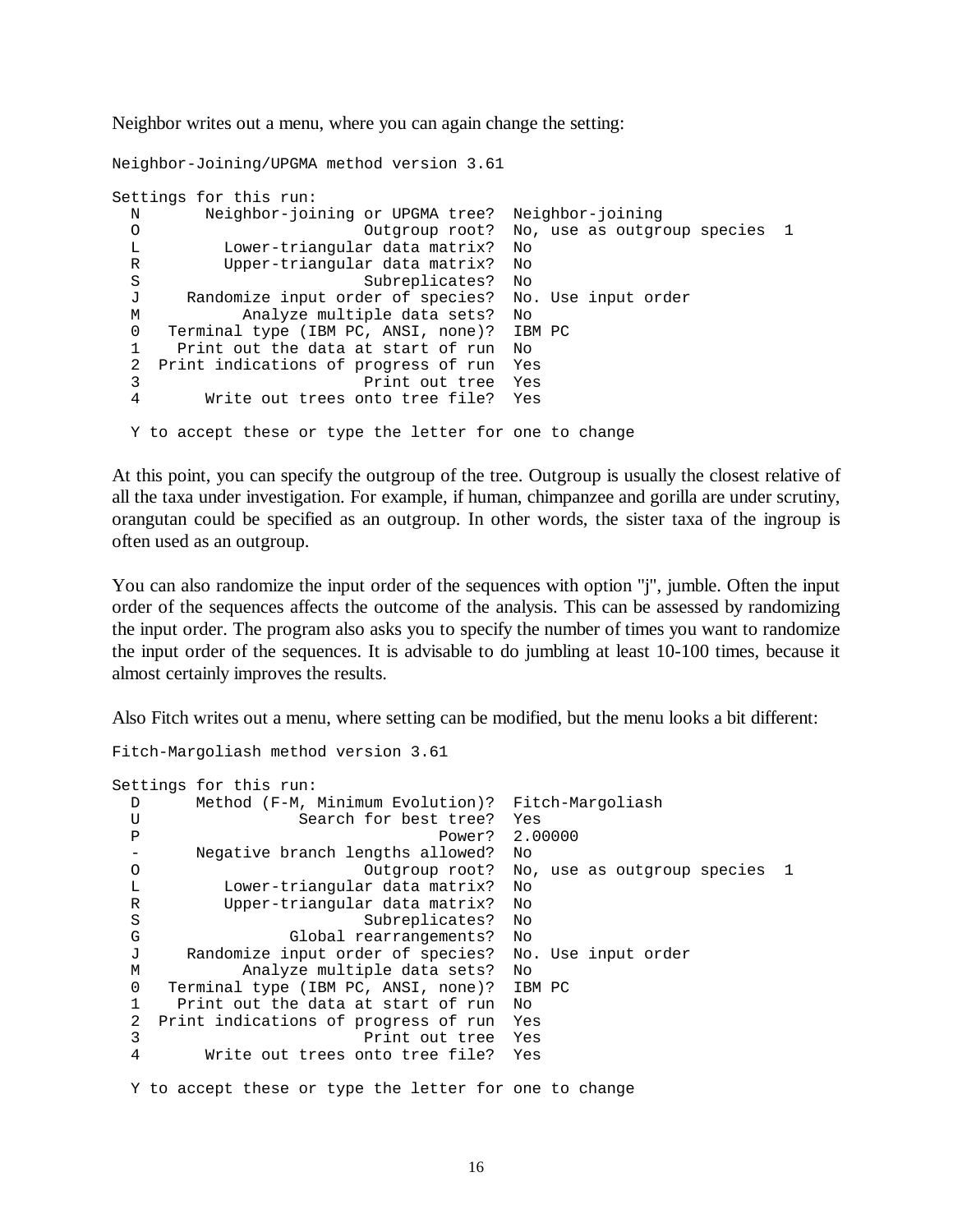Fitch-Margoliash is the distance based optimization method, which mean that it searches for a tree with the smallest variability. Therefore you have the option of using an user-defined tree with option "u". In this case the program will, as default, read the user-defined tree from the file "intree". This also activates a new option "n". If you choose to use the branch lenghts from the user tree, fitch calculates the Sum of squares and Average percent standard deviation for the userdefined tree.

Confirm the setting by typing "y" and pressing Return. Neighbor creates two new files, "outfile" and "outtree".

Outfile contains detailed information about the analysis and its results. It also contains the inferred tree drawn with symbol graphics. Also the estimated branch lengths are reported in the file.

```
 5 Populations 
Neighbor-Joining/UPGMA method version 3.6 
 Neighbor-joining method 
 Negative branch lengths allowed 
     +---------------------Opossum 
 + - - - 2 ! ! +------------------Chicken 
 ! +----1
  ! +----------------------------Frog 
  ! 
  3-Rabbit 
  ! 
  +------Human 
remember: this is an unrooted tree! 
Between And Length
------- --- ------ 
 3 Human 0.23064 
 3 2 0.12944 
  2 Opossum 0.73871
  2 1 0.17009<br>1 Chicken 0.62698<br>1 Frog 0.95492
 1 Chicken 0.62698 
 1 Frog 0.95492 
   3 Rabbit 0.05116
```
File "outtree" contains the actual tree-drawing instructions. It also reports the branch lenghts (the numerical values reported after : -marks), which are the same as in the file "outfile".

(Human:0.22996,((Frog:0.95134,Chicken:0.63056):0.16672,Opossum:0.74182):0.1289 1,Rabbit:0.05184);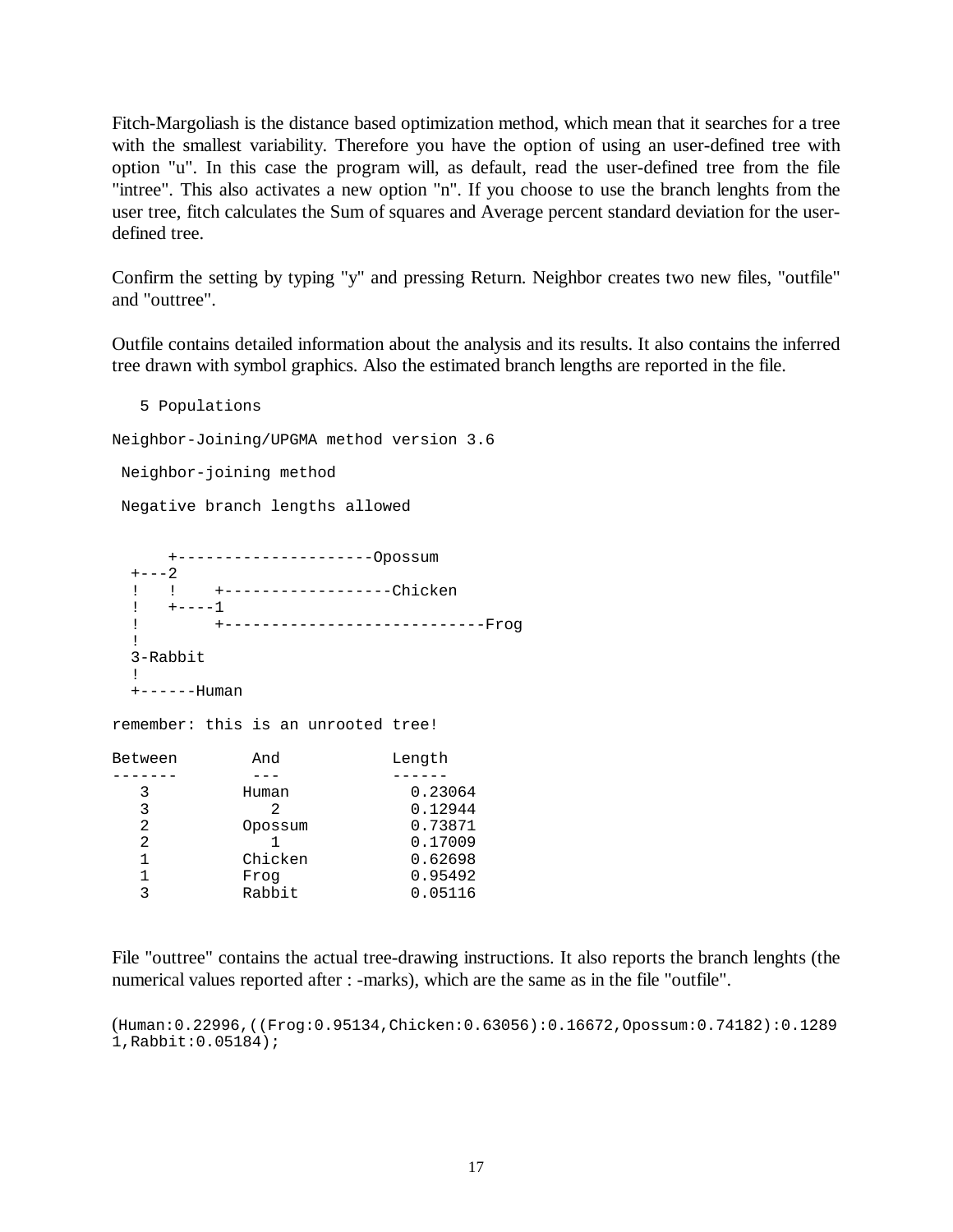#### *Protein data*

The distance method works more or less similarly than with DNA data. The program protdist writes out a menu with modifiable settings. After you have modified them to your liking, the program produces an "outfile", which contains pairwise distances. Those distances can be transformed into a tree as has been described in the DNA data-section.

```
Protein distance algorithm, version 3.61 
Settings for this run: 
  P Use JTT, PMB, PAM, Kimura, categories model? Jones-Taylor-Thornton 
  G Gamma distribution of rates among positions? No 
  C One category of substitution rates? Yes 
 W Use weights for positions? No
  M Analyze multiple data sets? No 
  I Input sequences interleaved? Yes 
 0 Terminal type (IBM PC, ANSI)? IBM PC
 1 Print out the data at start of run No<br>2 Print indications of progress of run Yes
           Print indications of progress of run Yes
```
Are these settings correct? (type Y or the letter for one to change)

There are five options of evolutionary models to choose from: JTT (Jones, Taylor Thornton), PAM (Dayhoff), PMB, Kimura and categories. PAM model uses the PAM001 model for calculations. JTT and PAM are widely used amino acid substitution matrices (models), and PMB is a much resent model derived from conserved blocks in Blocks database. Kimura model is the plain D-distance (the uncorrected raw distance) and categories is a model put together by Felsenstein. See Phylip documentation for more information.

```
Computing distances: 
   CAS1_HUMAN 
  CAS1_RABIT
  CAS1_MOUSE ..
```
CAS1\_BOVIN ... CAS1 SHEEP .... CAS1\_PIG .....

Output written to output file

#### **Parsimony methods**

#### *DNA data*

The programs available for DNA parsimony are dnapars and dnapenny. The differences between these DNA parsimony programs are in the algorithm. Dnapars searches for the most parsimonious tree by a heuristic algorithm, which does not guarantee that the shortest tree is found. Program dnapenny uses the branch-and-bound algorithm, which guarantees that the shortest tree is found, but takes quite a much computer time.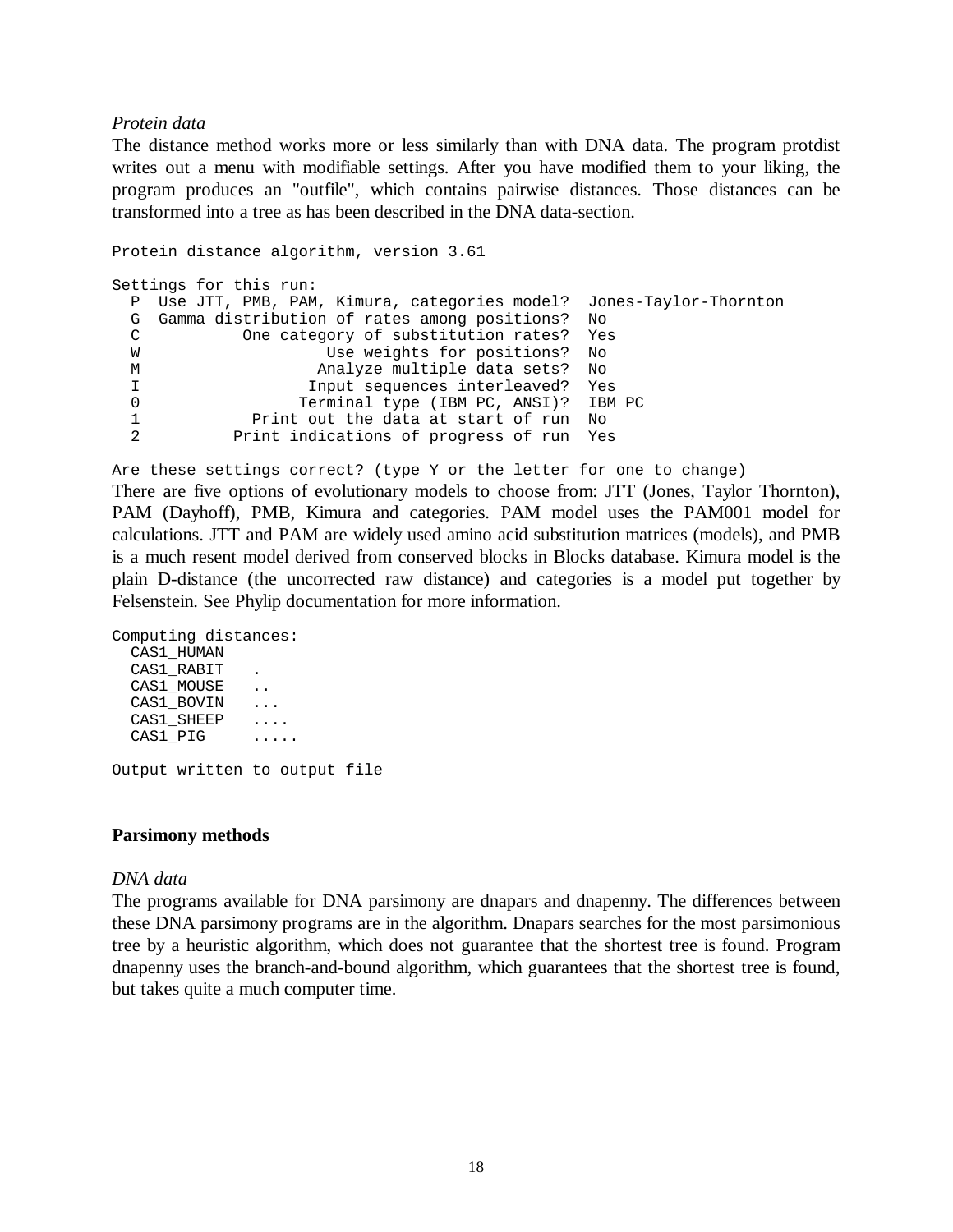Program dnapars is controlled through this menu:

DNA parsimony algorithm, version 3.61 Setting for this run: U Search for best tree? Yes<br>Search option? More S Search option? More thorough search<br>V Wumber of trees to save? 10000 Number of trees to save? 10000 J Randomize input order of sequences? No. Use input order O Outgroup root? No, use as outgroup species 1 T Use Threshold parsimony? No, use ordinary parsimony N Use Transversion parsimony? No, count all steps W Sites weighted? No M Analyze multiple data sets? No I Input sequences interleaved? Yes 0 Terminal type (IBM PC, ANSI, none)? IBM PC 1 Print out the data at start of run No 2 Print indications of progress of run Yes 3 Print out tree Yes 4 Print out steps in each site No 5 Print sequences at all nodes of tree No<br>6 Write out trees onto tree file? Yes Write out trees onto tree file? Yes Y to accept these or type the letter for one to change

Invoking the option "s" will allow you to specify some options of more or less thorough search. The more thorough search will save multiple equally parsimonious trees without collapsing the branches that do not have support (no evidence of any change happened in that branch), and does rearrangements on all parts of those trees. Less thorough search collapses non-supported branches before rearrangements. This leads to fewer rearrangements and faster analysis. You can even deside to do rearrangements for one tree only. This means that randomly only one of multiple equally parsimonious trees is rearranged, but the search is much more restricted, which not necessarily a good situation. (Felsenstein, PHYLIP documentation)

Often parsimony analysis produces many equally parsimonious trees, which can then be analyzed more closely with, *e.g.*, maximum likelihood or some other methods. You can specify the number of trees to save with option "v".

Sometimes it is a good practise to limit the number of changes one site can contribute to the tree. This can be accomplished with option "t". With "t" you can specify a threshold over which all the changes are regarded as a threshold number of changes.

Transversion parsimony (option "n") uses only transversions for the parsimony analysis. This tries to remove the bias resulting from the more rapid accumulation of transition substitutions to the DNA.

The option "5" can be used to infer ancient states of sites. If you choose to print sequences at all nodes of the tree, the "outfile" will contain more information than normally: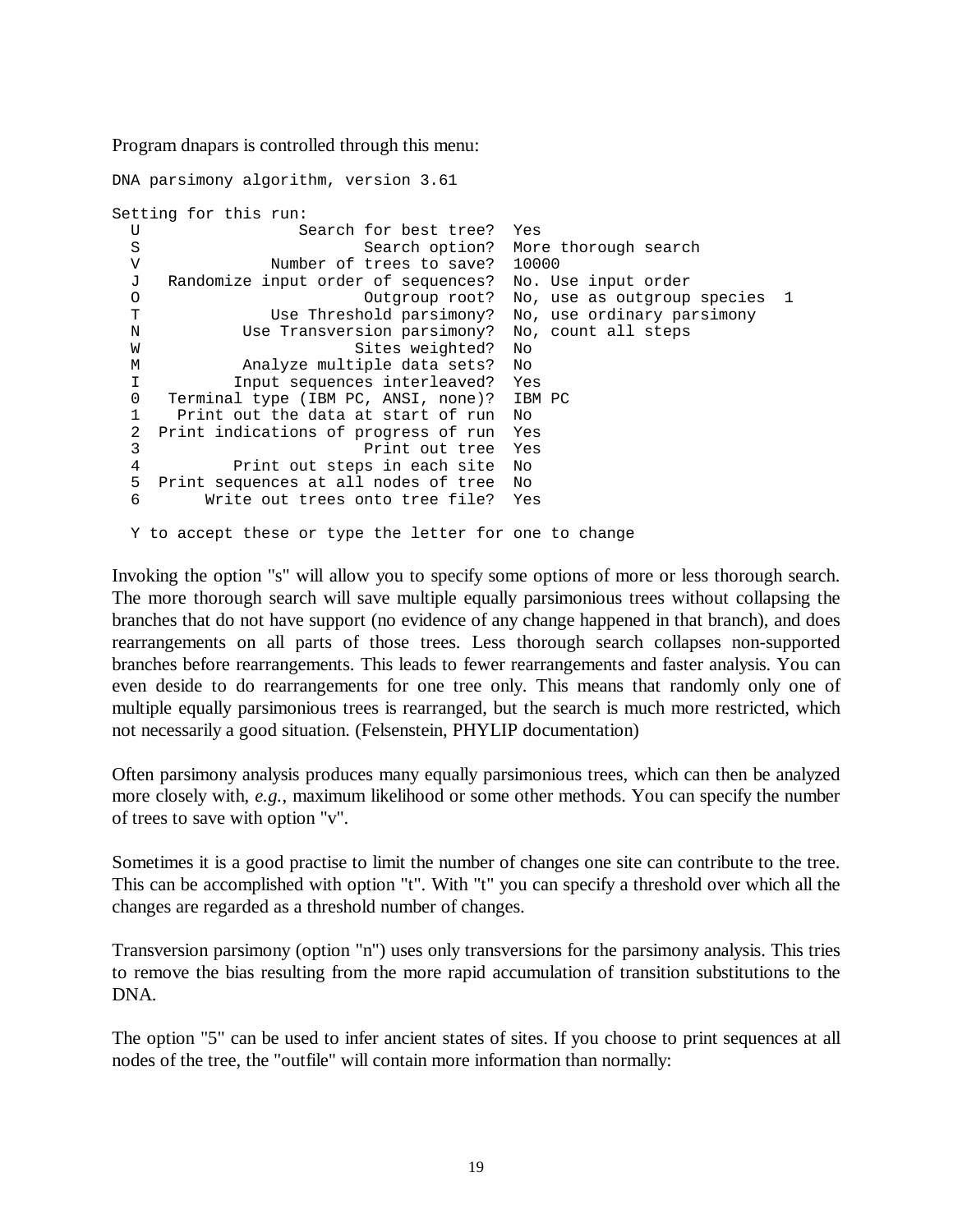| From           | To      | Any Steps? | State at upper node                                                                                    |  |  |
|----------------|---------|------------|--------------------------------------------------------------------------------------------------------|--|--|
|                |         |            | . means same as in the node below it on tree                                                           |  |  |
|                | 1       |            | GTYCAGGGCT -GGGCATAAA AGGCAGAGCA GGGCCAGCTR                                                            |  |  |
| 1              | 2       | yes        | NR .?  A.RT                                                                                            |  |  |
| $\overline{a}$ | 3       | yes        | $\ldots$ CCB $\ldots$ CA.VDGHD $T.V. \ldots$ CV $\ldots \ldots \ldots$ . A.                            |  |  |
| 3              | Frog    | yes        | $C.A.A. TTTG GC. TGG. TT A. A. . T.A. . GT. . G$                                                       |  |  |
| 3              | Chicken | yes        | $A.GG.C --.CA.CGCT.T.C.C CGGG A$                                                                       |  |  |
| $\mathfrak{D}$ | Opossum | yes        | $\ldots TTG \ldots GC$ $CA \ldots G \ldots \ldots \ldots \ldots \ldots T$ $\ldots A \ldots T \ldots T$ |  |  |
| 1.             | Human   | yes        | $AGC$ T $G$ . $A$ TA                                                                                   |  |  |
| 1.             | Rabbit  | yes        | TA T  -G                                                                                               |  |  |
|                | 1       |            | CTGCTTACAH                                                                                             |  |  |
| 1              | 2       | yes        | .WA.M                                                                                                  |  |  |
| 2              | 3       | yes        | . C                                                                                                    |  |  |
| 3              | Frog    | yes        | $.T.A.$ $CA$                                                                                           |  |  |
| 3              | Chicken | yes        | GA. .C. .G.C                                                                                           |  |  |
| 2              | Opossum | yes        | .A. . A. C. TA                                                                                         |  |  |
|                | Human   | yes        | $T \ldots \ldots T$                                                                                    |  |  |
|                | Rabbit  | maybe      | . C                                                                                                    |  |  |

Program dnapenny has a different kind of menu:

```
Penny algorithm for DNA, version 3.61 
 branch-and-bound to find all most parsimonious trees 
Settings for this run: 
  H How many groups of 100 trees: 1000 
 F How often to report, in trees: 100
  S Branch and bound is simple? Yes<br>O Outgroup root? No.
                            Outgroup root? No, use as outgroup species 1
   T Use Threshold parsimony? No, use ordinary parsimony 
 W Sites weighted? No
  M Analyze multiple data sets? No 
  I 11 Input sequences interleaved? Yes<br>0 Terminal type (IBM PC, ANSI, none)? IBM PC
      Terminal type (IBM PC, ANSI, none)?
   1 Print out the data at start of run No 
   2 Print indications of progress of run Yes 
   3 Print out tree Yes 
  4 Print out steps in each site No<br>5 Print sequences at all nodes of tree No
  5 Print sequences at all nodes of tree<br>6 Write out trees onto tree file?
          Write out trees onto tree file? Yes
Are these settings correct? (type Y or the letter for one to change)
```
You can specify ("h") how many hundreds of trees you want to search, and how often the report is printed on the screen ("f").

You can also set the branch-and-bound algorithm to reconsider the order of the species with option "s". This will cause the analysis to take a longer time, but according to Felsenstein "it might prove of use on some data sets [of intermediate messiness]".

Program dnapars gives only a little information during the run: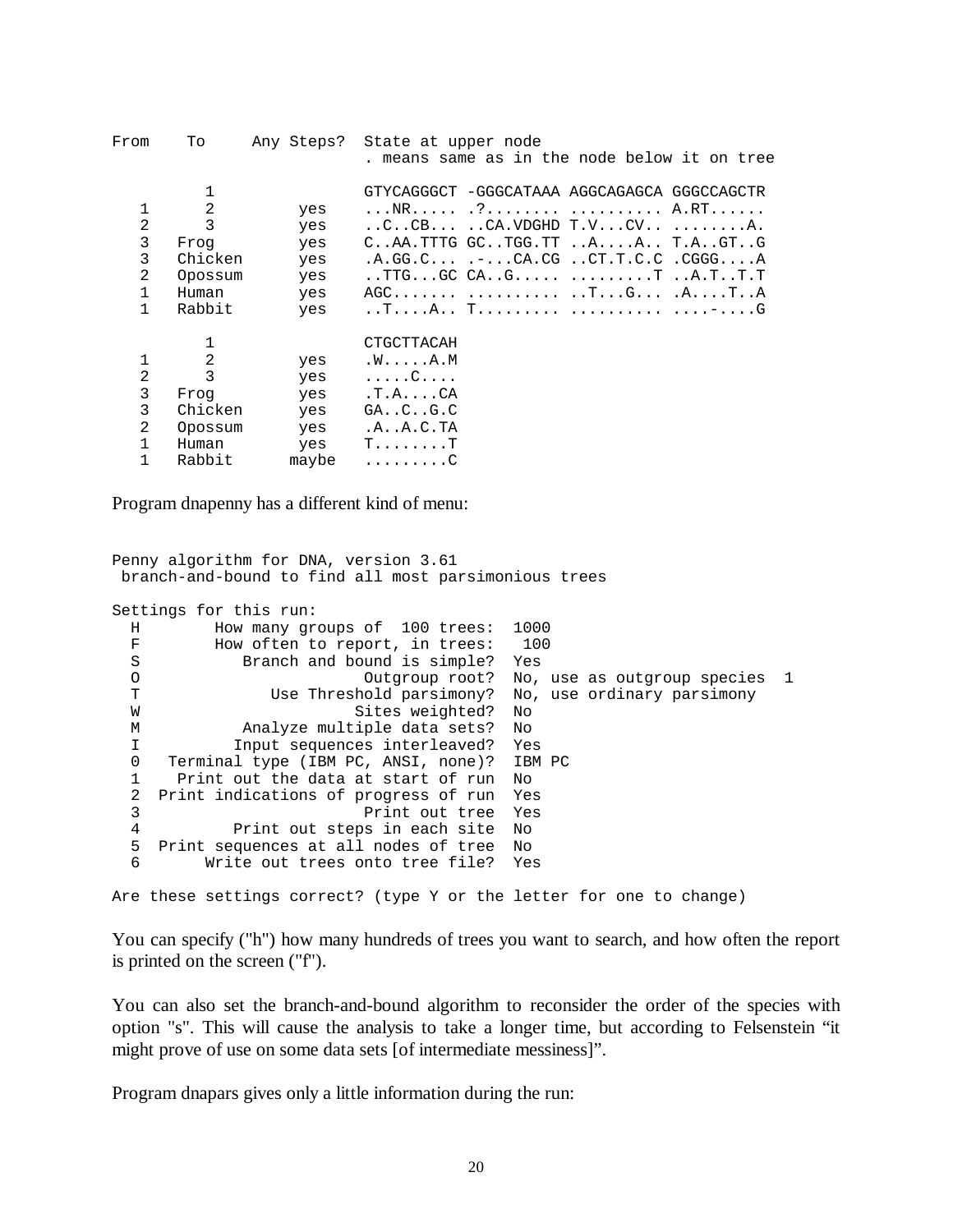```
Adding species: 
    1. Rabbit 
    2. Human 
    3. Opossum 
    4. Chicken 
    5. Frog 
Doing global rearrangements on all trees tied for best 
   !---------! 
    ......... 
    ......... 
Output written to output file 
Trees also written onto tree file 
Done.
```
Dnapenny gives information about the search in real time, so you can estimate how long the run is going to take:

| How many     |              |                 |             |
|--------------|--------------|-----------------|-------------|
| trees looked |              |                 | Approximate |
| at so far    | Length of    | How many        | percentage  |
| (multiples)  | longest tree | trees this long | searched    |
| $of 100$ :   | found so far | found so far    | so far      |
|              |              |                 |             |
| $\mathbf{1}$ | 89           |                 | 50 %        |
| 2            | 89           |                 | $100*$      |
|              |              |                 |             |

Output written to output file Trees also written onto tree file

Both programs produce "outfile" and "outtree", but they look a bit different. dnapars infers the branching order of the tree and estimates the branch lenghts, but dnapenny only infers the branching order. The length of the tree is on a line "requires a total of xxxx.xx". The shorter value mean a more parsimonious tree.

Thus, the "outfile" and "outtree" of dnapars:

DNA parsimony algorithm, version 3.6

One most parsimonious tree found:

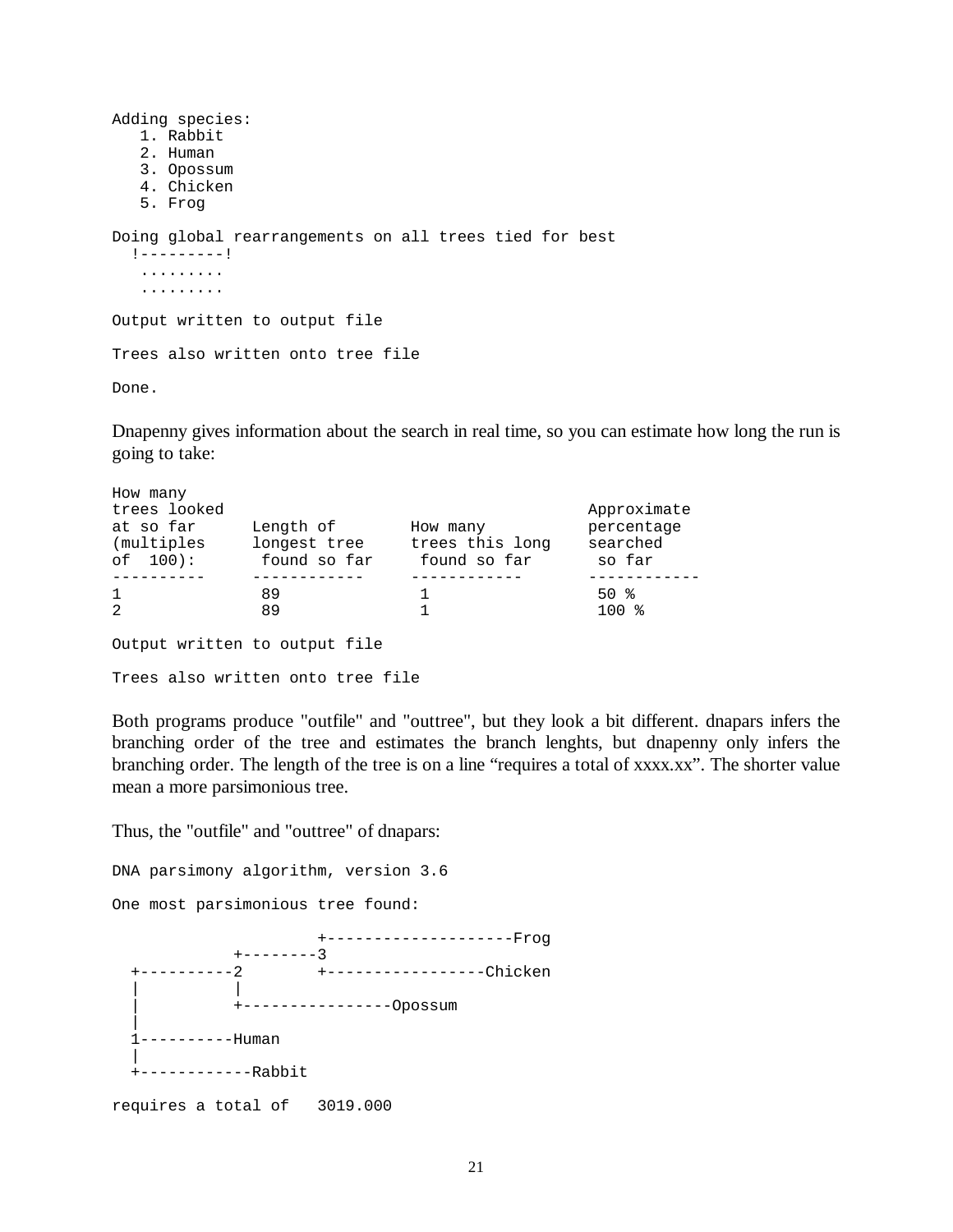| between | and     | length   |
|---------|---------|----------|
|         |         |          |
|         | 2       | 0.181782 |
| 2.      | 3       | 0.150139 |
| 3       | Frog    | 0.347616 |
| ς       | Chicken | 0.304468 |
| 2       | Opossum | 0.291273 |
|         | Human   | 0.182778 |
|         | Rabbit  | 0.219167 |

```
(((Frog:0.34762,Chicken:0.30447):0.15014,Opossum:0.29127):0.18178,Human:0.1827
8,Rabbit:0.21917);
```
look different from those produced by dnapenny:

Penny algorithm for DNA, version 3.6 branch-and-bound to find all most parsimonious trees requires a total of 3019.000 One most parsimonious tree found: +-----------Rabbit ! ! +--Frog  $1 + -3$  ! +--2 +--Chicken ! ! ! +--4 +-----Opossum ! +--------Human remember: this is an unrooted tree!

(Rabbit,(((Frog,Chicken),Opossum),Human));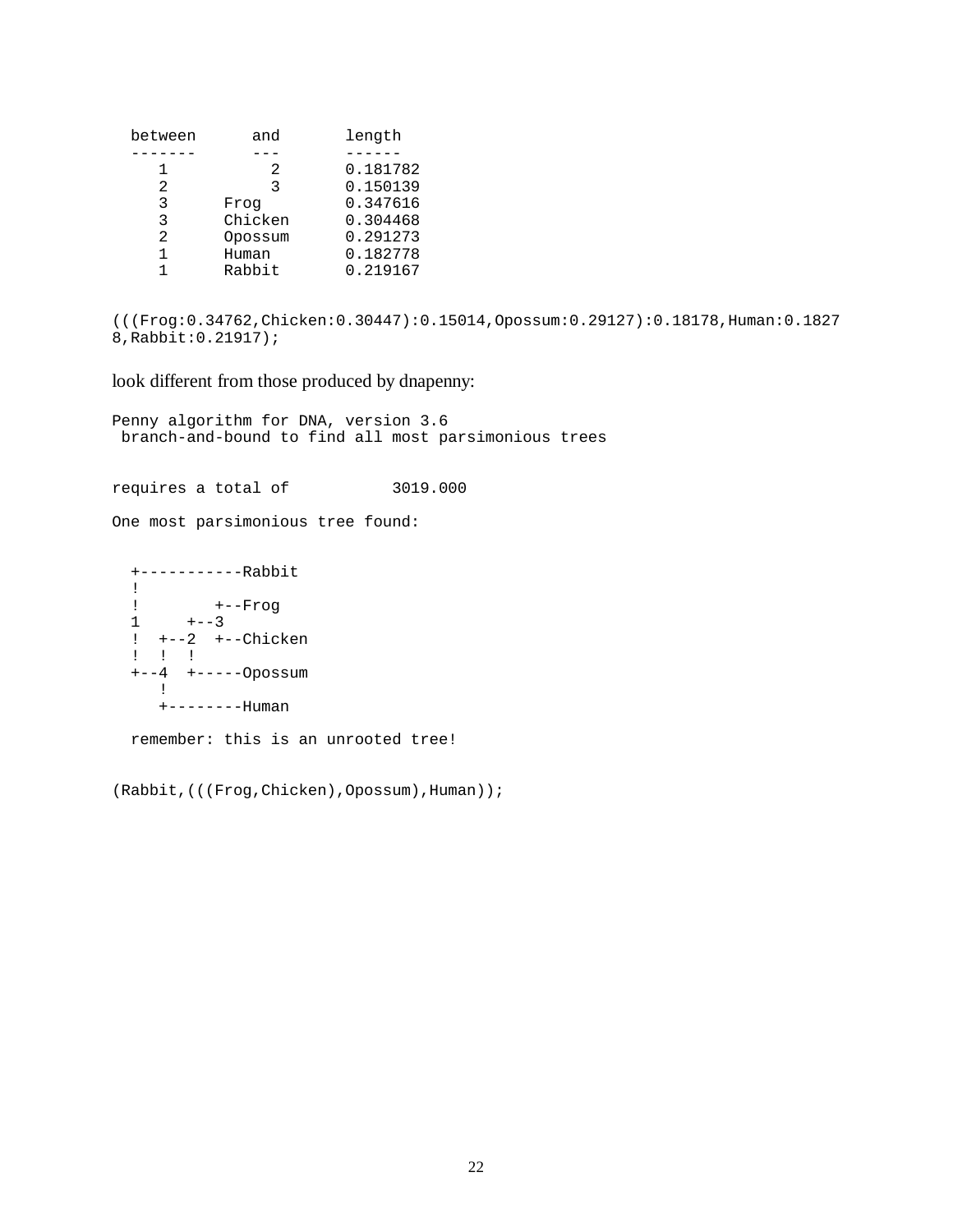*Protein data*

Protein parsimony program protpars is comparable to dnapars, and its menu looks very similar:

```
Protein parsimony algorithm, version 3.61 
Setting for this run: 
 U Search for best tree? Yes<br>J Randomize input order of sequences? No.
  J Randomize input order of sequences? No. Use input order 
 O Outgroup root? No, use as outgroup species 1<br>
T Use Threshold parsimony? No, use ordinary parsimony
  T Use Threshold parsimony? No, use ordinary parsimony 
                Use which genetic code? Universal
 W Sites weighted? No
  M Analyze multiple data sets? No 
  I Input sequences interleaved? Yes 
  0 Terminal type (IBM PC, ANSI, none)? IBM PC 
  1 Print out the data at start of run No 
  2 Print indications of progress of run Yes 
  3 Print out tree Yes 
  4 Print out steps in each site No 
  5 Print sequences at all nodes of tree No 
  6 Write out trees onto tree file? Yes 
Are these settings correct? (type Y or the letter for one to change)
```
You can specify the genetic code used for the analysis by option "c". You have an option to choose from universal and four mitochondrial codes.

However, its "outfile" and "outtree" are similar to the output of dnapenny:

Protein parsimony algorithm, version 3.6

One most parsimonious tree found:

 +-----CAS1\_PIG  $+--5$  ! ! +--CAS1\_SHEEP  $+--3$   $+--4$ <br>! !  $+-$  ! ! +--CAS1\_BOVIN  $+ - -2$  ! ! ! +--------CAS1\_MOUSE 1 ! ! +-----------CAS1\_RABIT ! +--------------CAS1\_HUMAN

remember: this is an unrooted tree!

requires a total of 1061.000

```
((((CAS1_PIG,(CAS1_SHEEP,CAS1_BOVIN)),CAS1_MOUSE),CAS1_RABIT), 
CAS1 HUMAN);
```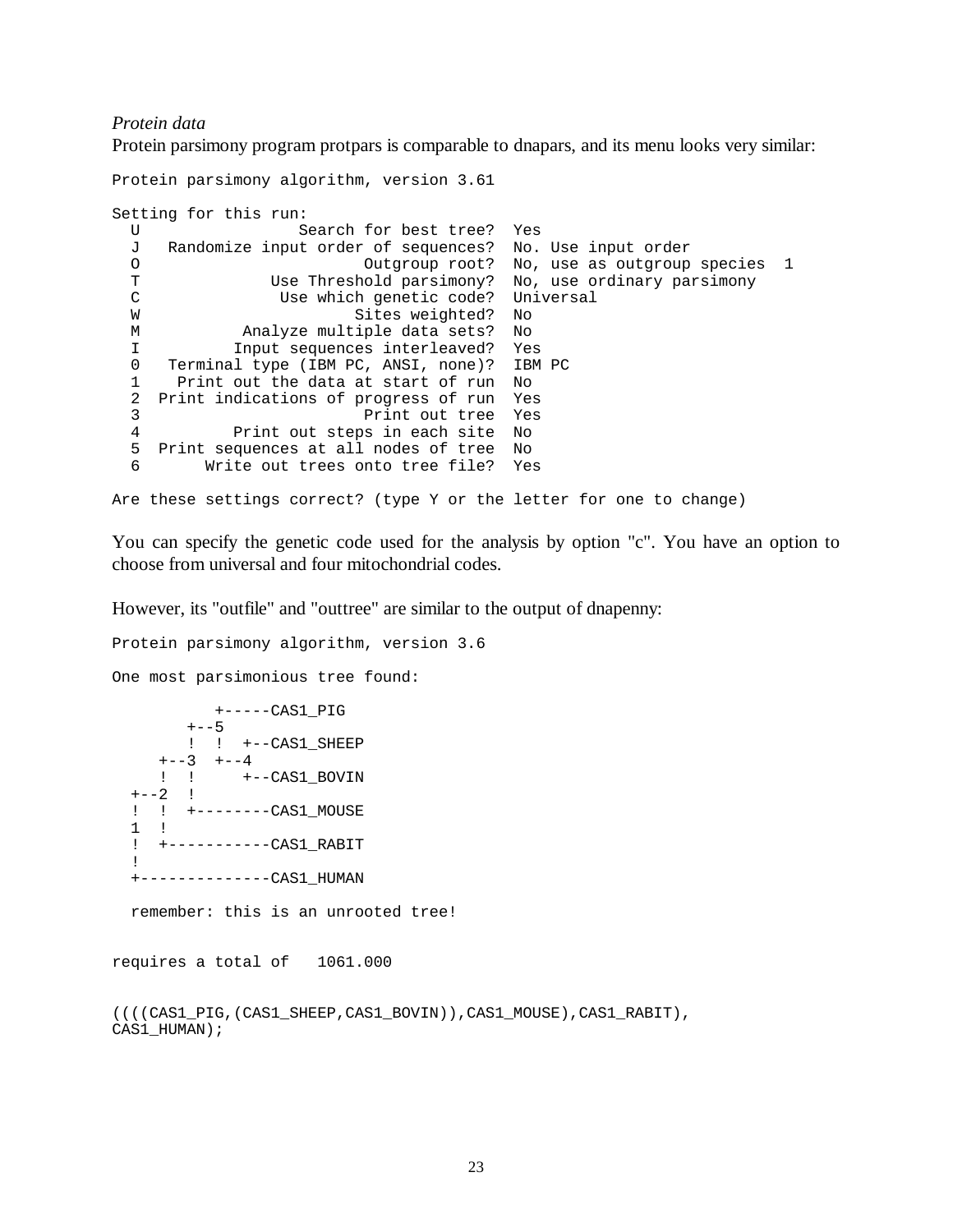#### **Maximum likelihood methods**

There are two maximum likelihood programs for DNA data, and one for protein data. Dnaml uses a maximum likelihood method without molecular clock, and dnamlk assumes a molecular clock. Protml does not assume molecular clock.

*DNA data* The menu of the dnaml:

```
Nucleic acid sequence Maximum Likelihood method, version 3.61 
Settings for this run: 
 U Search for best tree? Yes<br>T Transition/transversion ratio: 2.0000
 T Transition/transversion ratio:<br>F Use empirical base frequencies?
         Use empirical base frequencies? Yes
  C One category of sites? Yes 
  R Rate variation among sites? constant rate 
  W Sites weighted? No
  S Speedier but rougher analysis? Yes
   G Global rearrangements? No 
   J Randomize input order of sequences? No. Use input order 
  O Outgroup root? No, use as outgroup species 1
 M Analyze multiple data sets? No<br>I Input sequences interleaved? Yes
  I 10 Input sequences interleaved? Yes<br>0 Terminal type (IBM PC, ANSI, none)? IBM
     Terminal type (IBM PC, ANSI, none)? IBM PC
   1 Print out the data at start of run No 
   2 Print indications of progress of run Yes 
   3 Print out tree Yes 
   4 Write out trees onto tree file? Yes 
   5 Reconstruct hypothetical sequences? No
```
Y to accept these or type the letter for one to change

Most of the options has already been covered in the chapters above. However, there two new option, "s" and "g" with which you can modify the search parameters a bit.

The option "s" turns on or off the search method which iterates or does not iterate the branch lenghts in all topologies. Turning this option off ("No, not rough") will cause the program to run more slowly, but it will also be a bit more likely to find the tree topology of highest likelihood. (Felsenstein, PHYLIP documentation)

The "g" (global search) option causes, after the last species is added to the tree, each possible group to be removed and re-added. This improves the result, since the position of every species is reconsidered. It approximately triples the run-time of the program. This equivalent to the rearrangements sone in parsimony program dnapars. Specifically, the program uses SPR (sub-tree pruning and regrafting) method for rearranging (or as others say, swapping) the trees. (Felsenstein, PHYLIP documentation)

If more than one category is specified, then another option, "a", becomes visible in the menu. This allows us to specify that we want to assume that sites that have the same regional rate category are expected to be clustered so that there is autocorrelation of rates. The program asks for the value of the average patch length. This is an expected length of patches that have the same rate. If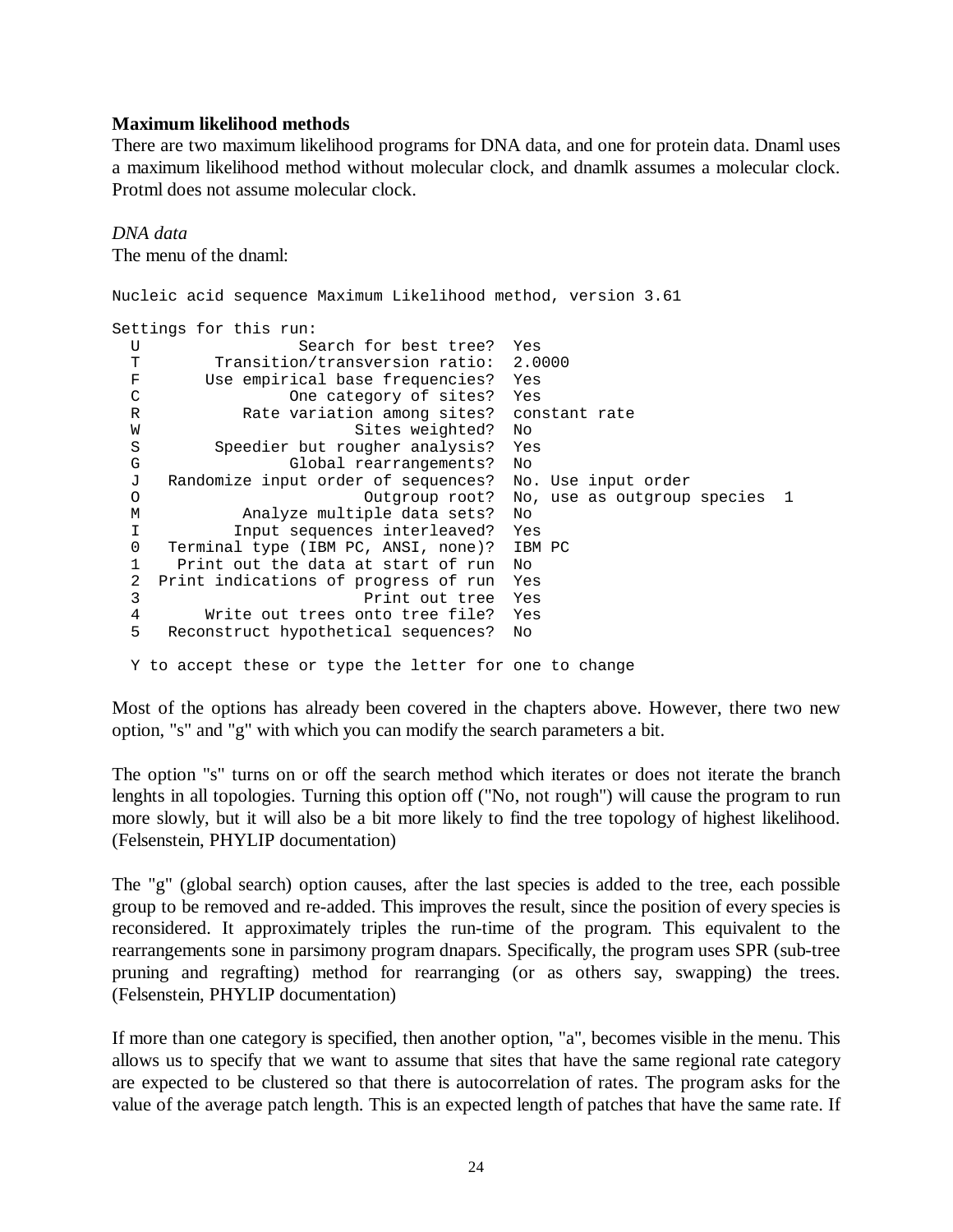it is 1, the rates of successive sites will be independent. If it is, say, 10.25, then the chance of change to a new rate will be 1 / 10.25 after every site. However the "new rate" is randomly drawn from the mix of rates, and hence could even be the same. So the actual observed length of patches with the same rate will be a bit larger than 10.25. Note below that if you choose multiple patches, there will be an estimate in the output file as to which combination of rate categories contributed most to the likelihood. (Felsenstein, PHYLIP documentation)

The menu of the dnamlk:

| Nucleic acid sequence                                        |                     |
|--------------------------------------------------------------|---------------------|
| Maximum Likelihood method with molecular clock, version 3.61 |                     |
| Settings for this run:                                       |                     |
| Search for best tree?<br>U                                   | Yes                 |
| Transition/transversion ratio:<br>т                          | 2.0                 |
| F<br>Use empirical base frequencies?                         | Yes                 |
| C<br>One category of substitution rates? Yes                 |                     |
| Rate variation among sites? constant rate<br>R               |                     |
| G<br>Global rearrangements?                                  | No                  |
| Sites weighted?<br>W                                         | No                  |
| Randomize input order of sequences?<br>J                     | No. Use input order |
| Analyze multiple data sets?<br>М                             | No                  |
| Input sequences interleaved? Yes<br>I                        |                     |
| 0<br>Terminal type (IBM PC, ANSI, none)?                     | IBM PC              |
| 1<br>Print out the data at start of run                      | No                  |
| $\mathcal{L}$<br>Print indications of progress of run        | Yes                 |
| 3<br>Print out tree                                          | Yes                 |
| 4<br>Write out trees onto tree file?                         | Yes                 |
| 5<br>Reconstruct hypothetical sequences?                     | No                  |

Are these settings correct? (type Y or the letter for one to change)

The "outfile" of the dnaml is quite similar to the outfile of dnamlk. The first is the "outfile" from dnaml analysis, and the latter is the same file from dnamlk.

Nucleic acid sequence Maximum Likelihood method, version 3.6 Empirical Base Frequencies:

 A 0.25650  $\begin{array}{ccc} C & 0.21951 \\ G & 0.22091 \end{array}$  $G = 0.22091$ <br> $T(U) = 0.30309$ 0.30309

Transition/transversion ratio = 2.000000

+-----Human

 | | +--------------------------Frog  $+----3$  1-----2 +-----------------Chicken | | | +--------------------Opossum | +--Rabbit

remember: this is an unrooted tree!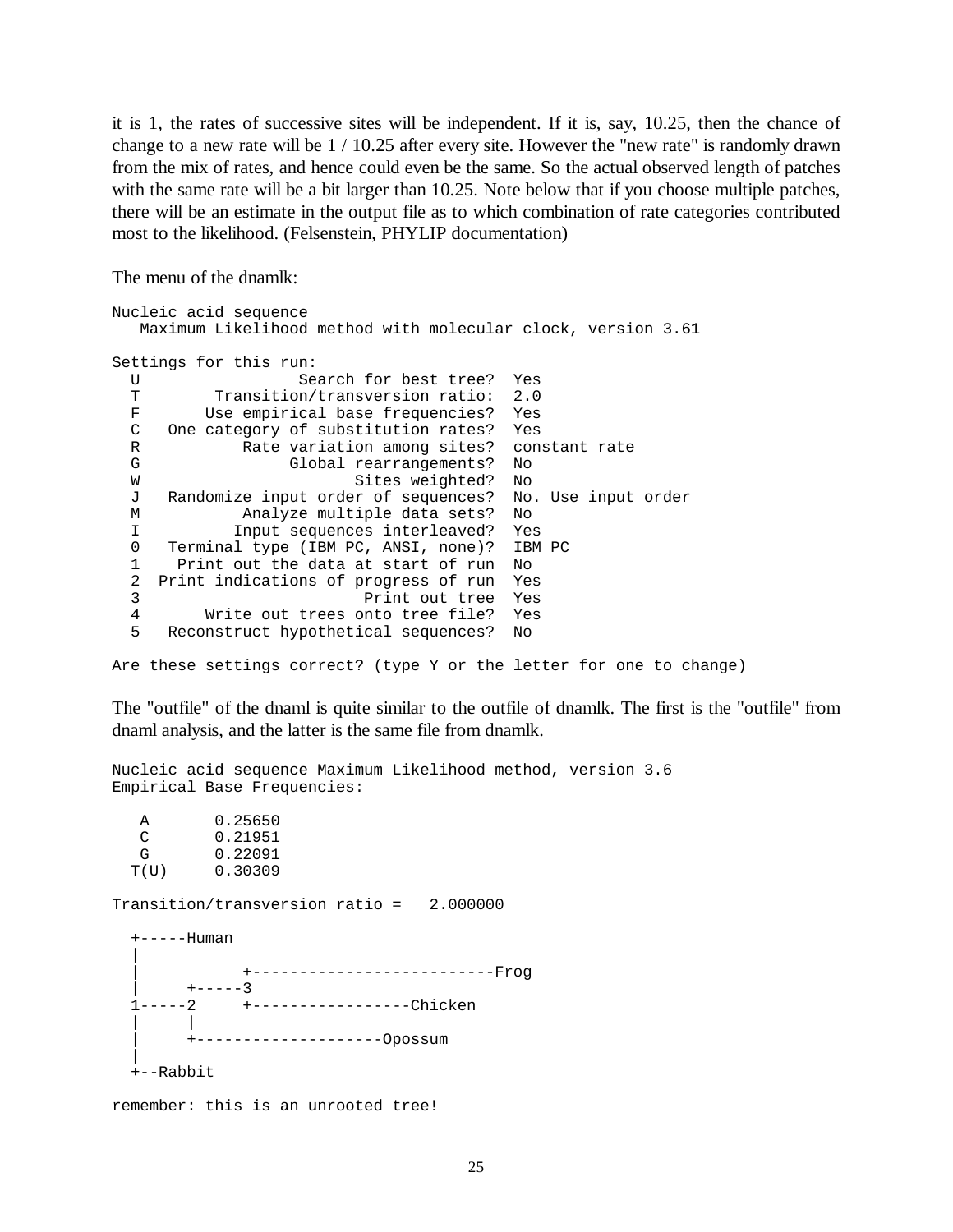Ln Likelihood = -9695.14457

| Between | And                                  | Length  | Approx. Confidence Limits        |
|---------|--------------------------------------|---------|----------------------------------|
|         |                                      |         |                                  |
|         | Rabbit                               | 0.09743 | $0.06975$ ,<br>0.12511)<br>**    |
|         | Human                                | 0.20090 | $0.16716$ ,<br>0.23474)<br>$***$ |
|         | 2                                    | 0.18632 | $0.12823$ ,<br>0.24451)<br>$***$ |
| 2       | 3                                    | 0.19152 | 0.11910,<br>0.26384)<br>$***$    |
| 3       | Frog                                 | 0.90555 | $0.78325$ ,<br>1.02776)<br>$***$ |
| 3       | Chicken                              | 0.58309 | $0.49455$ ,<br>0.67166)<br>$***$ |
| 2       | Opossum                              | 0.69201 | $***$<br>0.60518,<br>0.77894)    |
| $\star$ | = significantly positive, $P < 0.05$ |         |                                  |

\*\* = significantly positive, P < 0.01

Nucleic acid sequence Maximum Likelihood method with molecular clock, version 3.6

Empirical Base Frequencies:

| A    | 0.25650 |
|------|---------|
| ◠    | 0.21951 |
| G    | 0.22091 |
| T(U) | 0.30309 |

Transition/transversion ratio = 2.000000



| Ln Likelihood = -9714.14764 |         |             |         |
|-----------------------------|---------|-------------|---------|
| Ancestor                    | Node    | Node Height | Length  |
|                             |         |             |         |
| root                        | 4       |             |         |
| 4                           | Froq    | 0.77626     | 0.77626 |
| 4                           | 3       | 0.13842     | 0.13842 |
| 3                           | Chicken | 0.77626     | 0.63785 |
| 3                           | 2       | 0.27815     | 0.13973 |
| 2                           | Opossum | 0.77626     | 0.49812 |
| 2                           |         | 0.62602     | 0.34787 |
|                             | Human   | 0.77626     | 0.15025 |
|                             | Rabbit  | 0.77626     | 0.15025 |
|                             |         |             |         |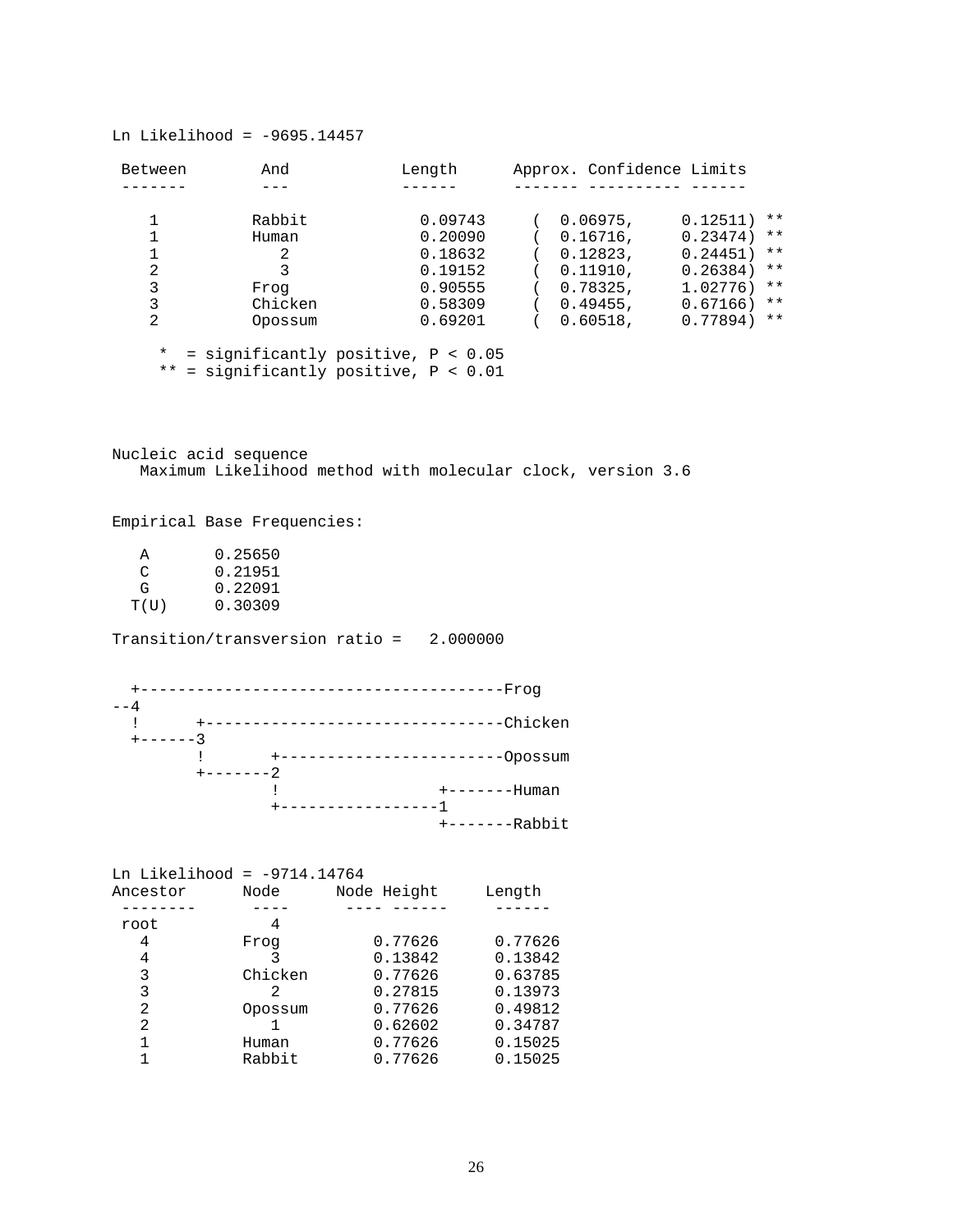As you can see, dnaml produces the confidence intervals of the branch lenghts of the tree, but dnamlk doesn't. Dnaml also produces a rough estimate of the p-value that the lenght of the branch is significantly greater than zero. This test is done by comparing the tree with the inferred branch lenght to a tree where the same branch has been scaled to be zero. This result is only an approximation, so do not rely on it when interpreting the results.

The reported likelihood (Ln Likelihood) is actually a natural logarithm of the likelihood. The closer the likelihood value is to zero, the better. It can be used for statistical testing of the hypothesis, as will be discussed in the advanced analysis chapter.

The "outtree" from both programs is identical in its form:

```
(Human:0.20090,((Frog:0.90555,Chicken:0.58309):0.19152, 
Opossum:0.69201):0.18632,Rabbit:0.09743);
```
*Protein data*

The startup menu of the program proml is similar to dnaml:

Amino acid sequence Maximum Likelihood method, version 3.61

Settings for this run:

```
U Search for best tree? Yes<br>P JTT, PMB or PAM probability model? Jon
    JTT, PMB or PAM probability model? Jones-Taylor-Thornton
 C One category of sites? Yes 
 R Rate variation among sites? constant rate of change 
W Sites weighted? No
S Speedier but rougher analysis? Yes
 G Global rearrangements? No 
 J Randomize input order of sequences? No. Use input order 
O Outgroup root? No, use as outgroup species 1
 M Analyze multiple data sets? No 
 I Input sequences interleaved? Yes 
 0 Terminal type (IBM PC, ANSI, none)? IBM PC 
 1 Print out the data at start of run No 
 2 Print indications of progress of run Yes 
 3 Print out tree Yes 
 4 Write out trees onto tree file? Yes 
 5 Reconstruct hypothetical sequences? No 
 Y to accept these or type the letter for one to change
```
The program proml assumes no molecular clock, and produces output files which are identical to

the output files of the dnaml.

#### **Resampling procedure**

Idea behind resampling (bootstrapping and other methods) is to assess how reliable a tree we can produce with the dataset at hand. Resampling proceeds (see the flow chart in the end of this book, also) by first creating a number (100-10000) random dataset from the original dataset. These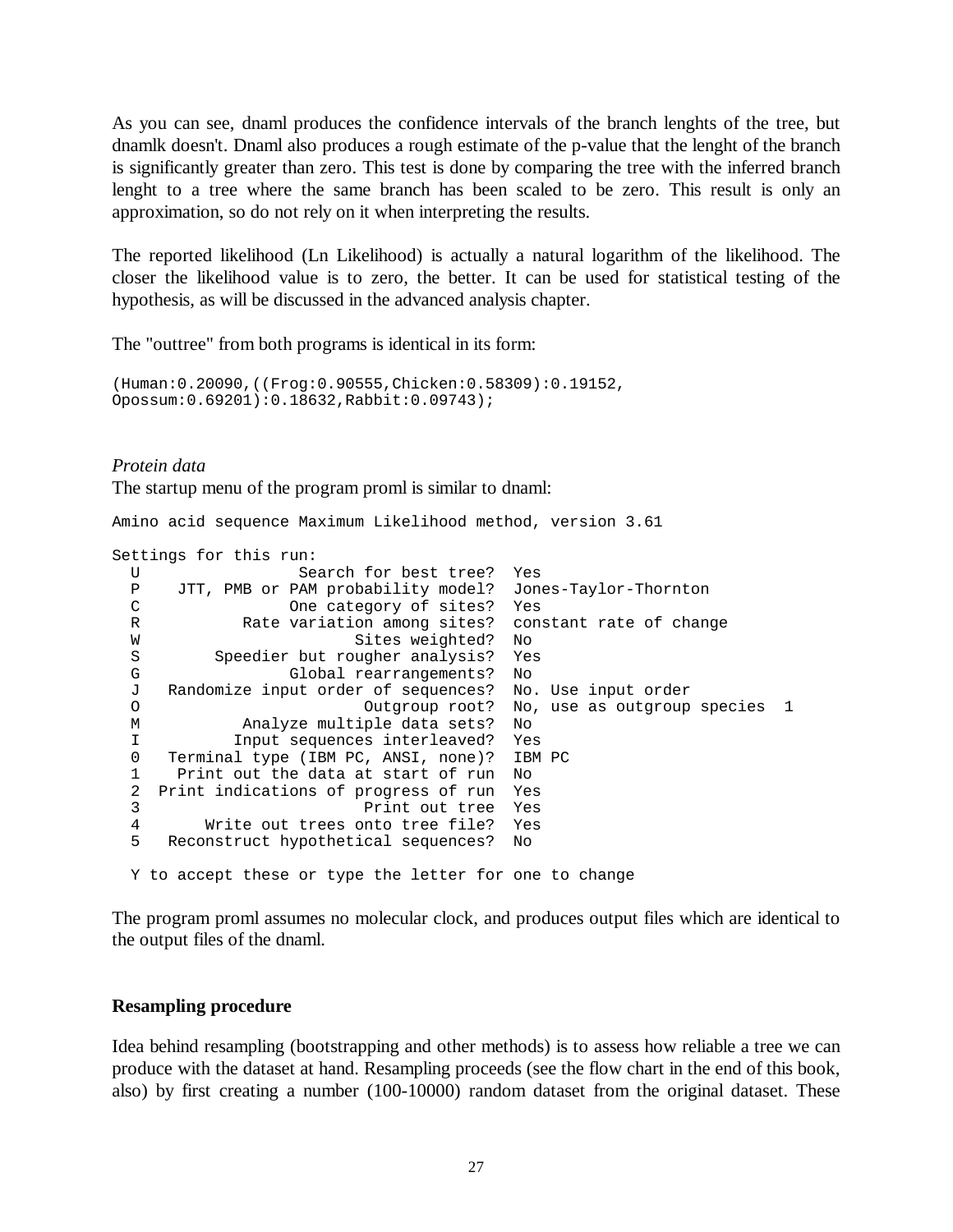random datasets are analyzed exactly the same way the original dataset was analyzed, and the results from the random datasets are summarized using a majority rule consensus tree (program consense). Resampling with replacement (bootstrapping) can be done with the program seqboot:

```
Bootstrapping algorithm, version 3.61 
Settings for this run: 
  D Sequence, Morph, Rest., Gene Freqs? Molecular sequences 
  J Bootstrap, Jackknife, Permute, Rewrite? Bootstrap 
   % Regular or altered sampling fraction? regular 
  B Block size for block-bootstrapping? 1 (regular bootstrap) 
 R How many replicates? 100
  W Read weights of characters? No
   C Read categories of sites? No 
   S Write out data sets or just weights? Data sets 
  I 1 11 Input sequences interleaved? Yes<br>0 11 Terminal type (IBM PC, ANSI, none)? IBM
         Terminal type (IBM PC, ANSI, none)? IBM PC
  1 Print out the data at start of run No<br>2 Print indications of progress of run Yes
        Print indications of progress of run Yes
```
Y to accept these or type the letter for one to change

You have several options to choose from. First, there are three resampling procedures available in the seqboot program (option "j"). Bootstrapping creates (with block size=1, option "b") new data sets, which are of equal lenght compared to the original sequence alignment. In bootstrapping resamples, every sequence site can occur in the same random alignment many times. Jackknife deletes a random 50% of sites from the original alignment, and none of the sites can occur in the resamples more than once. Permutation produces data matrices that have the same number and kinds of characters but no taxonomic structure. It is used for different purposes than the bootstrap, as it tests not the variation around an estimated tree but the hypothesis that there is no taxonomic structure in the data: if a statistic such as number of steps is significantly smaller in the actual data than it is in replicates that are permuted, then we can argue that there is some taxonomic structure in the data (though perhaps it might be just a pair of sibling species). The program also converts Phylip-formatted data into other formats (Nexus and XML) using the "rewrite" selection (option J).

With option "r" sets the number of new random data matrixes produced.

You can also use weights with the bootstrapping procedure (option "w"). If you want to save the harddisk space, you can generate, instead of new dataset, a file containing weights. These weights can then be used in the same way as the new bootstrapped dataset. Only, instead of using multiple dataset in the analysis program, you need to use the weights.

After accepting the settings, seqboot asks for a random number. Pick an odd random number. Just keep in mind that using the same random number produces the same result everytime. If you need to run bootstrapping several times, change the random number between the runs.

Accepting the settings produces a file where there are 100 random samples: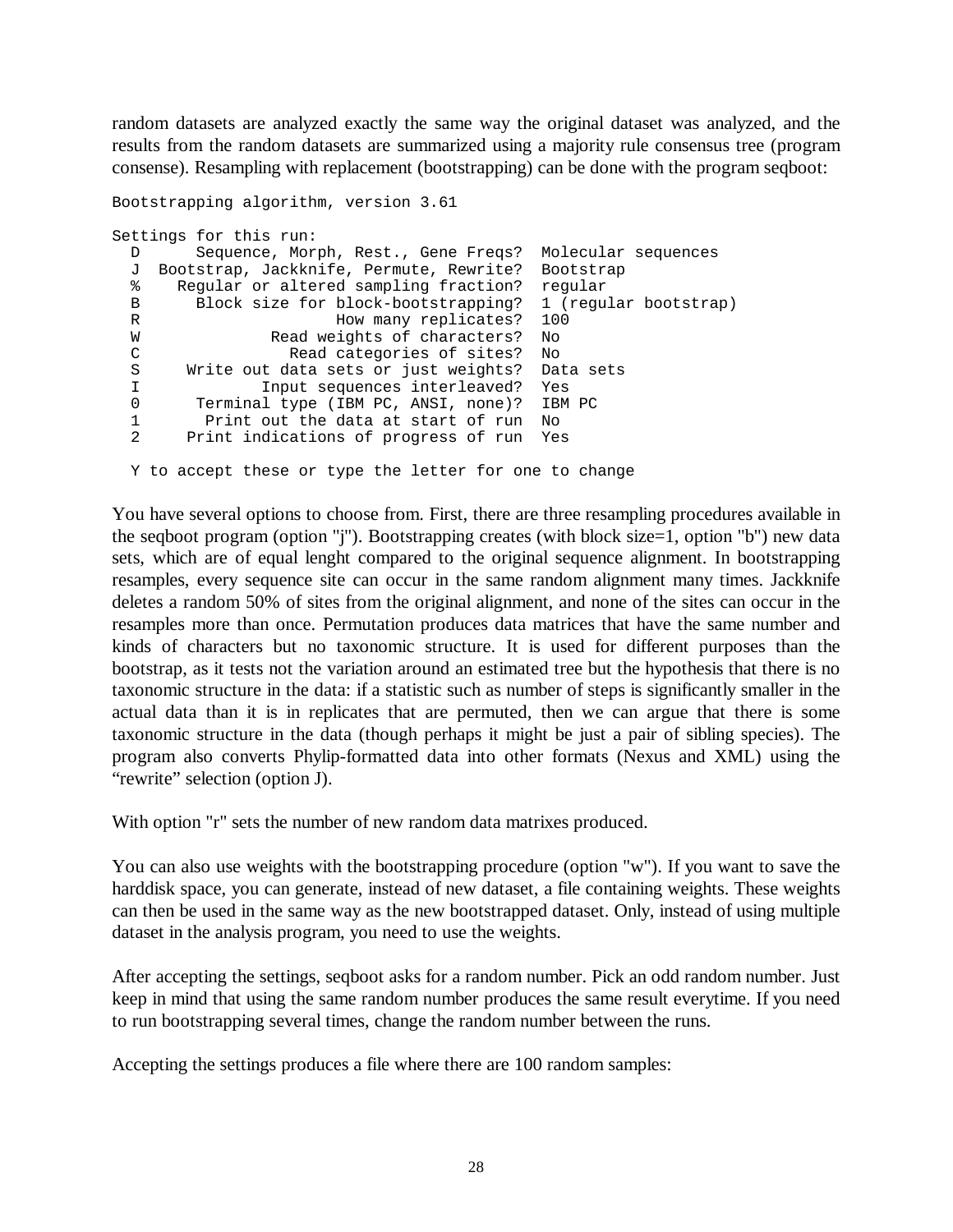| 6 333<br>CAS1 MOUSE<br>CAS1 RABIT<br>CAS1 PIG<br>CAS1 HUMAN<br>CAS1 SHEEP<br>CAS1 BOVIN | KLCLAAAFMR RHHHSSNNNN VSSSSQQQQQ QQHHSSE--- --------II IFQQPKYYYL<br>KLCLVVALRK KPPPII---- HQQQGLLPP- ------EVVL LNNEEN-RFF FVAAPFPPPE<br>KLCLVVALRK KPPPII---- HOOOGLLOO- ------EVVL LNNEEN-RFF FFAAPFPPPE    |  | KLCLTTALRK KHHHLL---- HLLLKLLOOE OOPPSSOEEI ILLKKERLRR RFOOTVPPPL<br>KFCLVVALRK KPPPLL---- HOOOEHHOON EEPPSRELLF FKKEERKRFF FPVVPLLLLLS<br>RLCLVVALRK KPPPLL---- YPPPERROON PPSSSS---- --------- ----PIPPPL   |      |
|-----------------------------------------------------------------------------------------|----------------------------------------------------------------------------------------------------------------------------------------------------------------------------------------------------------------|--|---------------------------------------------------------------------------------------------------------------------------------------------------------------------------------------------------------------|------|
| 6 333<br>CAS1 HUMAN<br>CAS1 SHEEP<br>CAS1 MOUSE<br>CAS1 PIG<br>CAS1 RABIT<br>CAS1 BOVIN | MRRLLLLLCL AAARPKKPLL RYPPPRRLQN PESSSE---- ---------- --PPPPPLEE<br>MKKLLLLLLCL AAARHKKHLL GHLLLLLTOE OESSSEOOEE ERKKLRRFFV VVTTPPPLEE<br>MKKLLLLLLCL AAARPKKPII KHOOOLLPO- ------EEVN N-LLRFFFFFV VVPPPPPEVV |  | MKKLLLLLLCL AAARPKKPII KHQQQLLSP- ------EEVN N-LLRFFVVV VVPPPPPEVV<br>MKKLLLLLLCL AAAMPRRHSS RVSSSOOTOO OSSSSEEE-- -----IIFFK KKPPYYYLNN<br>MKKLLLFFCL AAARPKKPLL RHOOOHHLON EDSRREEELR RKFFRFFPPE EEPPLLLSOO | etc. |

Then we proceed with this file as if it was the original sequence alignment. In our case, lets produce distance trees with the program protdist.

Protein distance algorithm, version 3.61 Settings for this run: P Use JTT, PMB, PAM, Kimura, categories model? Jones-Taylor-Thornton G Gamma distribution of rates among positions? No C One category of substitution rates? Yes W **W** Use weights for positions? No M Analyze multiple data sets? No I 1 11 Input sequences interleaved? Yes<br>
10 11 Terminal type (IBM PC, ANSI)? IBM Terminal type (IBM PC, ANSI)? IBM PC 1 Print out the data at start of run No 2 Print indications of progress of run Yes Are these settings correct? (type Y or the letter for one to change) m How many data sets? 100

We have to tell the program that there are multiple datasets in the same file by changing the option "m". Then the distance matrix is calculated for all the 100 random samples. The outfile produced contains all these distance matrixes:

| 6              |         |         |         |         |         |         |
|----------------|---------|---------|---------|---------|---------|---------|
| CAS1_MOUSE     | 0.00000 | 0.80622 | 1.46041 | 1.14997 | 2.11928 | 1.98883 |
| CAS1_RABIT     | 0.80622 | 0.00000 | 1.35772 | 0.82152 | 1.76401 | 1.49899 |
| CAS1 PIG       | 1.46041 | 1.35772 | 0.00000 | 1.30075 | 0.61110 | 0.58505 |
| CAS1 HUMAN     | 1.14997 | 0.82152 | 1.30075 | 0.00000 | 1.72499 | 1.56997 |
| CAS1 SHEEP     | 2.11928 | 1.76401 | 0.61110 | 1.72499 | 0.00000 | 0.08268 |
| CAS1 BOVIN     | 1.98883 | 1.49899 | 0.58505 | 1.56997 | 0.08268 | 0.00000 |
| 6              |         |         |         |         |         |         |
| CAS1_HUMAN     | 0.00000 | 2.03032 | 1.01938 | 1.27690 | 0.69497 | 1.95053 |
| CAS1 SHEEP     | 2.03032 | 0.00000 | 2.15271 | 0.71847 | 1.79089 | 0.16285 |
| CAS1 MOUSE     | 1.01938 | 2.15271 | 0.00000 | 1.47633 | 0.90248 | 1.87560 |
| CAS1 PIG       | 1.27690 | 0.71847 | 1.47633 | 0.00000 | 1.52777 | 0.77397 |
| CAS1 RABIT     | 0.69497 | 1.79089 | 0.90248 | 1.52777 | 0.00000 | 1.54938 |
| CAS1 BOVIN     | 1.95053 | 0.16285 | 1.87560 | 0.77397 | 1.54938 | 0.00000 |
| [And so forth] |         |         |         |         |         |         |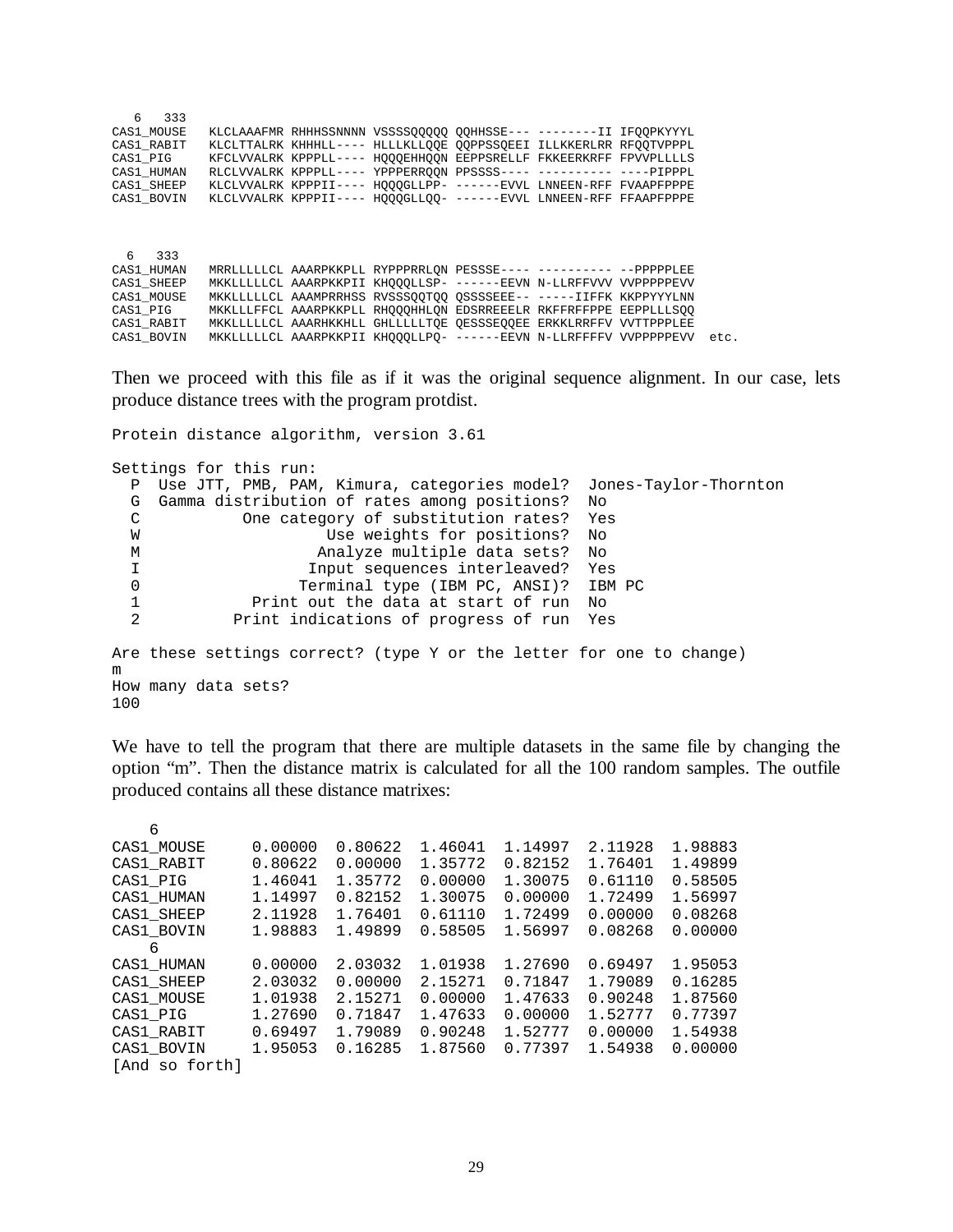This distance matrix is then used for tree drawing with the original method, *i.e.*, if the original data was analysed with F84-distance and neighbor-joining, the bootstrapping analysis has to be performed with the same settings.

Again, in the program neighbor the multiple datasets option (m) has to be chosen. The resulting outtree contains trees for all the 100 random datasets.

((CAS1\_PIG:0.09668,(CAS1\_SHEEP:0.11341,CAS1\_BOVIN:-0.03073):0.46006):0.75811, CAS1\_HUMAN:0.41697,(CAS1\_MOUSE:0.55088,CAS1\_RABIT:0.25534):0.16567); (((CAS1\_SHEEP:0.14929,CAS1\_BOVIN:0.01356):0.52397,CAS1\_PIG:0.14082):0.82720, CAS1\_MOUSE:0.54493,(CAS1\_HUMAN:0.38539,CAS1\_RABIT:0.30958):0.06851);

[And so forth]

These dataset are then combined in a consensus tree with the program consense.

Consensus tree program, version 3.61 Settings for this run: C Consensus type (MRe, strict, MR, Ml): Majority rule (extended) O Outgroup root: No, use as outgroup species 1 R Trees to be treated as Rooted: No T Terminal type (IBM PC, ANSI, none): IBM PC<br>1 Print out the sets of species: Yes 1 Print out the sets of species: Yes<br>2 Print indications of progress of run: Yes Print indications of progress of run: Yes 3 Print out tree: Yes 4 Write out trees onto tree file: Yes Are these settings correct? (type Y or the letter for one to change)

There are four consensus tree types to choose from. Strict consensus creates a tree which only includes the set of sequences, if it occurs in all the trees. The MR, MRe and M1 all produce a majority rule trees with slightly different options. The default method (MRe) will include into the new tree all the groups of sequences, which are present in more than 50% of the trees. M1 lets you to specify the percentage. Note, that the consensus tree from bootstrapping samples should always be drawn with majority rule method. (Felsenstein, PHYLIP documentation)

The "outfile" and "outtree" contain the information of how many times the set of species was find to be together in the random samples. If this value is under, say 70-95%, the result should be interpreted with causion. This also implies that there probably is not enough data to differentiate between the species, which have a low bootstrapping value.

Majority-rule and strict consensus tree program, version 3.61 Species in order: CAS1 PIG CAS1 SHEEP CAS1 BOVIN CAS1 HUMAN CAS1 MOUSE

CAS1 RABIT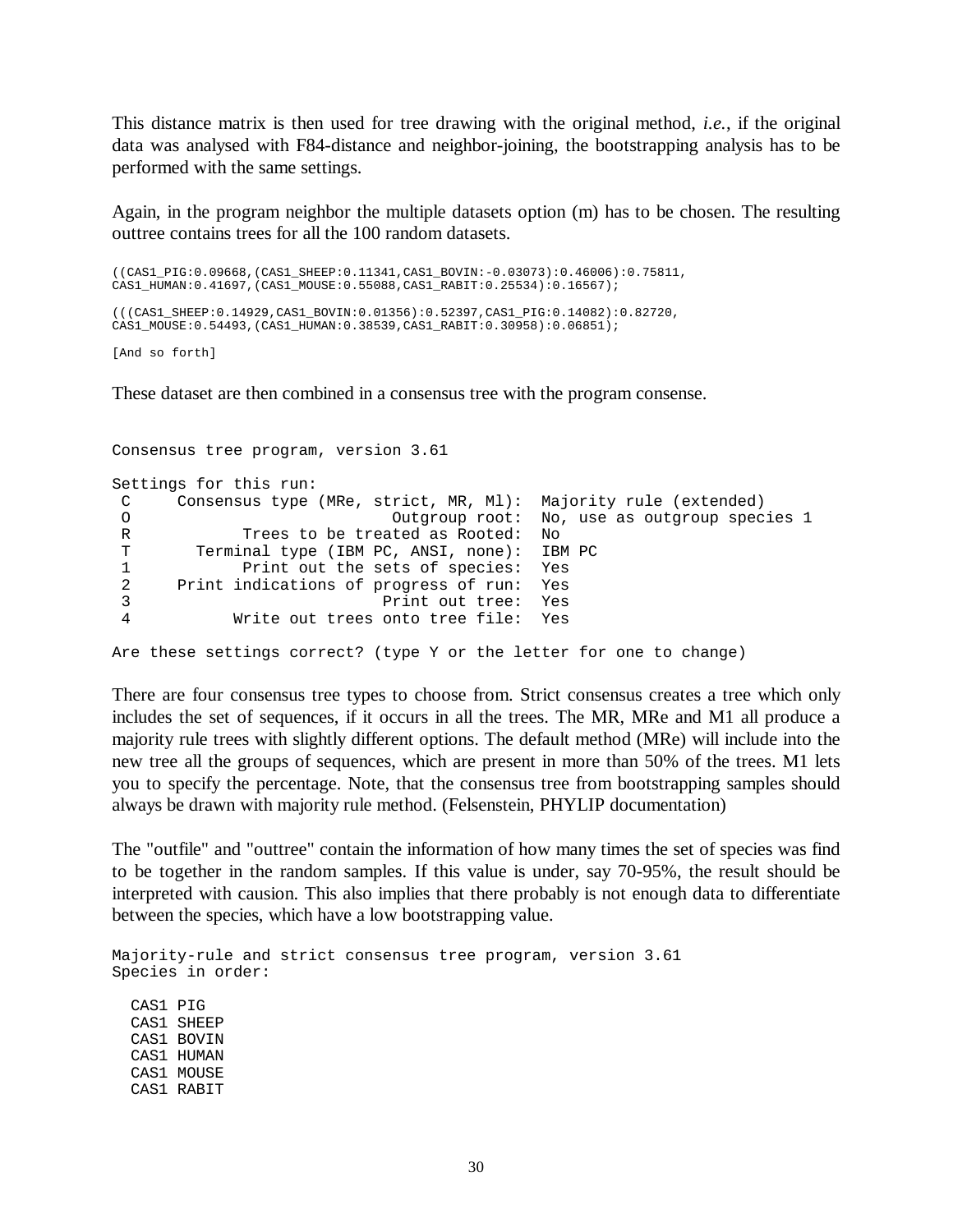Sets included in the consensus tree Set (species in order) How many times out of 100.00  $...$ \*\*\* 100.00<br>  $...$ \*\*... 100.00 .\*\*... 100.00  $\ldots$ \*\* Sets NOT included in consensus tree: Set (species in order) How many times out of 100.00  $...$ \*.\* 16.00<br> $...$ \*\*. 7.00  $\ldots$ \*\*. Extended majority rule consensus tree CONSENSUS TREE: the numbers at the forks indicate the number of times the group consisting of the species which are to the right of that fork occurred among the trees, out of 100.00 trees



remember: this is an unrooted tree!

The concommittant "outtree" contains the same information. The bootstrapping values are reported in the place of branch lenghts.

(((CAS1\_HUMAN:100.0,(CAS1\_RABIT:100.0,CAS1\_MOUSE:100.0):77.0):100.0,(CAS1\_SHEE P:100.0,CAS1\_BOVIN:100.0):100.0):100.0,CAS1\_PIG:100.0);

The bootstrapping procedure implemented in Phylip does not perform the analysis on the original tree. Instead, Felsenstein has argued that the most reasonable tree would be the one recoved from the random samples as decribed above. However, the original inferred tree and the tree produced by bootstrapping are usually pretty similar.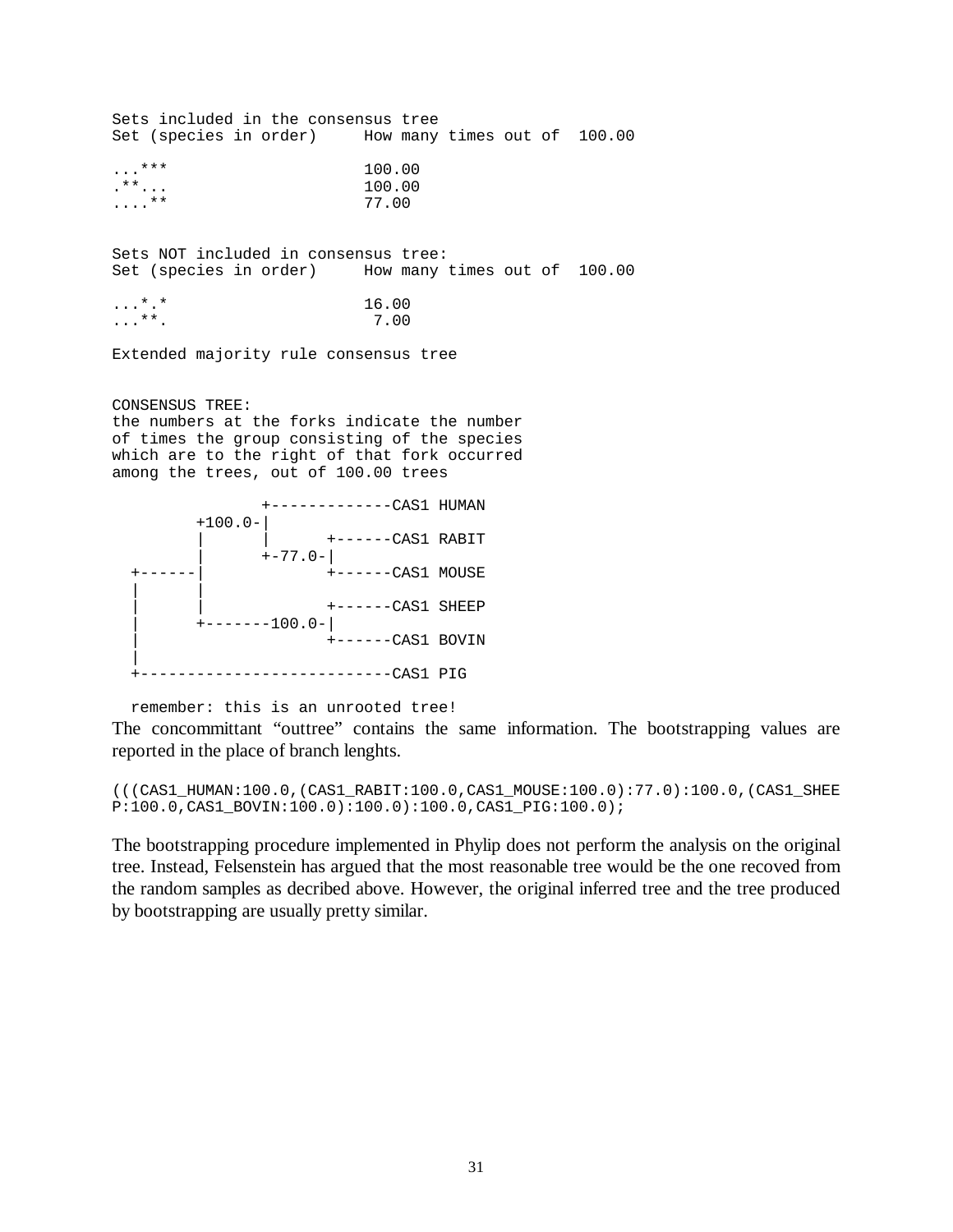#### **Drawing the tree**

We can draw an unrooted tree from the information contained in the file "outtree" with the program drawgram.

```
Drawgram: can't find input tree file "intree" 
Please enter a new file name> plottree 
DRAWGRAM from PHYLIP version 3.6 
Reading tree ... 
Tree has been read. 
Loading the font .... 
Drawgram: can't find font file "fontfile" 
Please enter a new file name> font1
Font loaded. 
Rooted tree plotting program version 3.61 
Here are the settings: 
  0 Screen type (IBM PC, ANSI): IBM PC 
 P Final plotting device: Postscript printer
V Previewing device: MS Windows display<br>H Tree grows: Horizontally
                   Tree grows: Horizontally
 S Tree style: Phenogram<br>B Use branch lengths: Yes
           Use branch lengths: Yes
  L Angle of labels: 90.0 
 R Scale of branch length: Automatically rescaled 
D Depth/Breadth of tree: 0.53
 T Stem-length/tree-depth: 0.05 
 C Character ht / tip space: 0.3333 
 A Ancestral nodes: Weighted 
F Font: Times-Roman
 M Horizontal margins: 1.65 cm 
M Vertical margins: 2.16 cm<br>
Pages per tree: one page
               Pages per tree: one page per tree
```
Y to accept these or type the letter for one to change

First, we want to be able to view the file easily in Windows, and we change the Final plotting device by typing "p" and Return.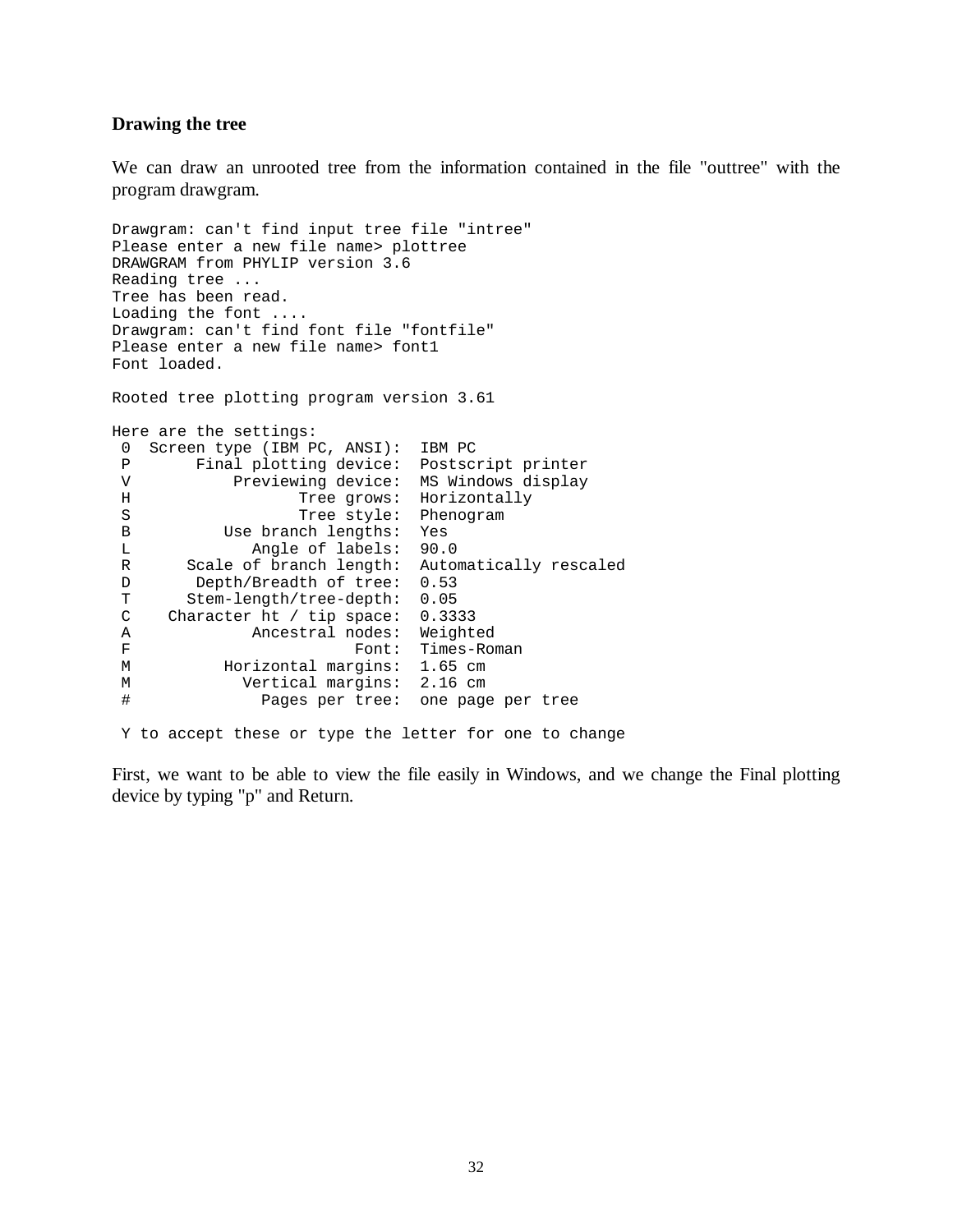#### A new menu opens:

|              | Which plotter or printer will the tree be drawn on?<br>(many other brands or models are compatible with these) |
|--------------|----------------------------------------------------------------------------------------------------------------|
| type:        | to choose one compatible with:                                                                                 |
| L            | Postscript printer file format                                                                                 |
| М            | PICT format (for drawing programs)                                                                             |
| $\mathbf{J}$ | HP Laserjet PCL file format                                                                                    |
| W            | MS-Windows Bitmap                                                                                              |
| F            | FIG 2.0 drawing program format                                                                                 |
| A            | Idraw drawing program format                                                                                   |
| Ζ.           | VRML Virtual Reality Markup Language file                                                                      |
| P            | PCX file format (for drawing programs)                                                                         |
| Κ            | TeKtronix 4010 graphics terminal                                                                               |
| X            | X Bitmap format                                                                                                |
| V            | POVRAY 3D rendering program file                                                                               |
| R            | Rayshade 3D rendering program file                                                                             |
| H            | Hewlett-Packard pen plotter (HPGL file format)                                                                 |
| D            | DEC ReGIS graphics (VT240 terminal)                                                                            |
| E            | Epson MX-80 dot-matrix printer                                                                                 |
| C            | Prowriter/Imagewriter dot-matrix printer                                                                       |
| Т            | Toshiba 24-pin dot-matrix printer                                                                              |
| O            | Okidata dot-matrix printer                                                                                     |
| B            | Houston Instruments plotter                                                                                    |
| U            | other: one you have inserted code for                                                                          |
| Choose one:  |                                                                                                                |

From which we will choose MS-Windows Bitmap by typing "w" and Return. The program then asks the desired resolution of the picture (on the next page). After specifying that, you'll be dropped back to the main menu.

```
Please select the MS-Windows bitmap file resolution
X resolution? 
640 
Y resolution? 
400
```
After accepting the settings by typing in "y" and Return, a new window opens. In this window you can preview the tree, and if it looks good, plot it into file by selecting from File-menu option plot. The tree is plotted in the "plotfile". The options of the program drawtree are similar, but the program produces a rooted tree.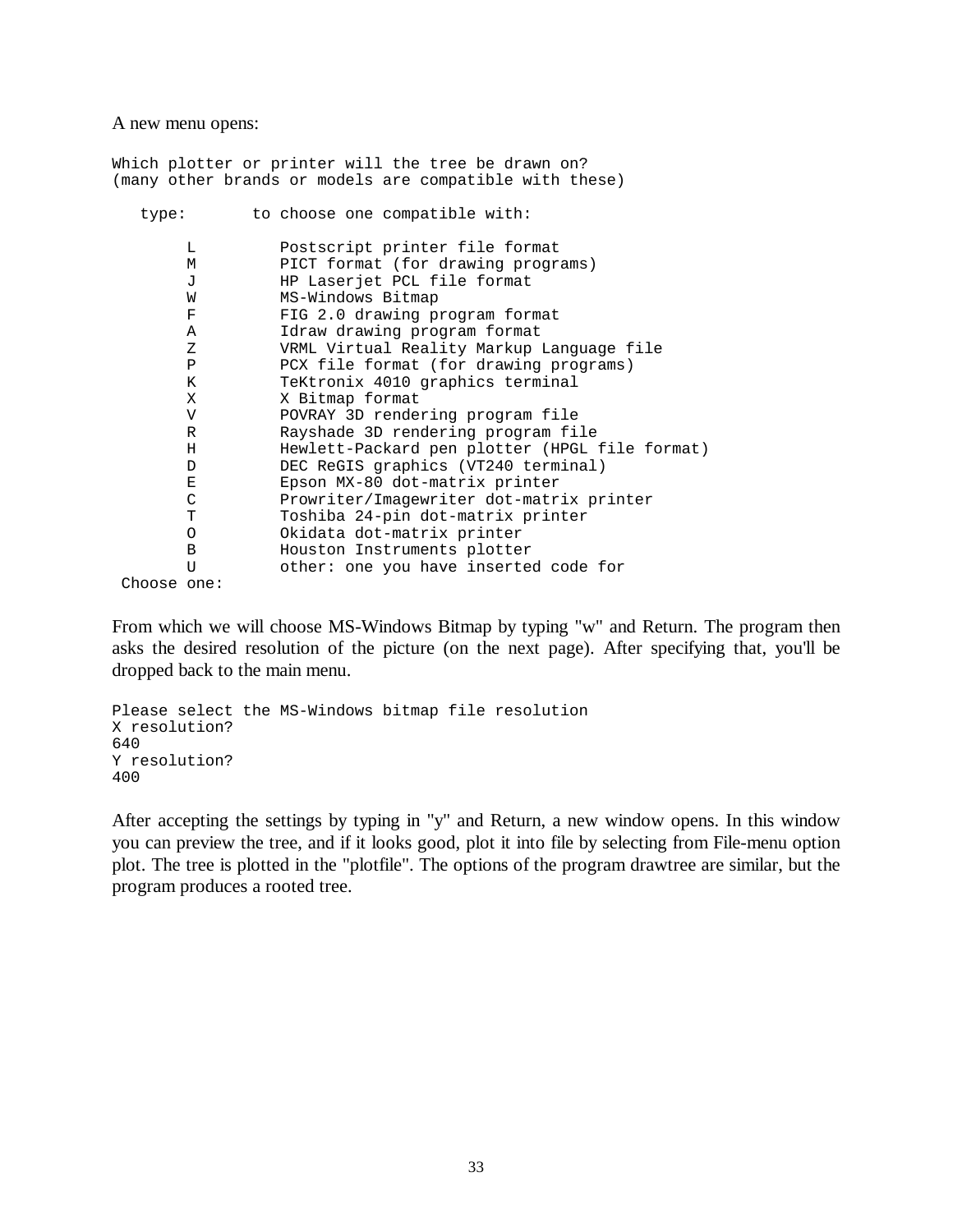## **Advanced topics**

Here some more advanced analysis options are considered. These options are seldom used by researchers, because they do not know about these possibilites.

#### **User trees**

User trees have multiple purposes. They can be used for transition/transversion ratio approximation, likelihood comparisons (statistical comparisons of the trees), etc. These purposes will be covered in the succeeding sections.

User trees should be in a plain text file named "intree". This file consists of the line giving the number of trees, succeeded by the trees. Some program do not read the branch lenghts or the number of the trees, so this needs a little experimentation. However, the basic form of the "intree" file is:

 1 (Frog,(Chicken,(Opossum,(Human,Rabbit))));

The easiest way to produce user-trees is to perform an analysis with some of the programs, and then modify the file outtree with the program retree or by some text editor.

#### *Program retree*

Retree reads in a treefile, which is in Newick format. For example, a tree produced with dnaml can be directly imported into retree. In this example we modify the tree:

((Frog:0.34762,Chicken:0.30447):0.15014,Opossum:0.29127);

when the program starts, you get a menu:

```
Tree Rearrangement, version 3.61 
Settings for this run: 
  U Initial tree (arbitrary, user, specify)? User tree from tree file 
  N Format to write out trees (PHYLIP, Nexus, XML)? PHYLIP 
  0 Graphics type (IBM PC, ANSI)? (none) 
 W Width of terminal screen, of plotting area? 80, 80
  L Number of lines on screen? 24 
Are these settings correct? (type Y or the letter for one to change)
```
After you have confirmed these setting, a new view opens:

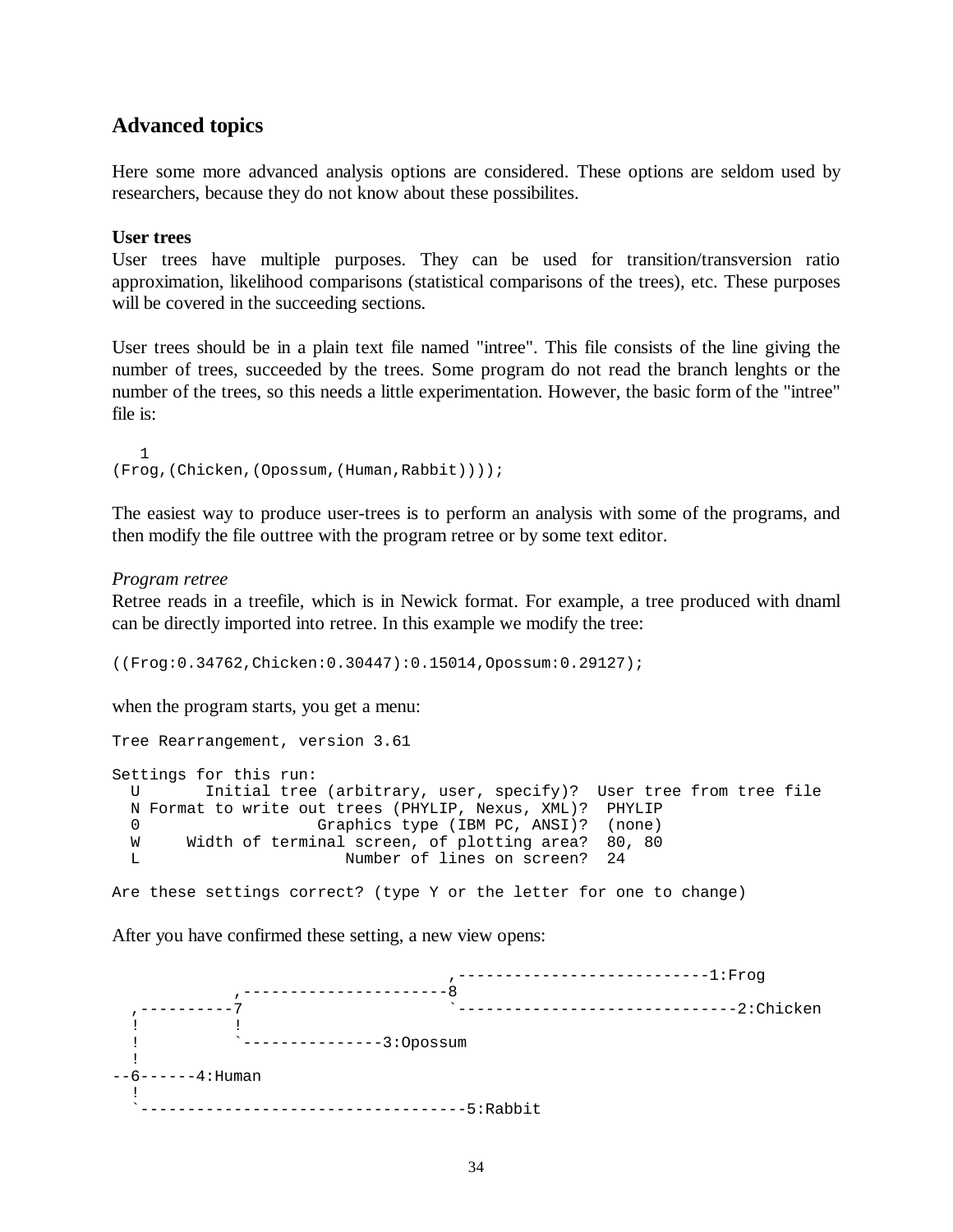NEXT? (Options:  $R = U W O M T F D B N H J K L C + ? X Q$ ) (? for Help)

The options of the program can be printed on the screen by typing "?" and Return:

. Redisplay the same tree again = Redisplay the same tree without/with lengths U Undo the most recent change in the tree W Write tree to a file + Read next tree from file (may blow up if none is there) R Rearrange a tree by moving a node or group O select an Outgroup for the tree M Midpoint root the tree T Transpose immediate branches at a node F Flip (rotate) subtree at a node D Delete or restore nodes B Change or specify the length of a branch N Change or specify the name(s) of  $tip(s)$  H Move viewing window to the left J Move viewing window downward K Move viewing window upward L Move viewing window to the right C show only one Clade (subtree) (might be useful if tree is too big) ? Help (this screen) Q (Quit) Exit from program X Exit from program

TO CONTINUE, PRESS ON THE Return OR Enter KEY

Now you can reroot the tree, swap the branches, etc. In this case, we want to remove branch lenghts from all the branches of the tree. This can be done by invoking the option "b":

NEXT? (Options:  $R = U W O M T F D B N H J K L C + ? X Q$ ) (? for Help) b Specify length of which branch (0 = all branches)? 0 (this operation cannot be undone) enter U to leave the lengths unchanged OR enter R to remove the lengths from all branches: r ,>>>>>1:Frog ,>>>>>7 ! ! ,>>2:Human ! `>>8 ! `>>3:Opossum ! --6>>>>>>>>>>>4:Chicken ! `>>>>>>>>>>>5:Rabbit

Next we want to save the tree and quit the program:

NEXT? (Options: R . U W O T F D B N H J K L C + ? X Q) (? for Help) x Do you want to write out the tree to a file? (Y or N) y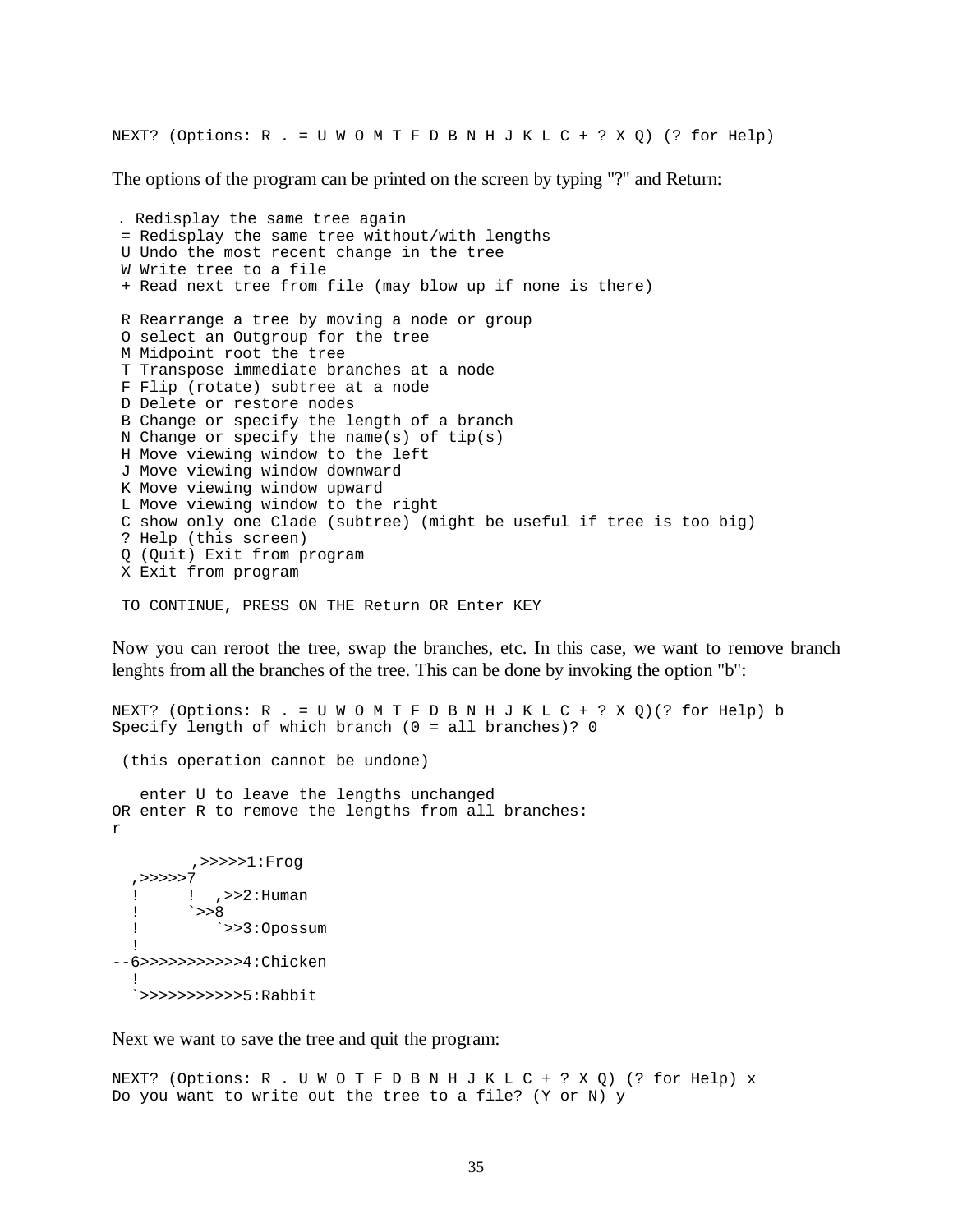```
retree: the file "outtree" that you wanted to 
      use as output tree file already exists. 
      Do you want to Replace it, Append to it, 
      write to a new File, or Quit? 
      (please type R, A, F, or Q) 
r 
Enter R if the tree is to be rooted 
OR enter U if the tree is to be unrooted: u 
Tree written to file 
(((Frog,Chicken),Opossum),Human,Rabbit);
```
We still need to add the line containing the number of the trees into the produces file:

```
 1 
(((Frog,Chicken),Opossum),Human,Rabbit);
```
#### **Estimating transition/transversion ratio**

Estimating the transition/transversion ratio is pretty easy with the program dnapars. A parsimony tree with transversion parsimony turned off (default) is first calculated. From the outfile, note the number of changes required for the tree (in this case, 3019).

From the outtree, construct a treefile ("intree") which contains the inferred tree without branch lenghts (for help, see above). Remember to add a line specifying the number of trees in the file.

Run the dnapars with exactly the same settings as previously, except give it an intree, which we just produced, and use the transversion parsimony. Note the number of changes from the outfile (in this case, 2091).

From these values, the transition/transversion ratio can be estimated: 3019 / 2091=1.44. You can then use this value in more detailed analyses, e.g. maximum likelihood, etc. However, the estimated ratio seems to depend on the specified outgroup. So, if you have information about the outgroup you are planning to use in the forthcoming analysis, you should use it in this estimation process too.

Another way to estimate the transition/transversion ratio is to run maximum likelihood program dnaml multiple times, and try to find the value, which minimizes the likelihood value. If you use this procedure, you can usually get quite similar results as with the aforementioned parsimony method.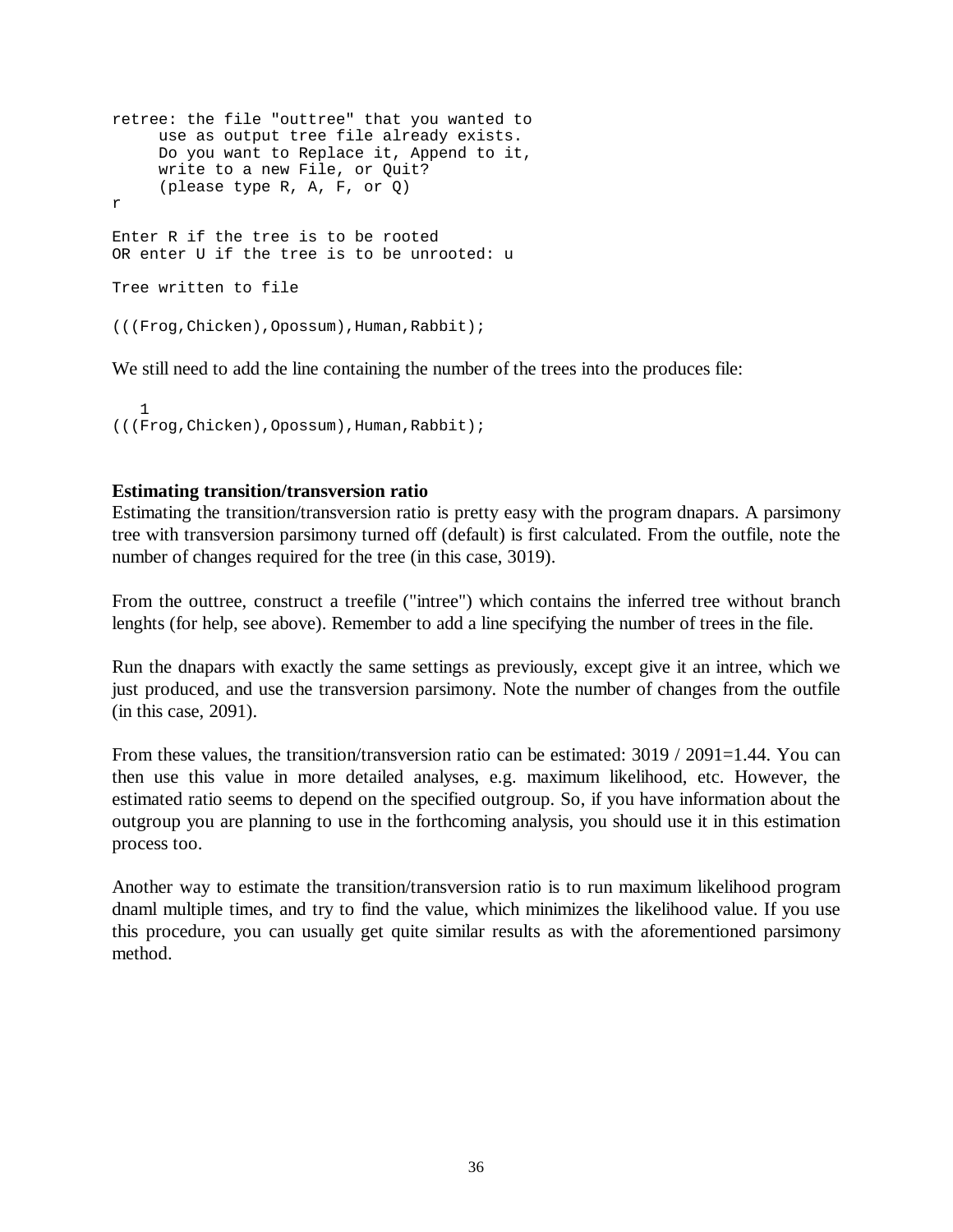| The maximum likelihood method works this way $(*)$ = initial value from parsimony analysis): |  |  |  |  |  |  |
|----------------------------------------------------------------------------------------------|--|--|--|--|--|--|
|                                                                                              |  |  |  |  |  |  |

| s/t-ratio | likelihood     | s/t-ratio | likelihood  |
|-----------|----------------|-----------|-------------|
| 1.44      | $-9652.96081*$ | 1.00      | -9643.20009 |
| 1.25      | -9644.49078    | 0.95      | -9644.9407  |
| 1.15      | -9642.29536    | 0.90      | -9647.57138 |
| 1.10      | -9641.96561    | 0.85      | -9651.21944 |
| 1.05      | -9642.23988    |           |             |

If the tree is then inferred with the s/t-ratio inferred by parsimony and maximum likelihood, the tree looks identical in our case, but the branch lenght vary a bit:

 +-----Human | | +-----------------------Frog  $+ - - - -3$  1-----2 +---------------Chicken | | | +------------------Opossum | +--Rabbit

[parsimony estimation] remember: this is an unrooted tree!

Ln Likelihood = -9652.96081

| And     | Length  | Approx. Confidence Limits              |
|---------|---------|----------------------------------------|
|         |         |                                        |
| Rabbit  | 0.09923 | $0.12617$ ) **<br>0.07218,             |
| Human   | 0.19303 | $0.22542$ **<br>$0.16064$ ,            |
|         | 0.18455 | $0.23698$ <sup>**</sup><br>$0.13216$ , |
| κ       | 0.15719 | $0.21997$ **<br>0.09442.               |
| Frog    | 0.80197 | 0.70133,<br>0.90253)<br>**             |
| Chicken | 0.53674 | $0.46077$ ,<br>0.61276)<br>$***$       |
| Opossum | 0.61599 | 0.69013)<br>$0.54185$ ,<br>$***$       |
|         |         |                                        |

 \* = significantly positive, P < 0.05 \*\* = significantly positive, P < 0.01

[maximum likelihood estimation] Ln Likelihood = -9641.96561

| Between  | And                                                                           | Length  | Approx. Confidence Limits        |
|----------|-------------------------------------------------------------------------------|---------|----------------------------------|
|          |                                                                               |         |                                  |
|          | Rabbit                                                                        | 0.10097 | 0.12755)<br>$***$<br>0.07432,    |
|          | Human                                                                         | 0.18761 | 0.21917)<br>$0.15605$ ,<br>$***$ |
|          | 2                                                                             | 0.18557 | $0.13596$ ,<br>0.23522)<br>$***$ |
| 2        | 3                                                                             | 0.13641 | 0.19475)<br>0.07800,<br>$***$    |
| 3        | Frog                                                                          | 0.75496 | 0.66344,<br>0.84638)<br>$***$    |
| 3        | Chicken                                                                       | 0.51613 | 0.44578,<br>0.58657<br>$***$     |
| 2        | Opossum                                                                       | 0.57699 | $0.50869$ ,<br>0.64529)<br>$***$ |
| $^\star$ | = significantly positive, $P < 0.05$<br>** = significantly positive, P < 0.01 |         |                                  |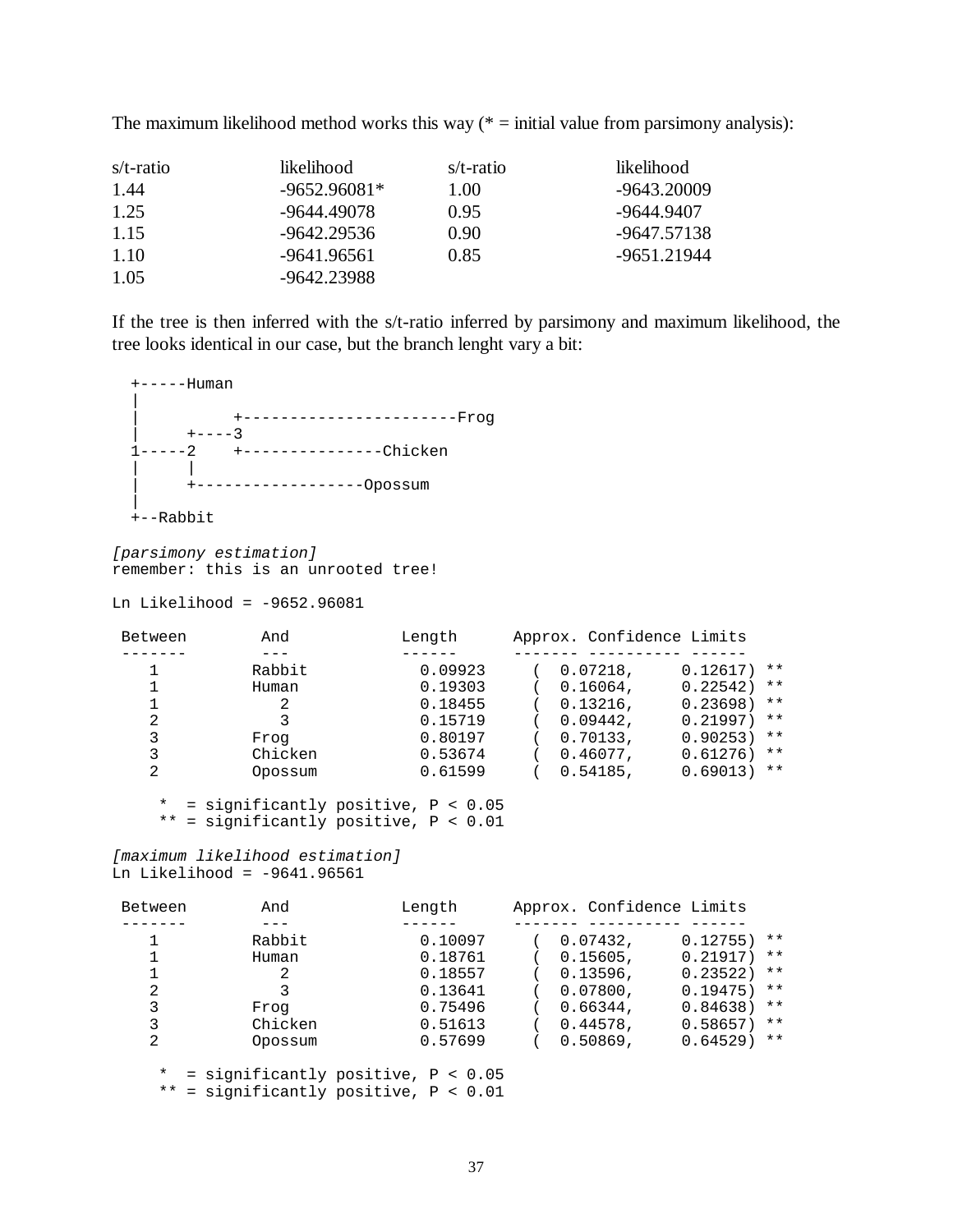#### **Estimating base frequencies**

Above, a maximum likelihood method for estimating transition/transversion ratio is presented. A similar method can be used for inferring the maximum likelihood estimators of base frequencies.

Empirical frequencies are:

| A    | 0.25650 |
|------|---------|
| ◠    | 0.21951 |
| G    | 0.22091 |
| T(U) | 0.30309 |

We can start the estimation by option "f", which then prompts for base frequencies. The frequency values should be separated by blanks:

Base frequencies for A, C, G, T/U (use blanks to separate)? 0.25 0.22 0.22 0.31

Note the likelihood of the old (-9695.14457) and new (-9696.03008) analysis. In this example, the likelihood got lower after modifying the base frequencies. This indicates that the empirical frequencies were better. This procedure can be repeated a number of times in order to get the best estimate.

#### **Testing molecular clock**

The molecular clock assumption can be crudely tested by the two maximum likelihood programs, dnaml and dnamlk. The test, which compares two likelihoods is called likelihood ratio test.

First the analysis is run by program dnamlk, which produces an unrooted tree with molecular clock assumption:

```
(Frog:0.77626,(Chicken:0.63785,(Opossum:0.49812,(Human:0.15025, 
Rabbit:0.15025):0.34787):0.13973):0.13842);
```
Note the probability of the tree: -9714.14764.

The program dnaml can readily read in this treefile, which has first to be named "intree". Remember to run the analysis with the user tree option ("u") turned on. You should also run the analysis without using the lenghts on the user tree.

Note the probabilty of tree from the dnaml analysis: -9695.14457

Now calculate the difference between probabilities:  $2 * (-9714.14764 + 9695.14457) = 38.006$ . This difference is then compared to the chi-square distribution with df (degrees of freedom) equal to the number of sequences. The table consists of dfs on the left side, and p-values on the upper side. The values in the crossing of the p-value and df is called the critical value of the distribution. P-value is the risk that we conclude by chance that sequences did not evolve according to a clock. Often the p-value is set to be 0.05.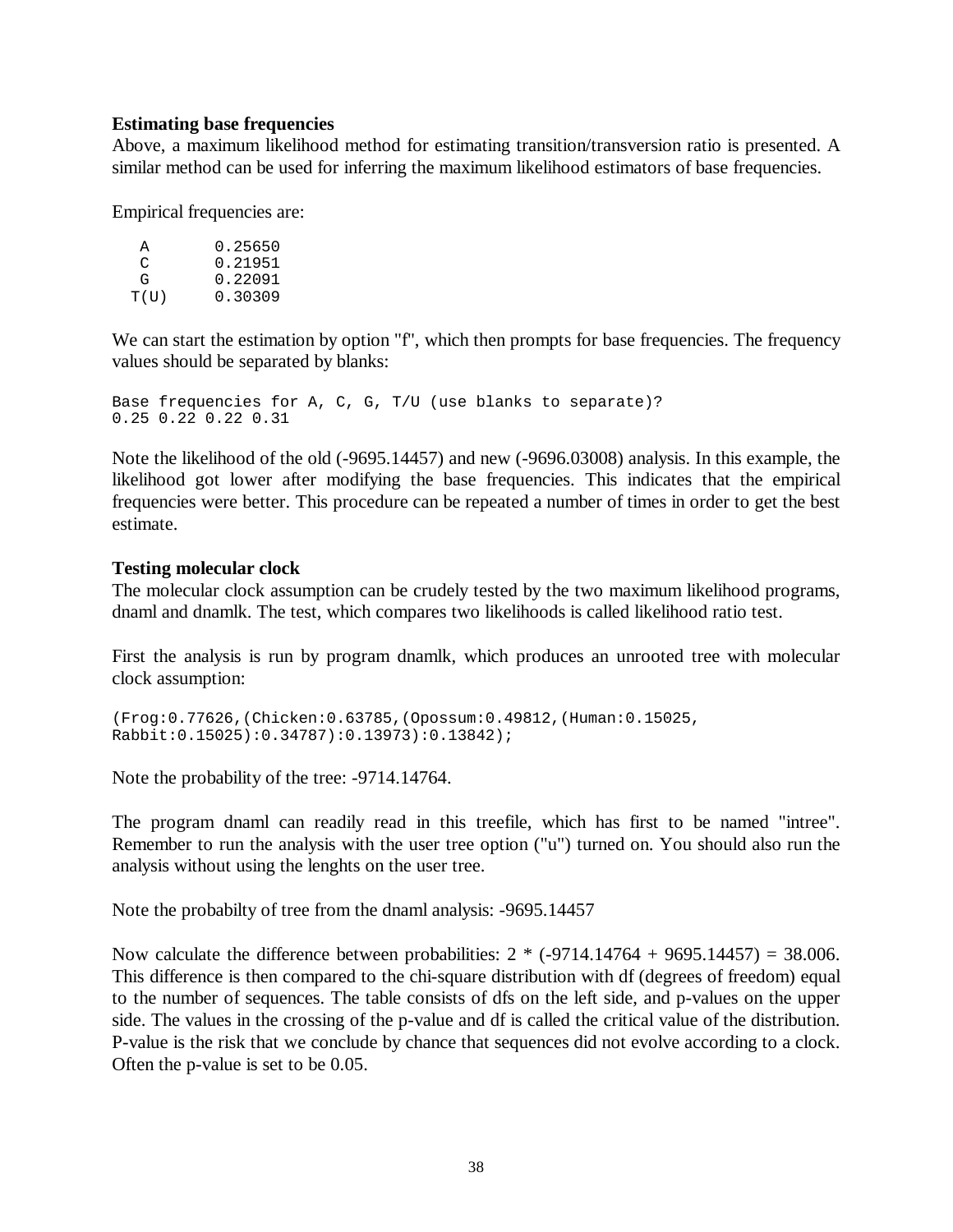If the difference is larger than the critical value mentioned in the table below, the sequences did not evolve according to a molecular clock.

In our case, the difference was 38.006. That is larger than the critical value with df=5 and pvalue=0.05, which is 11.070. Thus, we conclude that we can reject the clock hypothesis, but by chance we might do that in  $1/20$  cases if the same analysis was repeated (p-value of 0.05).

|    |        |        | Probability of exceeding the critical value |        |        |
|----|--------|--------|---------------------------------------------|--------|--------|
| df | 0.10   | 0.05   | 0.025                                       | 0.01   | 0.001  |
| 1  | 2.706  | 3.841  | 5.024                                       | 6.635  | 10.828 |
| 2  | 4.605  | 5.991  | 7.378                                       | 9.210  | 13.816 |
| 3  | 6.251  | 7.815  | 9.348                                       | 11.345 | 16.266 |
| 4  | 7.779  | 9.488  | 11.143                                      | 13.277 | 18.467 |
| 5  | 9.236  | 11.070 | 12.833                                      | 15.086 | 20.515 |
| 6  | 10.645 | 12.592 | 14.449                                      | 16.812 | 22.458 |
| 7  | 12.017 | 14.067 | 16.013                                      | 18.475 | 24.322 |
| 8  | 13.362 | 15.507 | 17.535                                      | 20.090 | 26.125 |
| 9  | 14.684 | 16.919 | 19.023                                      | 21.666 | 27.877 |
| 10 | 15.987 | 18.307 | 20.483                                      | 23.209 | 29.588 |

#### **Inferring ancient states of sequence sites**

Why are we interested in reconstructing ancestral character states? It can provide important information about adaptive radiations and key innovations for these radiations. One interesting approach has been to use the ancient sequences to produce an ancient protein. Then the biochemical properties of this protein could be studied and compared to the modern proteins.

The ancestral states of sequence sites can be inferred either by parsimony or by maximum likelihood. It is often thought, that the maximum likelihood method is more accurate than the parsimony method for inferring ancient sequences.

The ancestral states are inferred in both programs dnapars and dnaml by turning on the option "5", print sequences at all nodes of tree and reconstruct hypothetical sequences, respectively.

*Tree is identical for both methods* 

+--------------------Frog<br>--3 +---------------------3 +--2 +-----------------Chicken | | | +Human | 1---------Opossum | +Rabbit [maximum likelihood method]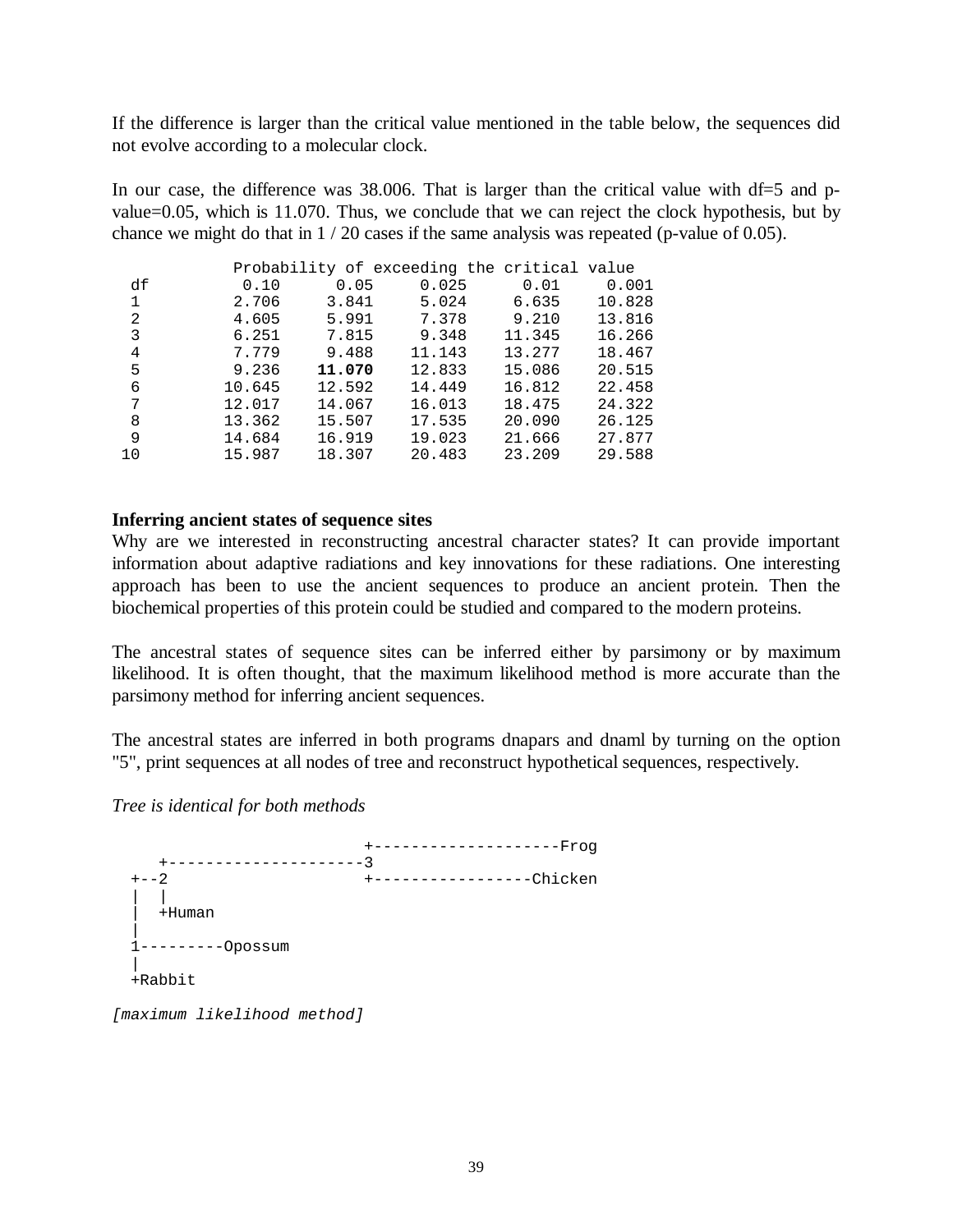|         | Probable sequences at interior nodes: |  |                                                        |  |
|---------|---------------------------------------|--|--------------------------------------------------------|--|
| node    |                                       |  | Reconstructed sequence (caps if $> 0.95$ )             |  |
|         |                                       |  |                                                        |  |
| 1       |                                       |  | GTTCAGGACT TGGGCATAAA AGGCAGAGCA GGGCCAGCTG CTGCTTACAC |  |
| 2       |                                       |  | agcCAGGgCT tGGGCATAAA AGtCAGgGCA GaGCcAtCTa tTGCTTACAt |  |
| 3       |                                       |  | rrcrrcyrcy rscacrrqyr yqycarcrcr rrqyyakcrr yyqyycarry |  |
| Frog    |                                       |  | CTCAACTTTG GCCATGGGTT TGACAGCACA TGATCGTCAG CTGATCAACA |  |
| Chicken |                                       |  | GACGGCCGCT rrCACCAGCG TGCTATCCCC ACGGGAGCAA GAGCCCAGAC |  |
| Human   |                                       |  | AGCCAGGGCT rGGGCATAAA AGTCAGGGCA GAGCCATCTA TTGCTTACAT |  |
| Opossum |                                       |  | GTTTGGGGGC CAGGGATAAA AGGCAGAGCT AGATTAGTTT CAGCATCATA |  |
| Rabbit  |                                       |  | GTTCAGGACT TGGGCATAAA AGGCAGAGCA GGGCrAGCTG CTGCTTACAC |  |

Maximum likelihood method writes the sequence sites with over 95% probability with upper case, sites with 50-95% probability with lower case, and those with less than 50% probability with an ambiquity code.

|               | [parsimony method] |            |                   |                     |                                             |  |
|---------------|--------------------|------------|-------------------|---------------------|---------------------------------------------|--|
| From          | To                 | Any Steps? |                   | State at upper node |                                             |  |
|               |                    |            |                   |                     | GTTCAGGGCT ?GGGCATAAA AGGCAGAGCA RGGY?AGCTD |  |
|               | 2                  | yes        | GTCCAGGGCT        |                     | -GGGCATAAA AGNCAGVGCA RGGYCAKCTR            |  |
| 2             | 3                  | yes        | GTCVACBGCT        |                     | -?CACVDGHD TGNCAGCVCA DGGBCAKCAR            |  |
| 3             | Froq               | yes        | CTCAACTTTG        |                     | GCCATGGGTT TGACAGCACA TGATCGTCAG            |  |
| 3             | Chicken            | yes        | GACGGCCGCT        |                     | --CACCAGCG TGCTATCCCC ACGGGAGCAA            |  |
| $\mathcal{D}$ | Human              | yes        | AGCCAGGGCT        |                     | -GGGCATAAA AGTCAGGGCA GAGCCATCTA            |  |
|               | Opossum            | yes        | GTTTGGGGGC        |                     | CAGGGATAAA AGGCAGAGCT AGATTAGTTT            |  |
|               | Rabbit             | yes        |                   |                     | GTTCAGGACT TGGGCATAAA AGGCAGAGCA GGGC-AGCTG |  |
|               |                    |            |                   |                     |                                             |  |
|               |                    |            | CTGCTTAMAM        |                     |                                             |  |
|               | 2                  | no         | CTGCTTAMAM        |                     |                                             |  |
| 2             | 3                  | yes        | CTGCTCAVAM        |                     |                                             |  |
| 3             | Frog               | yes        | <b>CTGATCAACA</b> |                     |                                             |  |
| 3             | Chicken            | yes        | GAGCCCAGAC        |                     |                                             |  |
| 2             | Human              | yes        | TTGCTTACAT        |                     |                                             |  |
|               | Opossum            | yes        | CAGCATCATA        |                     |                                             |  |
|               | Rabbit             | maybe      | CTGCTTACAC        |                     |                                             |  |

If the parsimony inferred state is "?" or an ambiquity code, there are multiple equally parsimonious states; the user has to work these out by hand. In addition, "?" means that a deletion might or might not have happened.

#### **Statistical tests of trees**

Statistical tests can be performed for both parsimony and maximum likelihood trees. The tests are performed by putting multiple trees in the "intree" file. Actually, the tests are automatically performed, if there are multiple trees in the "intree" file:

 5 (((Frog,Chicken),Human),Opossum,Rabbit); (((Frog,Human),Chicken),Opossum,Rabbit); (((Frog,Opossum),Human),Chicken,Rabbit); (((Frog,Chicken),Rabbit),Opossum,Human); (((Frog,Rabbit),Human),Opossum,Chicken);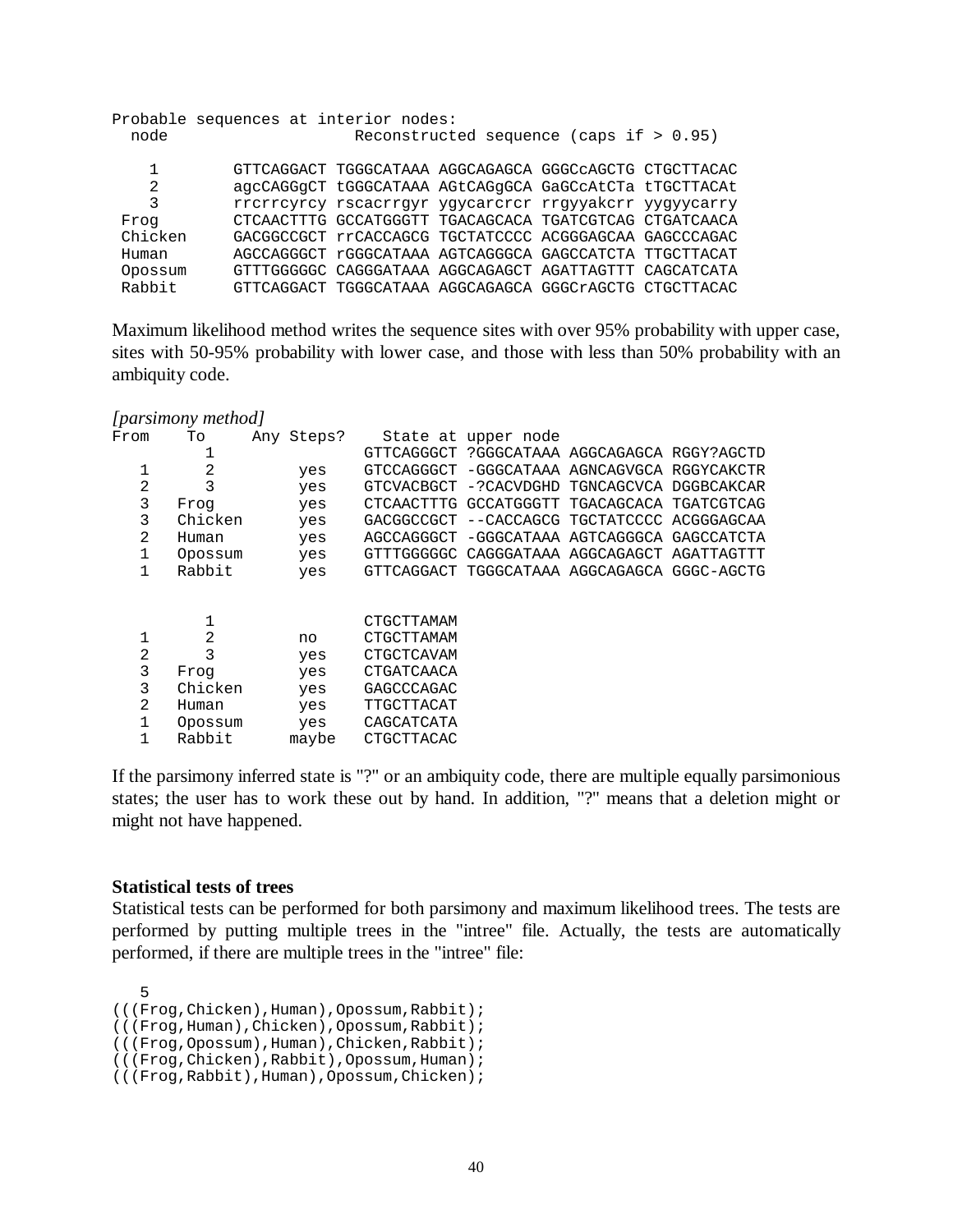Parsimony program dnapars performs a modified Templeton test. It is closely parallel to a test using log likelihood differences, and uses the mean and variance of step differences between trees, taken across sites. If the mean is more than 1.96 standard deviations different then the trees are declared significantly different. The program prints out a table of the steps for each tree, the differences of each from the best one, the variance of that quantity as determined by the step differences at individual sites, and a conclusion as to whether that tree is or is not significantly worse than the best one. (Felsenstein, PHYLIP documentation)

This test finds the best tree among the competing hypothesis. However, the results are not corrected for multiple comparisons, and the results need still to be interpreted with causion.

| Tree | Steps  | Diff Steps | Its S.D. | Significantly worse? |
|------|--------|------------|----------|----------------------|
|      | 3134.0 | 38.0       | 18.2807  | Yes                  |
| 2    | 3194.0 | 98.0       | 15.3665  | Yes                  |
| 3    | 3096.0 |            |          |                      |
| 4    | 3107.0 | 11.0       | 18.3081  | Νo                   |
| 5    | 3124.0 | 28.0       | 18.5524  | No                   |

Maximum likelihood programs perform a Kishino-Hasegawa test. If the "u" (User Tree) option is used and more than one tree is supplied, and the program is not told to assume autocorrelation between the rates at different sites, the program also performs a statistical test of each of these trees against the one with highest likelihood. This test uses the mean and variance of loglikelihood differences between trees, taken across sites. If the mean is more than 1.96 standard deviations different then the trees are declared significantly different. This use of the empirical variance of log-likelihood differences is more robust and nonparametric than the classical likelihood ratio test, and may to some extent compensate for the any lack of realism in the model underlying this program. The program prints out a table of the log-likelihoods of each tree, the differences of each from the highest one, the variance of that quantity as determined by the loglikelihood differences at individual sites, and a conclusion as to whether that tree is or is not significantly worse than the best one. However the Kishino-Hasegawa-Templeton test is not available if we assume that there is autocorrelation of rates at neighboring sites (option A) and is not done in those cases. (Felsenstein, PHYLIP documentation)

| Tree | T.n T.           | Diff Ln L                   | Its S.D. | Significantly worse? |
|------|------------------|-----------------------------|----------|----------------------|
|      | 1 -9711.73593    | -0.49089                    | 1.0214   | No                   |
|      | $2 - 9738.53093$ | $-27.28588$                 | 7.7202   | Yes                  |
|      | 3 -9730.79910    | -19.55405                   | 8.7519   | Yes                  |
|      | 4 -9711.24505    | <------ best                |          |                      |
|      |                  | $5 - 9725.82664 - 14.58159$ | 9.4918   | Νo                   |

#### **LogDet-distance**

LogDet-distance has been developed to account for the base frequency differencies between lineages. However, the LogDet-distance does not give a reliable tree, when there are large rate differencies between sites in the sequence.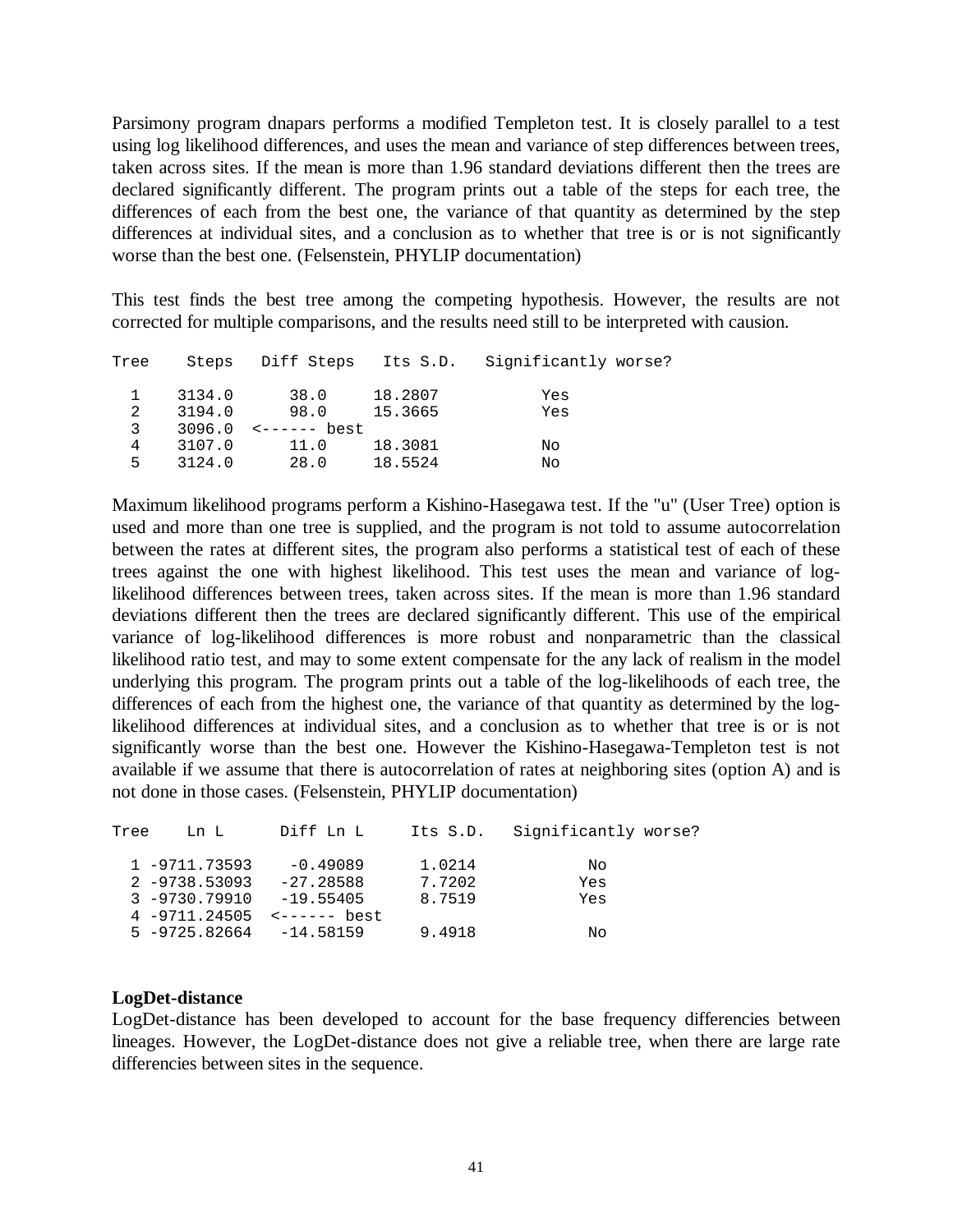LogDet-distances would be usable when the base frequencies in different lineages are not constant. In these cases, LogDet distances often outperform maximum likelihood method.

How to test for base frequency heterogenity? dnaml writes a short table about the empirical base frequencies in the current dataset. The downside is that these frequencies can not be computed for only two sequences. Here is an example of base frequencies calculated for three different sets of three taxons:

| А    | 0.28378 |
|------|---------|
| C    | 0.19595 |
| G    | 0.31081 |
| T(U) | 0.20946 |
| A    | 0.27027 |
| C    | 0.23649 |
| G    | 0.27703 |
| T(U) | 0.21622 |
| A    | 0.25850 |
| C    | 0.29252 |
| G    | 0.26531 |
| T(U) | 0.18367 |

There are some differencies between lineages, but not too large (about 5%), and the usual distance method should do fine. However, this estimation approach fast becomes complicated when the number of sequences goes up.

One limitation of the LogDet distance is that it may be infinite sometimes, if there are too many changes between certain pairs of nucleotides. This can be particularly noticeable with distances computed from bootstrapped sequences.

#### **Computing topological distances between trees**

Topological distances can be computed with the program treedist. The Symmetric Distance is computed by considering each of the branches of the two trees. This does not use branch length information, only the tree topologies. It must also be borne in mind that the distance does not have any immediate statistical interpretation -- we cannot say whether a larger distance is significantly larger than a smaller one. (Felsenstein, PHYLIP documentation)

Each branch divides the set of species into two groups -- the ones connected to one end of the branch and the ones connected to the other. This makes a partition of the full set of species. (in Newick notation) (Felsenstein, PHYLIP documentation)

 $((A, C), (D, (B, E)))$ 

has two internal branches. One induces the partition {A, C | B, D, E} and the other induces the partition  $\{A, C, D \mid B, E\}$ . A different tree with the same set of species, (Felsenstein, PHYLIP documentation)

 $(( (A, D), C), (B, E)))$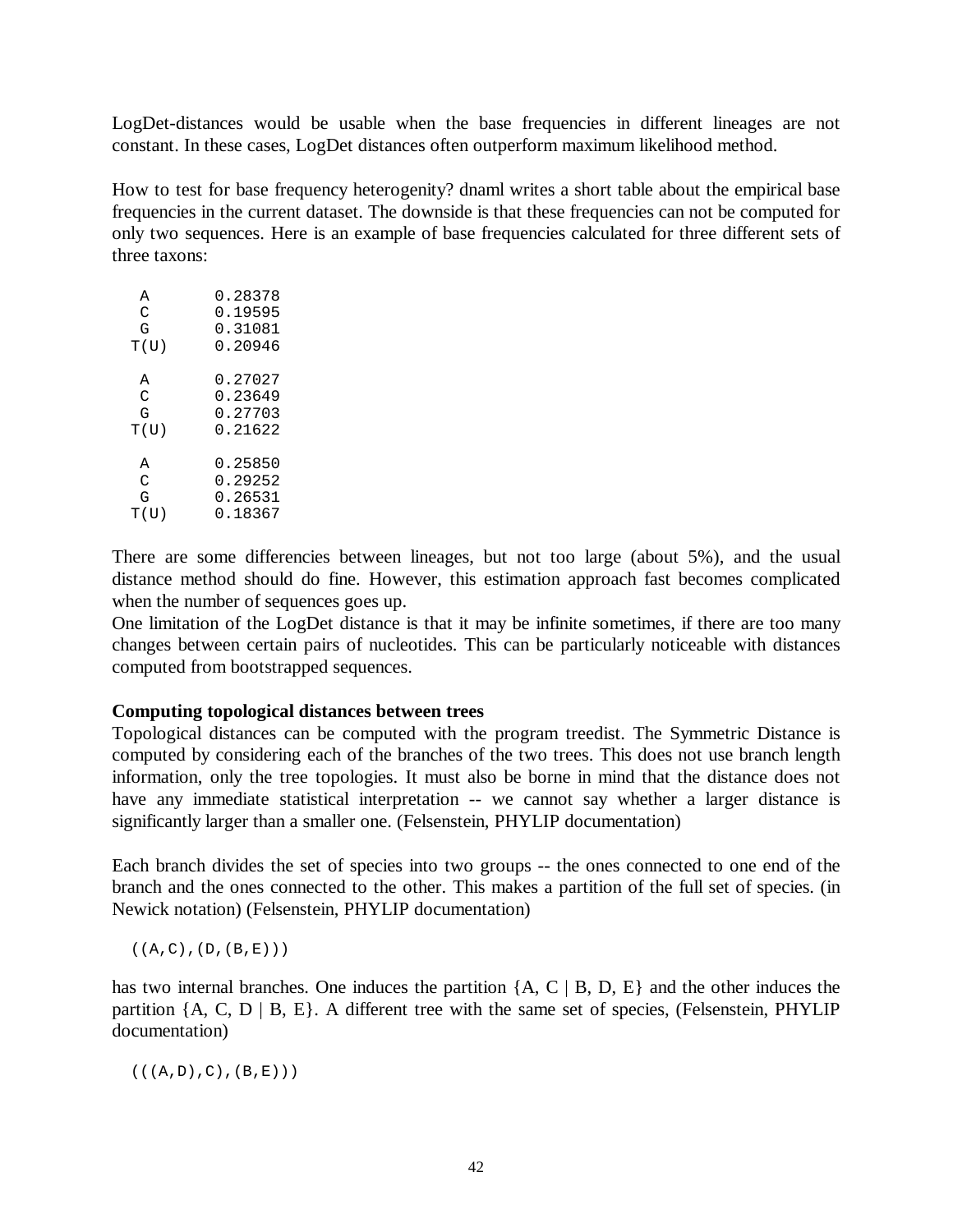has internal branches that correspond to the two partitions  $\{A, C, D \mid B, E\}$  and  $\{A, D \mid B, C, E\}$ . Note that the other branches, all of which are external branches, induce partitions that separate one species from all the others. Thus there are 5 partitions like this:  $\{C \mid A, B, D, E\}$  on each of these trees. These are always present on all trees, provided that each tree has each species at the end of its own branch. (Felsenstein, PHYLIP documentation)

The Symmetric Distance is simply a count of how many partitions there are, among the two trees, that are on one tree and not on the other. In the example above there are two partitions,  ${A, C}$ B, D, E} and {A, D | B, C, E}, each of which is present on only one of the two trees. The Symmetric Distance between the two trees is therefore 2. When the two trees are fully resolved bifurcating trees, their symmetric distance must be an even number; it can range from 0 to twice the number of internal branches, which for *n* species is 4n-6. (Felsenstein, PHYLIP documentation)

The input file is a standard "intree":

```
 8 
(((Frog,Chicken),Human),Opossum,Rabbit); 
(((Frog,Human),Chicken),Opossum,Rabbit); 
(((Frog,Chicken),Human),Opossum,Rabbit); 
(((Frog,Opossum),Human),Chicken,Rabbit); 
(((Frog,Chicken),Human),Opossum,Rabbit); 
(((Frog,Chicken),Rabbit),Opossum,Human); 
(((Frog,Chicken),Human),Opossum,Rabbit); 
(((Frog,Rabbit),Human),Opossum,Chicken);
```
The treedist writes a menu:

```
Tree distance program, version 3.61 
Settings for this run: 
D Distance Type: Branch Score Distance
 O Outgroup root: No, use as outgroup species 1 
 R Trees to be treated as Rooted: No 
 T Terminal type (IBM PC, ANSI, none): IBM PC 
 1 Print indications of progress of run: Yes 
 2 Tree distance submenu: Distance between adjacent pairs
```
Are these settings correct? (type Y or the letter for one to change)

Invoking the option "2" let's you to specify which way the trees are compared:

Tree Pairing Submenu: A Distances between adjacent pairs in tree file. P Distances between all possible pairs in tree file. C Distances between corresponding pairs in one tree file and other.<br>
L Distances between all pairs in one tree file and another. Distances between all pairs in one tree file and another. Choose one: (A,P,C,L)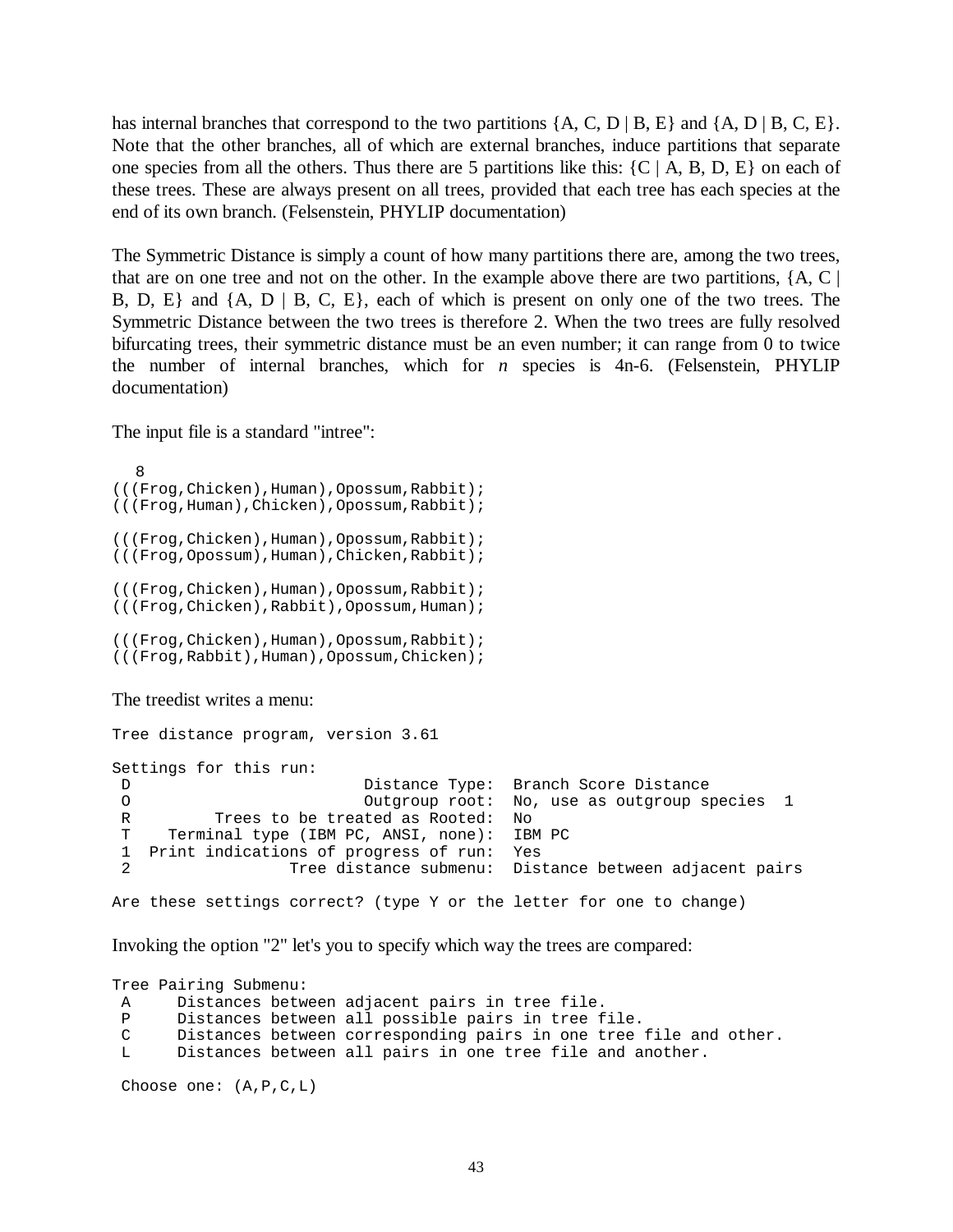The distances are calculated for pairs of trees by default:

Symmetric differences between adjacent pairs of trees:

Trees  $1$  and  $2: 2$ Trees 3 and 4: 4 Trees 5 and  $6: 2$ <br>Trees 7 and  $8: 4$ Trees 7 and 8: 4

Program treedist is handy when there are multiple trees, for example, equally parsimonious trees, and pairwise comparisons need to be made fast. As is obvious from the example above, the pairwise distance of two means one swapping of two terminal branches (two sequences). If we are interested in the taxonomical relationships between the taxa, this swapping does not affect the classification (because those two taxa still belong to the same clade). See the example below:

#### User trees:

```
 5 
(((Frog,Chicken),Human),Opossum,Rabbit); 
(((Frog,Human),Chicken),Opossum,Rabbit); 
(((Frog,Opossum),Human),Chicken,Rabbit); 
(((Frog,Chicken),Rabbit),Opossum,Human); 
(((Frog,Rabbit),Human),Opossum,Chicken);
```
Pairwise distances:

| 1            |                |  |  |
|--------------|----------------|--|--|
| 2            | $\overline{2}$ |  |  |
| ς            |                |  |  |
|              |                |  |  |
| $\mathbf{h}$ |                |  |  |
|              |                |  |  |

Templeton statistical test results:

| Tree | Steps  | Diff Steps | Its S.D. | Significantly worse? |
|------|--------|------------|----------|----------------------|
|      | 3134.0 | 38.0       | 18.2807  | Yes                  |
| 2    | 3194.0 | 98.0       | 15.3665  | Yes                  |
| 3    | 3096.0 |            |          |                      |
| 4    | 3107.0 | 11.0       | 18.3081  | No                   |
| 5    | 3124.0 | 28.0       | 18.5524  | No                   |

Compare the user trees 1 and 2. Their pairwise distance is 2, which is self-evident: Human and Chicken have switched their places. This does not affect the taxonomical relationships, if we assume that Frog, Chicken and Human form a monophyletic clade.

On the basis of Templeton test we can't really decide that the tree 3 is statistically significantly the best tree. Therefore we consider all the trees 3-5 as equally parsimonious hypothesis. In this kind of case, it would be wise to pick the tree with the shortest pairwise distance (preferably 2) from the competing trees. This is because, if the we make a taxonomic desicion based on this selected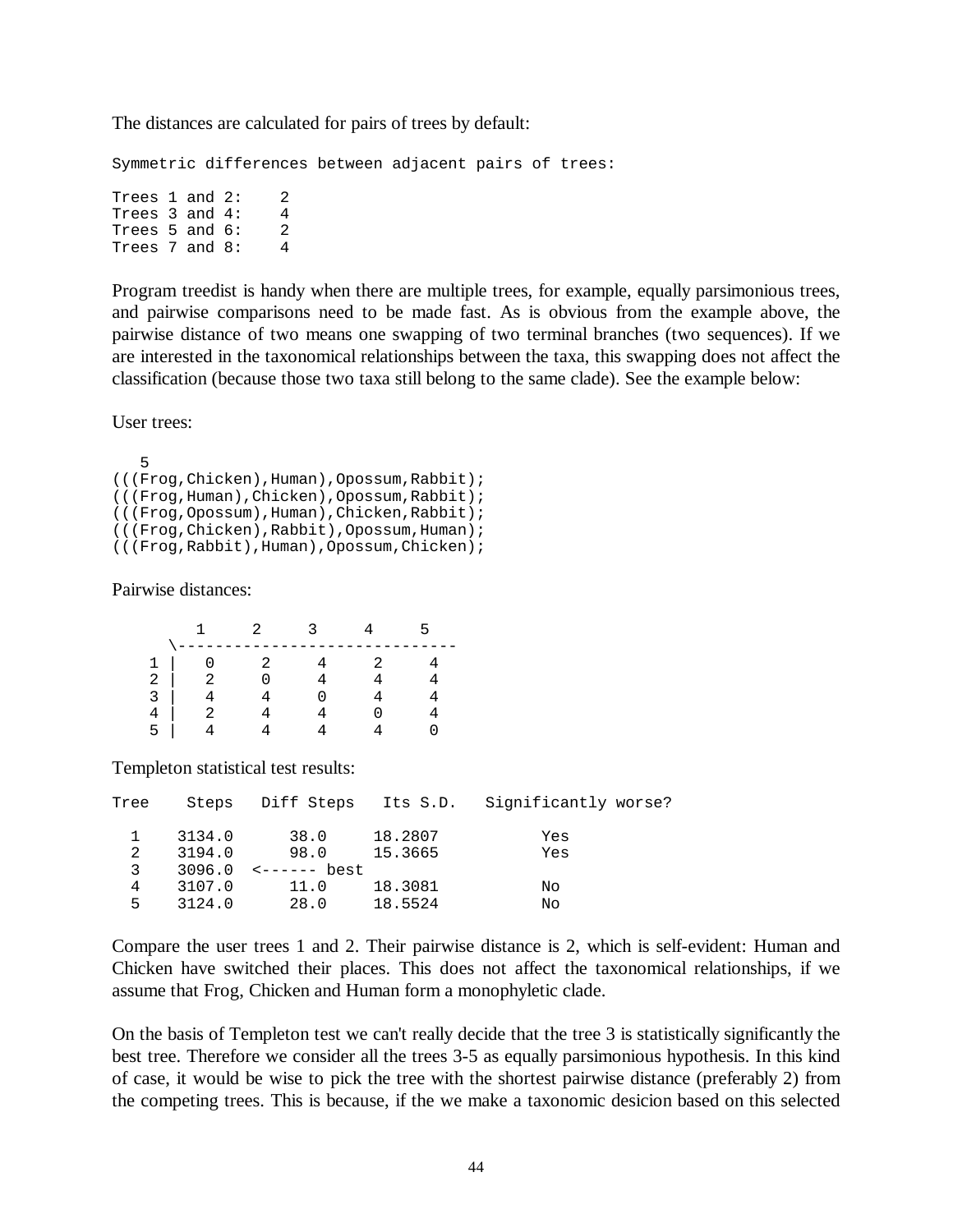tree (with a distance of 2), it would not change, if the true tree is in future find to be some other (not the selected) of the competing trees.

## **Weighting**

Weights can be used to analyze different subsets of characters (by weighting the rest as zero). For example, it might be of interest to compare the trees inferred from the first, second and the third codon positions. This can be acquired by using the weights. The weights are saved in a file named "weights", and the file should contain a text string of weights for all the sequence sites. For example, the weight-pattern given below will use only the third codon position for inferring the tree.

#### 001001001001001001001001001001001001001001001001001

Weights are also handy, if you want to analyze different parts of the sequences, for example, only conserved areas of the protein. You don't need to edit the original datafiles if you just create new weights.

You can also check for the uniformity of the substitution rates of different codon positions by using weights. Create three weight-files, where you specify to include only the first, second or the third codon positions in the analysis:

| First positions:  | 100100100 |
|-------------------|-----------|
| Second positions: | 010010010 |
| Third positions:  | 001001001 |

These weight-specifications must be exactly as long as your sequence is. Otherwise you will get into trouble. Then run the program dnapars with the same material using the option "w" once with every weight-specifications, and note the number of changes:

| All positions:    | 49 changes |
|-------------------|------------|
| First positions:  | 20 changes |
| Second positions: | 12 changes |
| Third positions:  | 17 changes |

It now becomes visible that there are different numbers of changes in different codon positions. It seems that the second position has much smaller number of changes than other positions. This is a reasonable assumption, because the substitutions in the second codon position more often lead to an amino acid change than substitutions in the first position.

In the example, the first and third codon position have nearly the same number of changes. It also reasonable to assume that the third codon position has more changes than the first, but this assumption was not supported by the data in our example.

Why should we check for the unequal rate of substitution in different positions? Because, if there are some evolutionary constraints for the substitutions, they would become visible this way.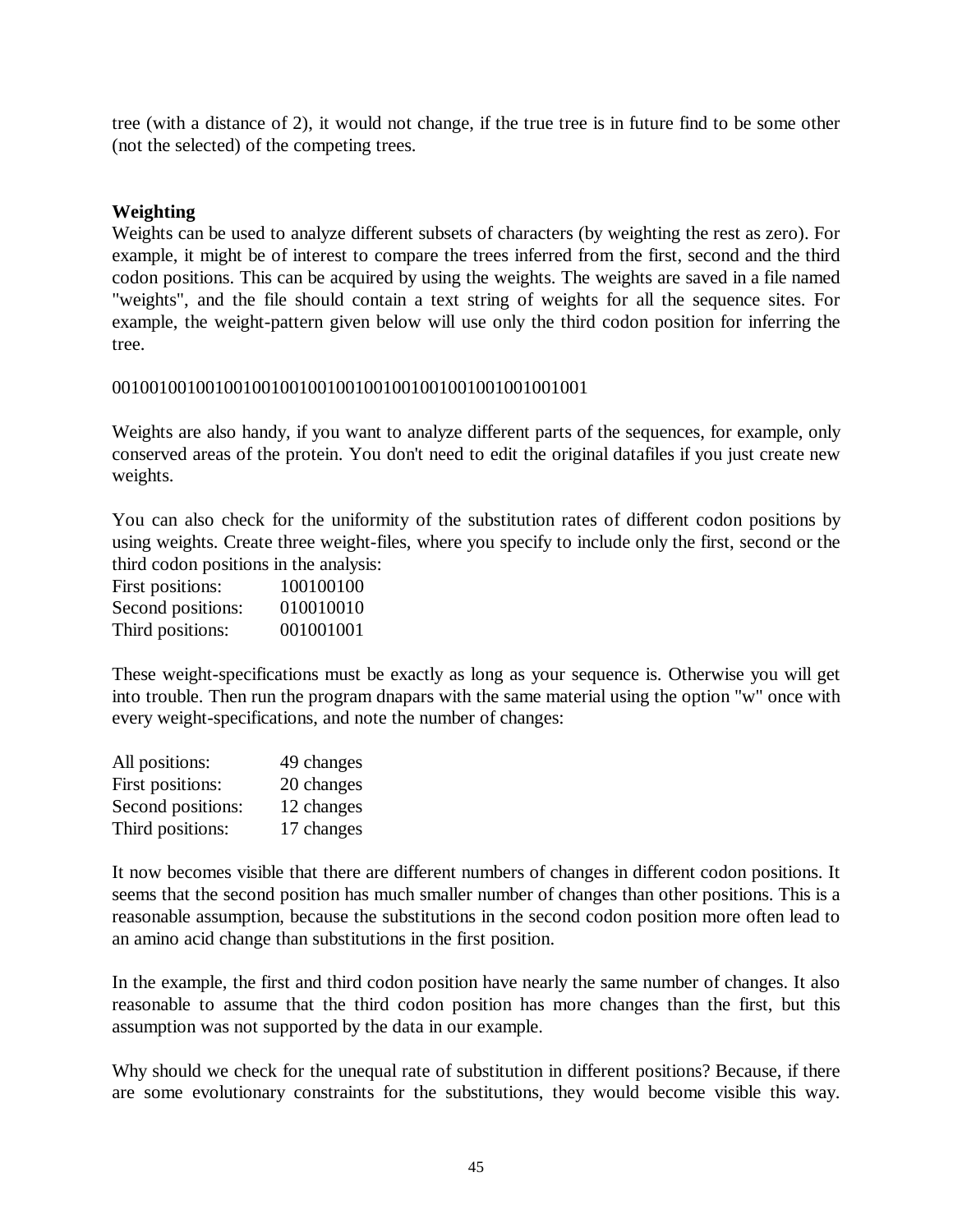Another reason is to check for the saturation of the substitutions in different codon positions. If there are large differencies between the number of changes, especially, if the number of substitutions in the third codon positions is high, the saturation is a likely explanation. In the case of saturation, the DNA sequence including the third position may give erraneous results, and it could be better to use protein sequences or the DNA sequence comprising of only the first and the second codon positions.

Note that the parsimony method mentioned above does not count all the possible positions. It only includes parsimony informative positions, and thus the estimated frequencies of changes in different positions might be misleading. However, this method can be used quite effectively with long sequence streches.

Another method for testing for the sequence site rate heterogenity is to calculate pairwise distances using the different codon sites (program dnadist):

| First positions:<br>5 |        |        |        |        |        |
|-----------------------|--------|--------|--------|--------|--------|
| Rabbit                | 0.0000 | 0.1578 | 1.4088 | 0.5954 | 0.8499 |
| Human                 | 0.1578 | 0.0000 | 0.8327 | 0.4690 | 4.2225 |
| Opossum               | 1.4088 | 0.8327 | 0.0000 | 0.5029 | 5.9886 |
| Chicken               | 0.5954 | 0.4690 | 0.5029 | 0.0000 | 3.3429 |
| Froq                  | 0.8499 | 4.2225 | 5.9886 | 3.3429 | 0.0000 |
| Secon positions:<br>5 |        |        |        |        |        |
| Rabbit                | 0.0000 | 0.0754 | 0.2923 | 0.6328 | 0.8892 |
| Human                 | 0.0754 | 0.0000 | 0.1695 | 0.4178 | 0.6464 |
| Opossum               | 0.2923 | 0.1695 | 0.0000 | 0.2996 | 0.7112 |
| Chicken               | 0.6328 | 0.4178 | 0.2996 | 0.0000 | 0.6150 |
| Froq                  | 0.8892 | 0.6464 | 0.7112 | 0.6150 | 0.0000 |
| Third positions:<br>5 |        |        |        |        |        |
| Rabbit                | 0.0000 | 0.4062 | 0.5623 | 0.8167 | 1.2231 |
| Human                 | 0.4062 | 0.0000 | 0.2666 | 0.4173 | 1.0609 |
| Opossum               | 0.5623 | 0.2666 | 0.0000 | 0.1644 | 0.8987 |
| Chicken               | 0.8167 | 0.4173 | 0.1644 | 0.0000 | 1.3639 |
| Froq                  | 1.2231 | 1.0609 | 0.8987 | 1.3639 | 0.0000 |

This method can only be used in Phylip version 3.6a2, because we need to get the uncorrected pairwise distances, which is not possible in version 3.6a1.

After calculating the pairwise distances, we can check whether the number of substitutions seems to differ between codon position, which it in our example most certainly does.

Note that, if the species are not closely related (take, for example, human and frog) the sequences might have evolved so, that there actually are more aminoacid changes than silent substitutions. If the species are assumed to be closely related, this pairwise distance matrix can be used also as a prescreening method of the validity of molecular clock (before testing it by dnaml and dnamlk). Then we can form different groups of species with which to test the clock (e.g., closely and distantly related).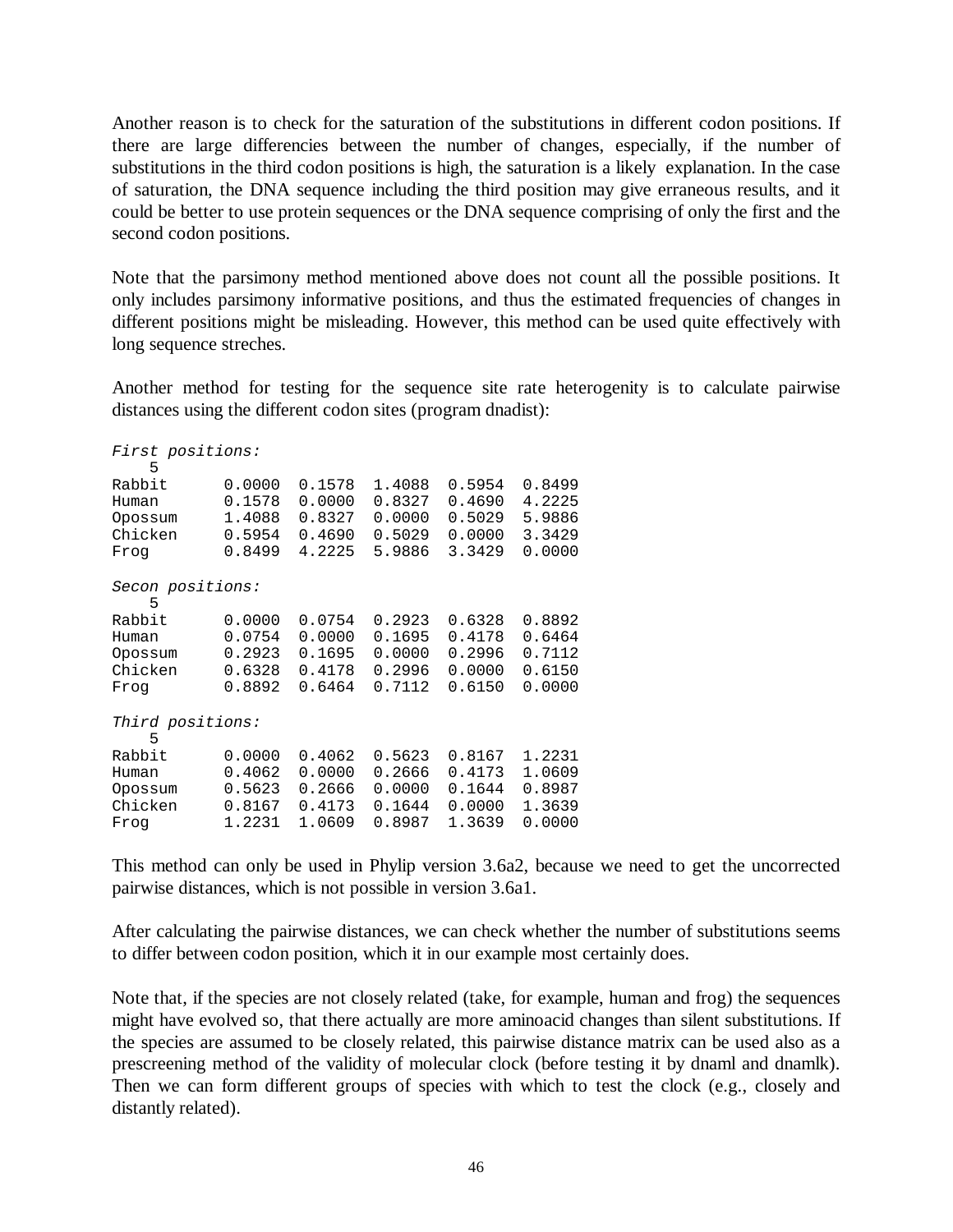#### **Dnaml, HMM, gamma distribution and rate heterogenity**

Program dnaml implements two different layers of base substitution rate heterogenity:

```
Settings for this run: 
  U Search for best tree? Yes 
 T Transition/transversion ratio: 2.0000
  F Use empirical base frequencies? Yes 
  C One category of sites? Yes 
  R Rate variation among sites? constant rate 
 W Sites weighted? No
 S Speedier but rougher analysis? Yes
  G Global rearrangements? No 
  J Randomize input order of sequences? No. Use input order 
  O Outgroup root? No, use as outgroup species 1 
  M Analyze multiple data sets? No 
  I Input sequences interleaved? Yes 
  0 Terminal type (IBM PC, ANSI, none)? IBM PC 
  1 Print out the data at start of run No 
  2 Print indications of progress of run Yes 
  3 Print out tree Yes 
  4 Write out trees onto tree file? Yes 
  5 Reconstruct hypothetical sequences? No
```
The first layer model the rate heterogenity by a hidden Markov model (HMM). A specific HMM is constructed for every sequence site on the basis of the observed data. This is done automatically, and dnaml may not work well with a small number of sequences (less than ten), because there is not enough data for the accurate HMM estimation. (Felsenstein, PHYLIP documentation)

HMM allows us to specify with option "c" to the program that there will be a number of different possible evolutionary rates, what the prior probabilities of occurrence of each is, and what the average length of a patch of sites all having the same rate. The program then computes the likelihood by summing it over all possible assignments of rates to sites, weighting each by its prior probability of occurrence. There is also a possibility to set that the rates in adjacent sites are correlated with each other with option "a". (Felsenstein, PHYLIP documentation)

Another layer of rate variation is also available. The user can assign categories of rates to each site (for example, we might want first, second, and third codon positions in a protein coding sequence to be three different categories. This is done with the categories input file and the C option. We then specify (using the menu) the relative rates of evolution of sites in the different categories. For example, we might specify that first, second, and third positions evolve at relative rates of 1.0, 0.8, and 2.7. (Felsenstein, PHYLIP documentation)

There is also a possibility to change the gamma-distribution shape parameter with option "r". This will estimate the gamma-corrected distances between OTUs with a HMM model. Gammacorrected distances can be used in addition to the aforementioned categories (option "c").

At the moment the gamma-parameter can not be directly estimated, but it can be infrred by an iteration method described in the section Estimating the transition/transversion ratio. After the iteration, the best tree can be compared to the tree without rate heterogenity by the likelihood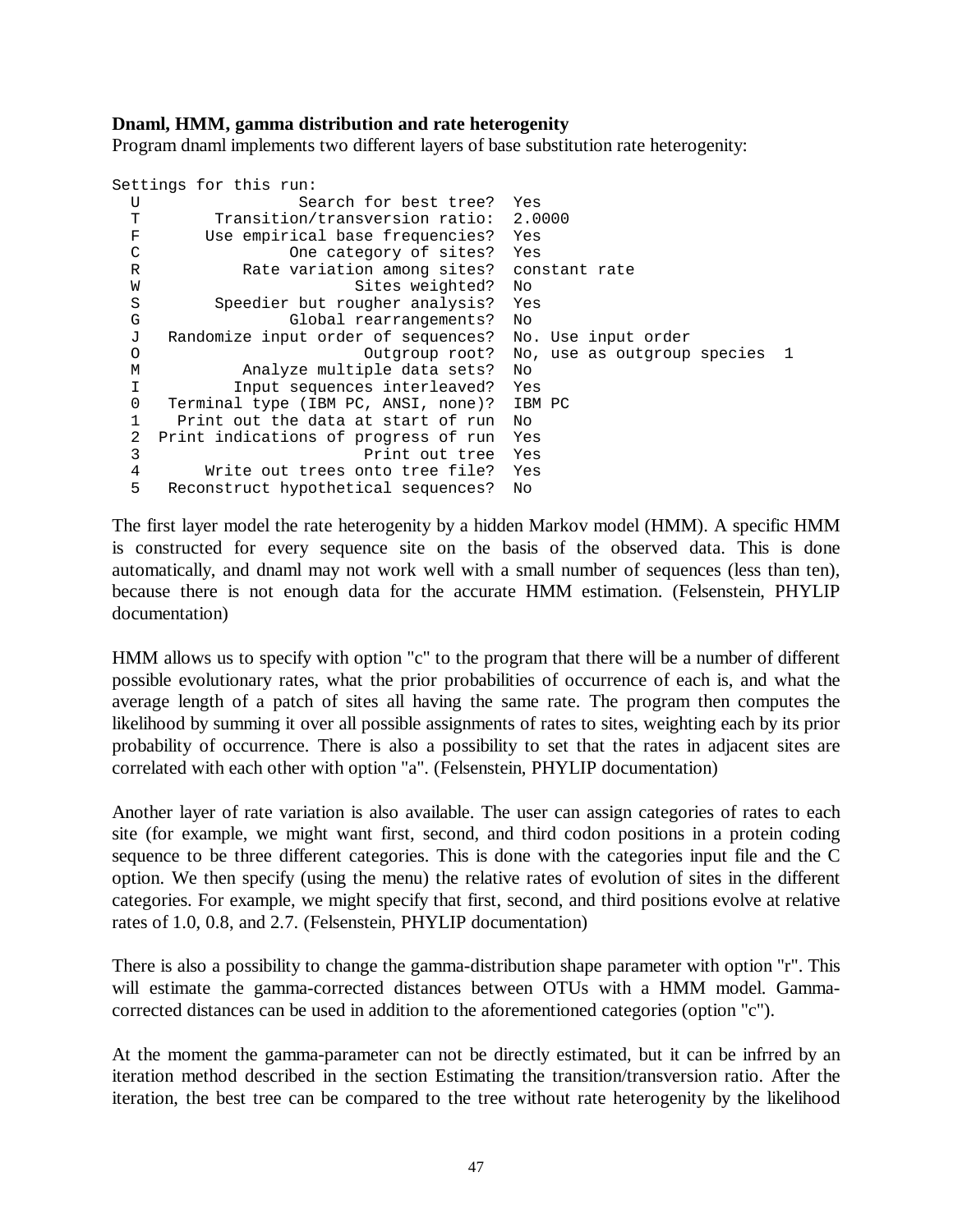ratio test with df=1 (see, Testing molecular clock) or by Kishino-Hasegawa test using user trees (see, Statistical tests of trees).

If both user-assigned rate categories (with categories file) and regional rate variation (the Hidden Markov Model rates) are allowed, the program assumes that the actual rate at a site is the product of the user-assigned category rate and the Hidden Markov Model regional rate. This may not always make perfect biological sense: it would be more natural to assume some upper bound to the rate. Nevertheless you may want to use both types of rate variation.

#### **Multiple outgroups**

It's not a feature but is not too hard to do in many of the programs. In parsimony programs like mix, for which the "w" (weights) and "a" (Ancestral states) options are available, and weights can be larger than 1, all you need to do is: (Felsenstein, PHYLIP documentation)

(a) In mix, make up an extra character with states 0 for all the outgroups and 1 for all the ingroups. If using dnapars the ingroup can have (say) "G" and the outgroup "A".

(b) Assign this character an enormous weight (such as Z for 35) using the "w" option, all other characters getting weight 1, or whatever weight they had before.

(c) If it is available, Use the "a" (Ancestral states) option to designate that for that new character the state found in the outgroup is the ancestral state.

(d) In mix do not use the "o" (Outgroup) option.

(e) After the tree is found, the designated ingroup should have been held together by the fake character. The tree will be rooted somewhere in the outgroup (the program may or may not have a preference for one place in the outgroup over another). Make sure that you subtract from the total number of steps on the tree all steps in the new character.

In programs like dnapars, you cannot use this method as weights of sites cannot be greater than 1. But you do an analogous trick, by adding a largish number of extra sites to the data, with one nucleotide state ("A") for the ingroup and another ("G") for the outgroup. You will then have to use retree to manually reroot the tree in the desired place.

#### **Error messages**

Here are some of the most commonly encountered error messages, and what to do to correct them. The first three are not actually error messages at all, but an essential part of the normal function of the programs.

1. There is no infile in the directory you are running the program from, and the program asks for the name of the input file. This is easily corrected: Type in the name of the input file (sequence alignment file).

dnapars.exe: can't find input file "infile" Please enter a new file name>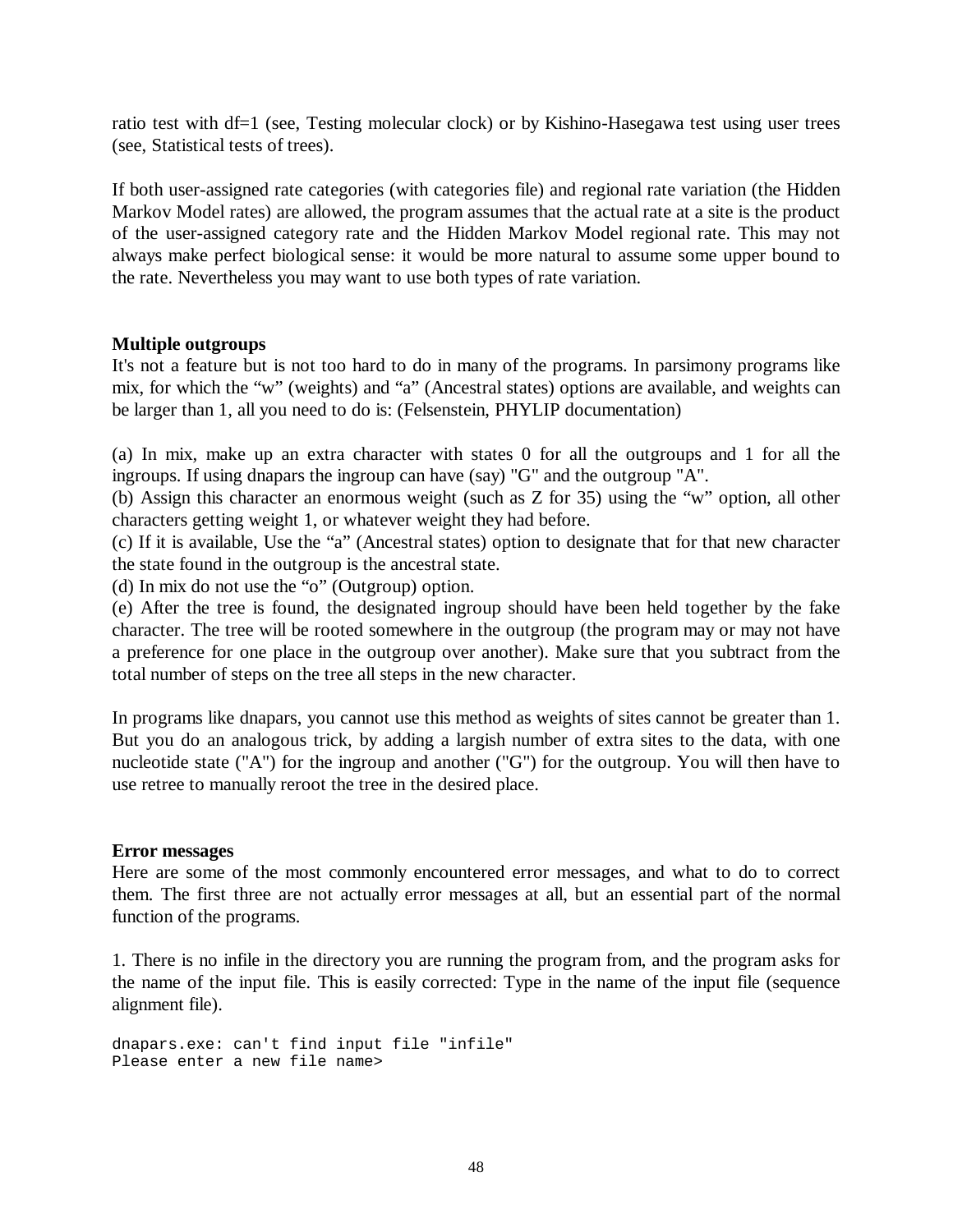2. There is already an "outfile" in the same directory you are running the program from. You have to decide whether to replace (overwrite) it, append it, or quit. You can also specify a new outfile name.

```
dnapars.exe: the file "outfile" that you wanted to 
      use as output file already exists. 
      Do you want to Replace it, Append to it, 
      write to a new File, or Quit? 
      (please type R, A, F, or Q)
```
3. There is already an "outtree" in the same directory you are running the program from. You have to decide whether to replace (overwrite) it, append it, or quit. You can also specify a new outtree name.

dnapars.exe: the file "outtree" that you wanted to use as output tree file already exists. Do you want to Replace it, Append to it, write to a new File, or Quit? (please type R, A, F, or Q)

4. There is probably an "infile" in the same directory you are running the program from. The problem is that this infile is in a format that the current program can't use. For example, you might have renamed a distance matrix as infile when creating neighbor joining trees. You might now be using dnapars program, which does not know how to read distance matrix, because it expects to find sequences in the file. Rename or remove the infile, and the error should disappear.

ERROR: a function asked for an inappropriate amount of memory: -4 bytes This can mean one of two things: 1. The input file is incorrect (perhaps it was not saved as Text Only), 2. There is a bug in the program. Please check your input file carefully. If it seems to be a bug, please mail joe@gs.washington.edu with the name of the program, your computer system type, a full description of the problem, and with the input data file. (which should be in the body of the message, not as an Attachment). Hit Enter or Return to close program. You may have to hit Enter or Return twice.

5. You are probably trying to use a wrong kind of data in the current program. This error message is related to the sequence type: you have used amino acid sequences as input in the DNA sequence analysis program. Use the correct input file, and the error should disappears.

```
ERROR: bad base: F at site 1 of species 1
Hit Enter or Return to close program. 
  You may have to hit Enter or Return twice.
```
A similar kind of error message is the following one, which is corrected in a similar fashion.

The infile is of the wrong type Hit Enter or Return to close program. You may have to hit Enter or Return twice.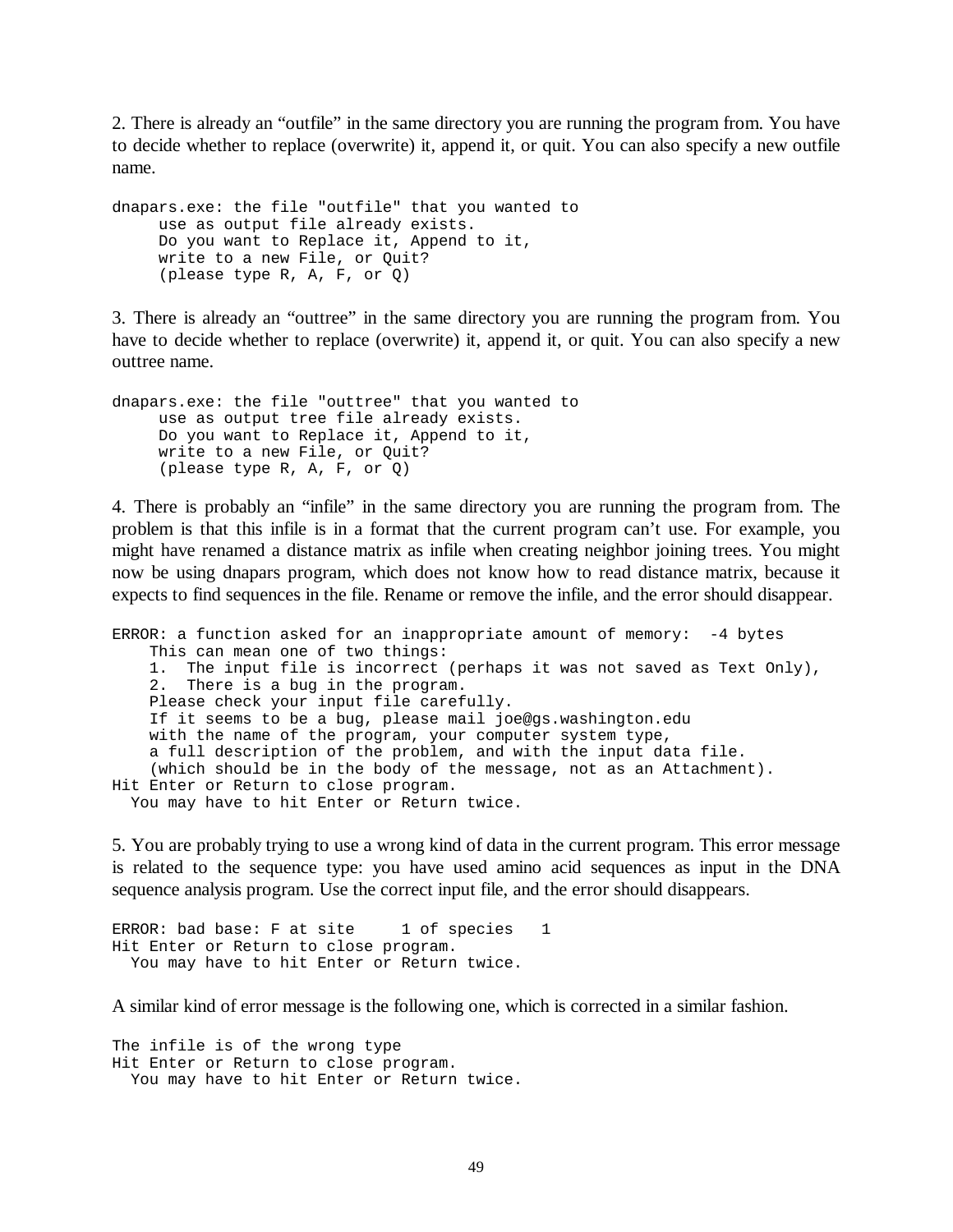Also this error is created with using the wrong kind of input into the program:

Unexpected End of File Hit Enter or Return to close program. You may have to hit Enter or Return twice.

## **Scripting**

Scripting can be used for automating some analyses, when needed. It is especially attractive in UNIX / Linux system where jobs can be submitted to a queue. It is also a good idea in Widows / DOS environment, for example, if several analyses need to be run over the weekend: script can do the analysis during weekend and organize the results so that they are easily checked by human eye on Monday morning. Scripting means that a file, which contains a list directives is created, and instead of running the individual programs, the script is executed.

*Scripting in UNIX* 

Scripting in UNIX is much more simple than in DOS. Let's create an example script which runs dnaml analysis for the dataset alveolata.phy. First, we need to find out, which are the commands and options we need for running dnaml, so start the program. Let's also start the work in an empty directory, where outfiles or outtrees are not present from previous analyses, but which contains the sequence alignment file and the appropriate phylip program (here dnaml). When running, dnaml first asks for a filename, and then the menu appears. We want to use taxon 8 as an outgroup in this example, so we invoke option O, and give it a number 8. After that, we want to run the analysis, which starts in dnaml by typing Y. Now our scripts looks like following:

```
#!bin/csh/ 
dnaml <<EOF
alveolata.phy 
o 
8 
y 
EOF
```
Save the script in a file called batch (you can modify this), and submit it for running by typing "source batch" in the command prompt.

## *Scripting in DOS*

Let's next do the same analysis using scripts in DOS. In DOS we need two files, the batch, which starts the run and another file, which contains all the options to be used as input in dnaml. In DOS batch files have an identifier .bat, and make sure you save the file with this extension. Otherwise DOS will not run the script at all!

So, first we create the file batch.bat in the empty directory containing only the sequence alignment and the program dnaml. The file contains just one line, which tells the computer to run dnaml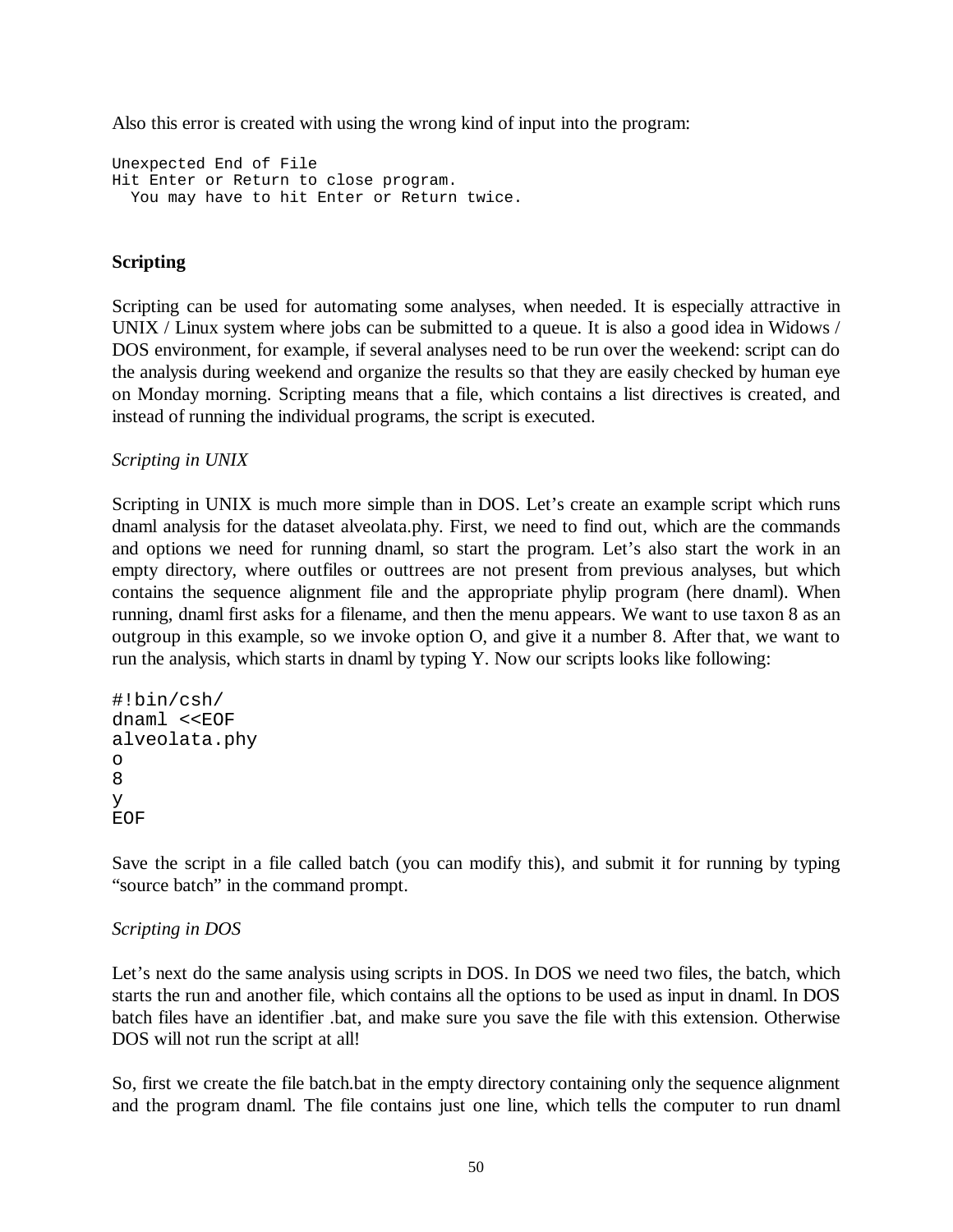from the same directory, and that file input.txt contains the options for the dnaml run. Batch.bat looks like following:

dnaml < input.txt

If you like to save the text dnaml normally writes on the screen in a file called screenout.txt, use the following line instead:

dnaml < input.txt > screenout.txt

Now the file input.txt contains the same sequence of options as the batch file created for UNIX analyses, and it looks as follows:

```
alveolata.phy 
o 
8 
y
```
You can start the dnaml -script in DOS by double clicking on its icon.

#### *More advanced scripts*

I like using scripts in DOS for doing multiple analyses, because it is easier to modify the batch-file than to run several programs separately. The following DOS script runs dnaml for the dataset (sequence alignment) alveolata.phy, calculates topological distance between all the best trees (see Computing topological distances between trees) and finally performs the Templeton test (see Statistical tests of trees).

The file batch.bat looks like this:

```
dnaml < input1.txt > screenout1.txt 
copy outtree parsimony-tree-outtree.txt 
rename outtree intree 
rename outfile parsimony-tree-outfile.txt 
treedist <input2.txt > screenout2.txt 
rename outfile treedists-outfile.txt 
dnaml < input3.txt > screenout3.txt
```
The settings for individual programs are in the files input1.txt, input2.txt and input3.txt. Input1.txt:

```
alveolata.phy 
\Omega8 
Y
```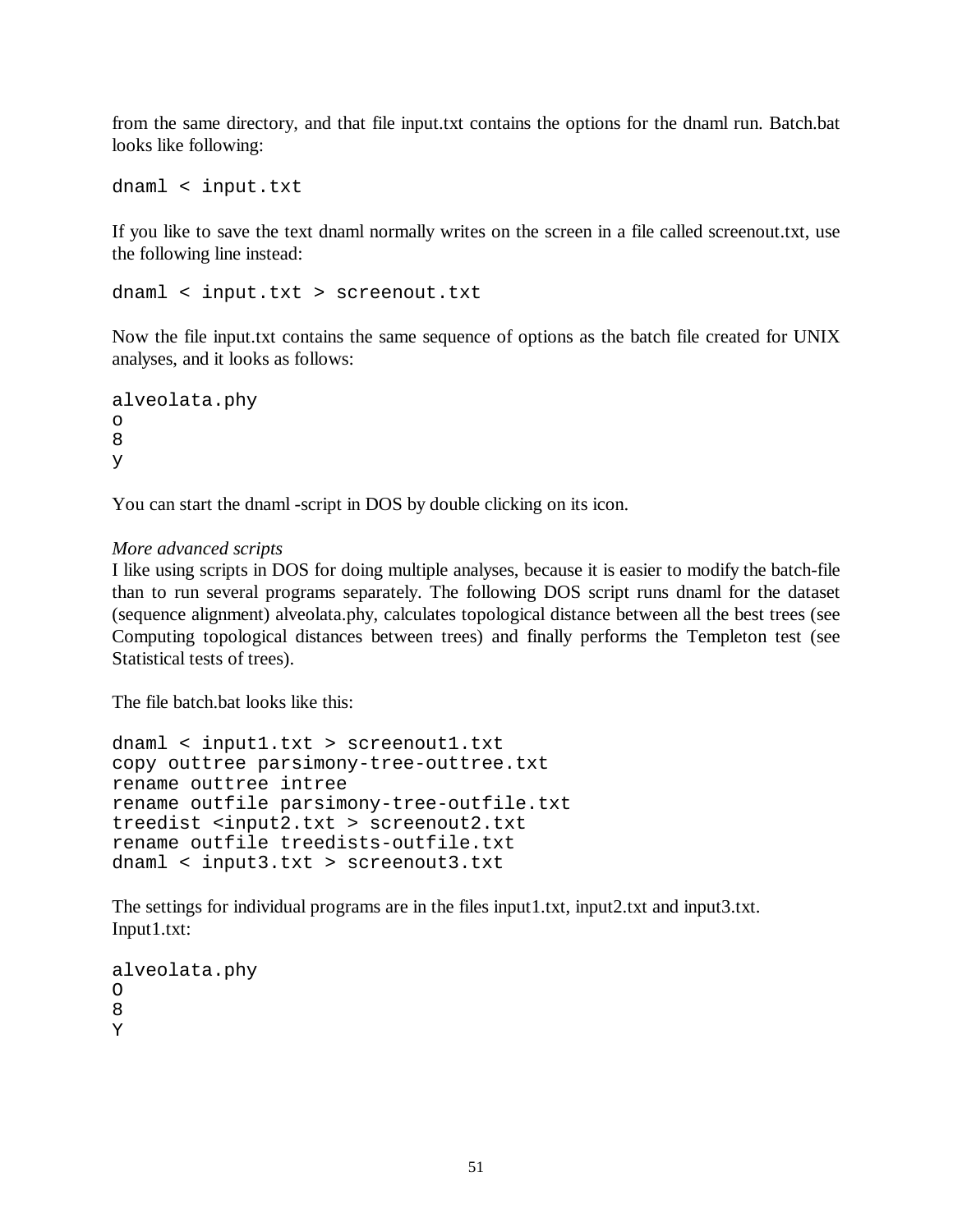Input2.txt:

```
2 
P 
F 
Y 
Input3.txt: 
alveolata.phy 
UO 
8
```
Y

After creating these four files, start the run by double-clicking on the batch.bat. The results appear in four separate files: parsimony-tree-outtree.txt and parsimony-tree-outfile.txt (trees from initial parsimony analysis), treedists-outfile.txt (topological distances), and templeton-outfile.txt (Templeton's test).

## **Recommendations**

These recommendation cover some aspects of the actual phylogenetic data analysis that were not discussed the examples above. You should adapt the data analysis recommendations here, because they highlight some of the most commonly encountered problems.

## **Pragmatic warnings (Brian Golding, McMaster University)**

- 1. Apply several different algorithms to your data set. Each one will provide a different picture of the phylogenetic history reflecting the assumptions of the methods.
- 2. Bootstrap or jackknife to sample your data. These are techniques to create new data sets either by sampling with replacement from the original set or by successively dropping individual data points. They will help to determine how sensitive the phylogenetic history is to changes in the data set (preferably the data should also be aligned all over again with the bootstrapped data).
- 3. If the data and tree inference technique were ideal, analysing any two subsets of taxa would yield congruent trees (i.e., the trees would be identical after pruning taxa absent from one or both trees). Try this and see what happens for different subsets.
- 4. If the tree changes dramatically when a single OTU is dropped this is usually an indication that that OTU is causing systematic errors (such as would be caused by a significantly different rate of change).
- 5. Worry about long unbranched lineages and any subtrees on either side of long branches. Long branches tend to attract each other !!!
- 6. Remember that these are gene trees and hence the trees from different genes may or may not be the same. If your taxa are each sufficiently diverged then the trees should be similar. If not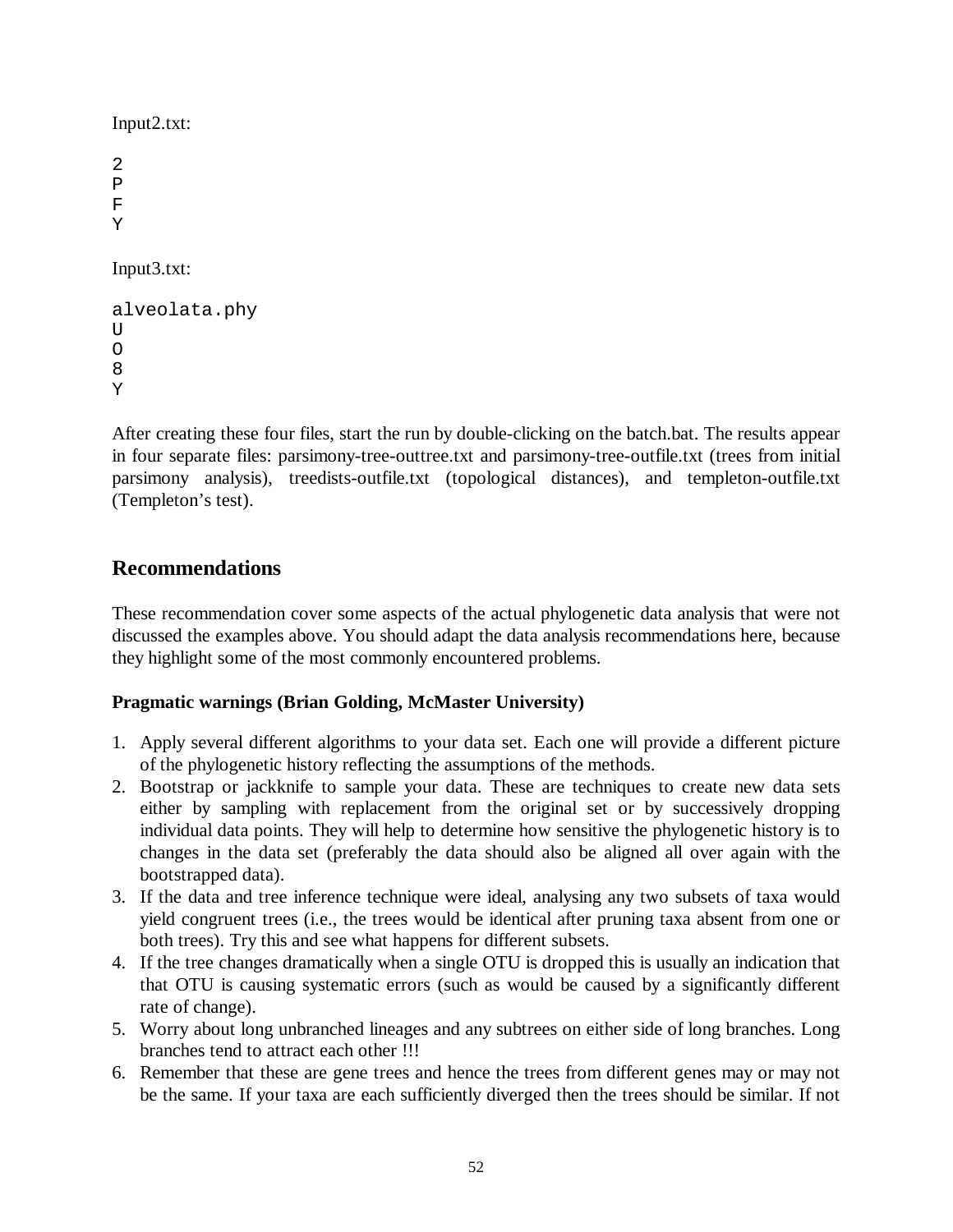then check for non-orthologous genes, check for lateral gene transfer or for other events that would cause systematic errors.

- 7. Always include more than one outgroup taxa. In this way you can check that the outgroups are indeed "out".
- 8. If possible choose your outgroup species such that they are evenly spaced on the tree. You will obtain more reliable information from these. Two outgroups that are closely related to each other will not add much information.
- 9. Even if you are interested in the relationships of just a few taxa it is best to include as many intermediate taxa as possible. These will help to highlight the multiple substitutions that confound any analysis.
- 10. Because large branch lengths confound many methods, one should limit an analysis to those sequence regions that exclude the most variable positions.

#### **Pitfalls (modified from PAUP documentation, Swofford 2002)**

"I have a sequence data set for which I would like to infer the phylogeny. What is a sequence of analyses that I can perform that will cover most potential pitfalls I am likely to encounter?"

The first analysis uses the criterion of maximum parsimony to obtain a tree (or set of trees), which are then saved to a tree file. The second analysis uses the minimum evolution criterion in conjunction with LogDet/paralinear pairwise distances and saves the resulting tree(s) in a tree file. The third analysis makes use of the maximum likelihood criterion in conjunction with the F84 gamma substitution model. Estimates of the tratio (the transition/transversion ratio) parameter and the gamma shape parameter are obtained by dnaml iteration.

Each phylogeny method has its Achilles Heel. Maximum parsimony can be mislead if there is too much heterogeneity in substitution rates among lineages (the classic "long edges attract" problem) in the underlying true phylogeny. Minimum evolution using LogDet distances can be mislead if there is too much site-to-site rate heterogeneity, or if some of the pairwise distances are undefined. Maximum likelihood under the F84-gamma model can be mislead if parameters that are assumed to be constant across the phylogeny (such as the tratio or base frequencies) actually vary among lineages in the true phylogeny.

Because of these inherent weaknesses in individual methods, it is a good idea to try several methods that have strengths in different areas. If you get the same tree under all methods, then you are in good shape because apparently there are no major pitfalls in your data. Of course, there may be a major unknown pitfall affecting all methods, but there is not much you can do about that. You may get trees that are not identical, but are also not significantly different (in terms of data support) from one another. The Kishino-Hasegawa test can be used to see whether one tree is supported significantly less by the data than a second tree. The last possibility is that you get truly different trees from the different methods. In this case, it is in your best interest to examine these trees carefully for evidence that a particular method has fallen victim to its particular Achilles Heel. For example, if there is strong rate heterogeneity in your data (let's say the shape parameter is estimated to be 0.01), then the LogDet and parsimony trees fall under a certain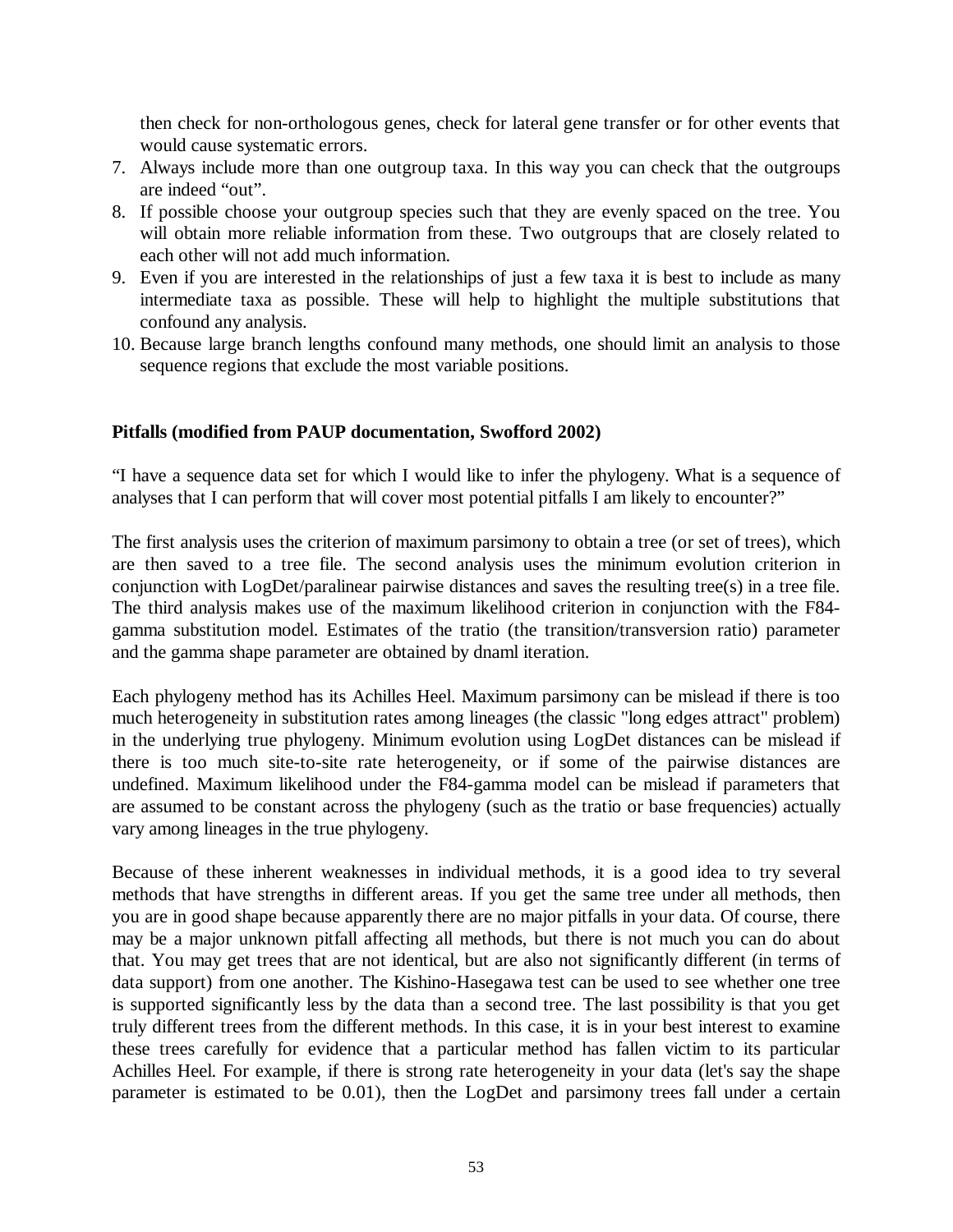degree of suspicion compared to the likelihood tree, which should be relatively immune to this pitfall since the model used allows for rate heterogeneity. If the parsimony tree differs from the LogDet and likelihood tree, look for evidence of long branch (edge) attraction in the parsimony tree. If the LogDet tree differs from the parsimony and likelihood trees, see if the base frequencies vary considerably between tip taxa (a useful tool for this purpose is the basefreq command).

In other words, use Phylip as a tool for discovering what evolutionary factors are at work in your particular set of sequences, and use this knowledge to make an intelligent choice between the alternatives presented to you by different phylogeny methods.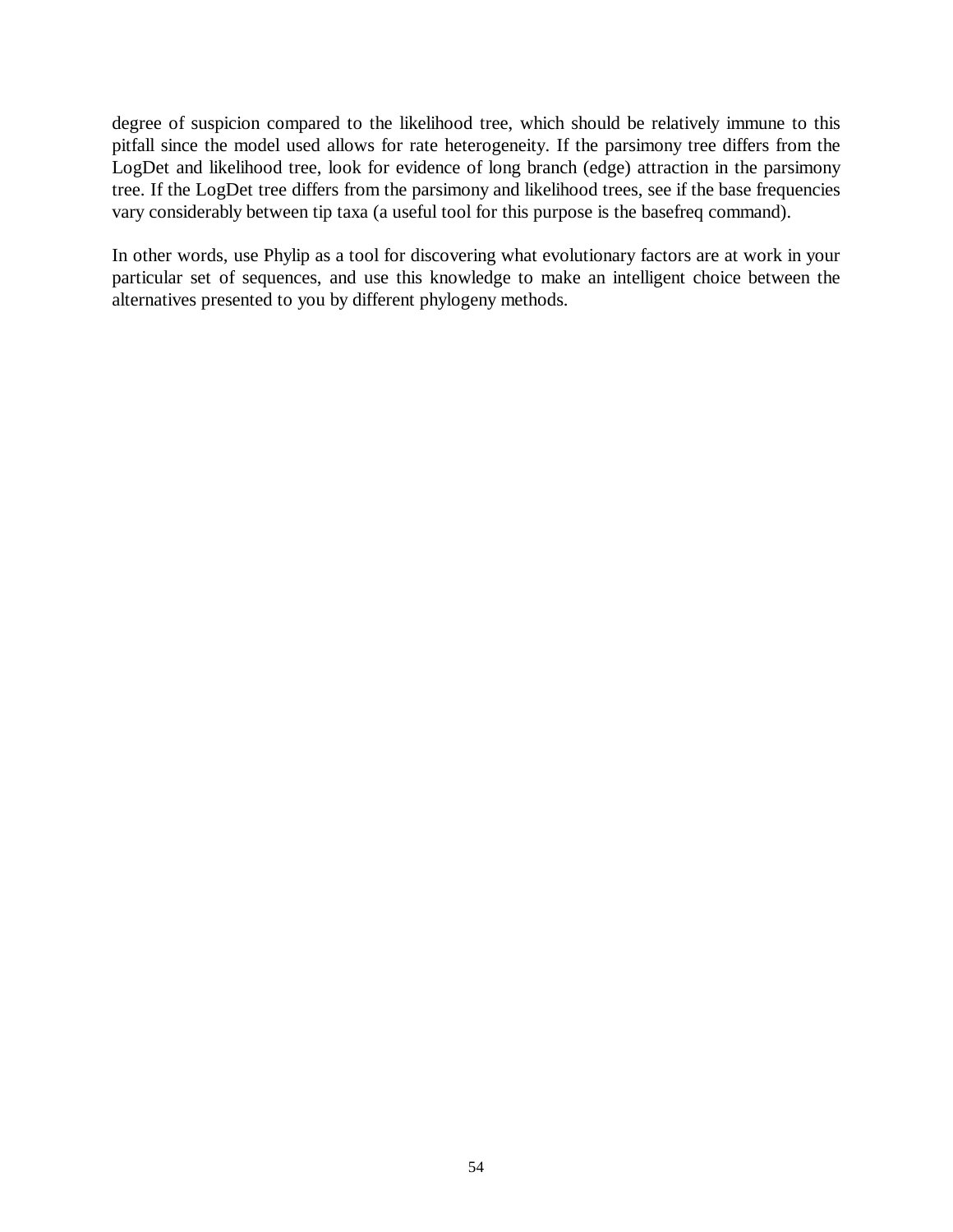## **Phylip programs**

|                                 | <b>Maximum</b><br>likelihood                           | Parsimony                                                                         | <b>Distance</b><br>matrix                         | Lake's<br>invariants | <b>Reliability</b>  |
|---------------------------------|--------------------------------------------------------|-----------------------------------------------------------------------------------|---------------------------------------------------|----------------------|---------------------|
| <b>DNA</b>                      | dnaml***<br>dnamlk****                                 | dnapars<br>dnapenny<br>DNAmove*****                                               | dnadist*<br>Fitch***<br>Kitsch****<br>Neighbor**  | dnainvar             | dnacomp<br>Seqboot  |
| Protein                         | Proml                                                  | Protpars                                                                          | Protdist*<br>Fitch***<br>Kitsch****<br>Neighbor** |                      | Seqboot             |
| <b>Restriction</b><br>sites     |                                                        |                                                                                   | Restdist*<br>Fitch***<br>Kitsch****<br>Neighbor** |                      | Seqboot             |
| <b>Continuous</b><br>characters | Contml                                                 |                                                                                   | Fitch***<br>Kitsch****<br>Neighbor**              |                      | Seqboot<br>Contrast |
| <b>Discrete</b><br>characters   |                                                        | Pars<br>Mix<br>Penny<br>Move*****<br>Dollop<br>Dolpenny<br>Dolmove*****<br>Factor |                                                   |                      | Clique              |
| <b>Tree drawing</b>             | Drawgram<br>Drawtree<br>Consense<br>Treedist<br>Retree |                                                                                   |                                                   |                      |                     |

PHYLIP programs classified according to the material and method

\* utilized for matrix calculation

\*\* NJ and UPGMA

\*\*\* FM without molecular clock

\*\*\*\* FM with molecular clock

\*\*\*\*\* interactive tree building